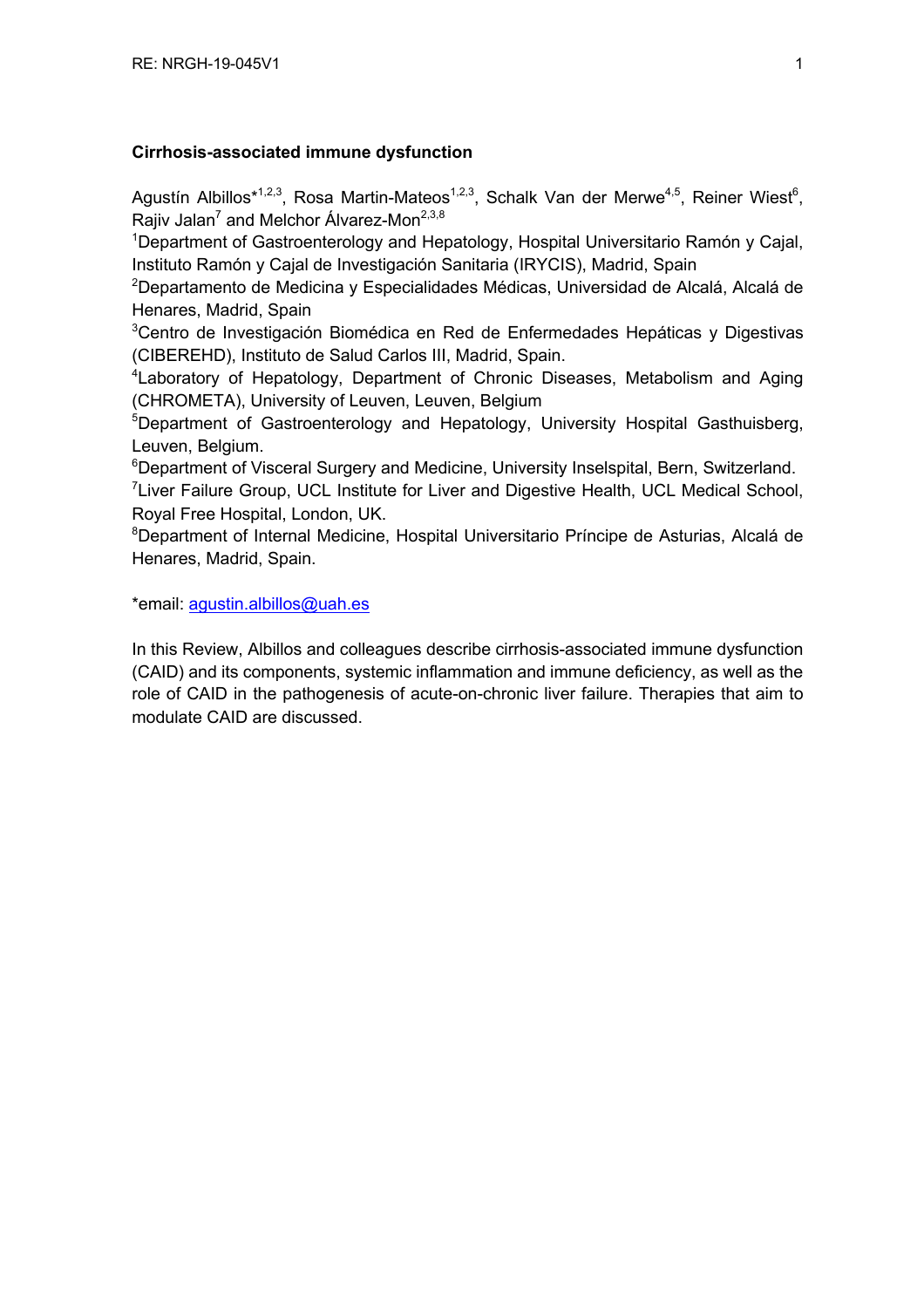## **Abstract**

The term cirrhosis-associated immune dysfunction (CAID) comprises the distinctive spectrum of immune alterations associated with the course of end-stage liver disease. Systemic inflammation and immune deficiency are the key components of CAID. Their severity is highly dynamic and progressive, paralleling cirrhosis progression. CAID involves two different immune phenotypes: The low-grade systemic inflammatory phenotype can be found in patients with compensated disease or clinical decompensation with no organ failure. In this phenotype**,** there is an exaggerated immune activation, but the effector response is not markedly compromised. The high-grade systemic inflammatory phenotype is present in patients with acute-on-chronic liver failure, a clinical situation characterized by decompensation, organ failure and high short-term mortality. Along with high-grade inflammation, this CAID phenotype includes intense immune paralysis that critically increases the risk of infections and worsens prognosis. The intensity of CAID has important consequences on cirrhosis progression and correlates with the severity of liver insufficiency, bacterial translocation and organ failure. Therapies targeting the modulation of the dysfunctional immune response are currently being evaluated in preclinical and clinical studies

## **Key points**

Systemic inflammation and immune deficiency are the key components of cirrhosis-associated immune dysfunction (CAID), and their intensity varies according to the stage of cirrhosis and the presence of incidental events.

The low-grade systemic inflammatory phenotype is present in patients with cirrhosis with no organ failure and contributes to worsening systemic circulatory dysfunction and precipitating complications and acute decompensation.

The high-grade systemic inflammatory phenotype is the pathogenic driver of organ failure in acute-on-chronic liver failure. A key component of this phenotype is an intense immune paralysis that critically

• A crucial component of the high-grade systemic inflammatory phenotype is an intense functional paralysis of immune system cells that critically increases the risk of infections.

• An abnormal gut-liver axis, causing intestinal dysbiosis, disrupted intestinal barrier and increased bacterial translocation, has a leading pathogenic role in systemic inflammation.

• Treatment of CAID should involve strategies to modulate, rather than inhibiting, the immune response, as abrogation or stimulation of the inflammatory response could increase the infection risk or worsen immunopathology, respectively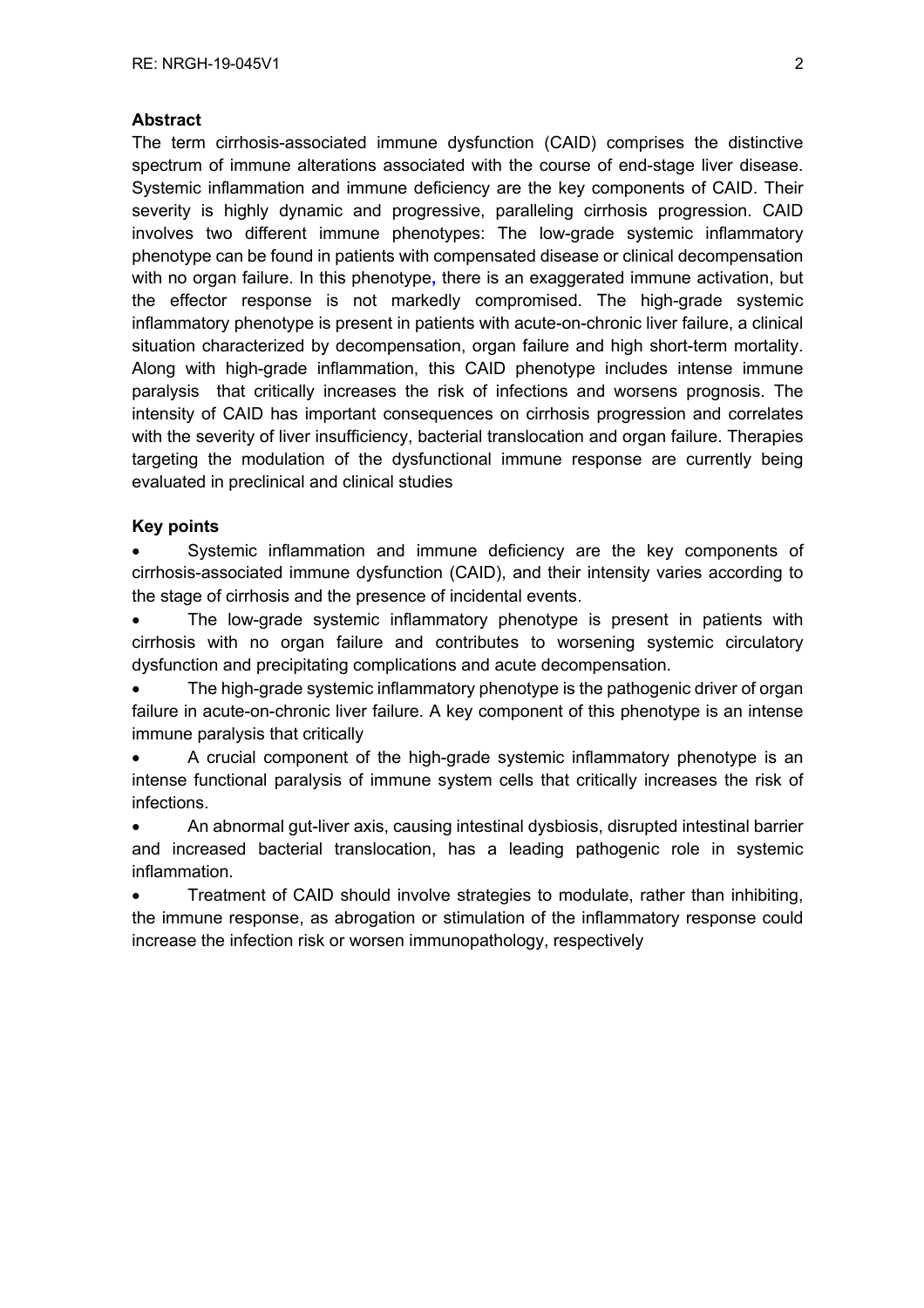#### **[H1] Introduction**

Cirrhosis is a progressive and dynamic liver disease that comprises two consecutive stages: an often-asymptomatic phase known as compensated disease, and a decompensated stage characterized by complications arising from portal hypertension and hepatic insufficiency. Cirrhosis is considered to be a systemic disease as it affects most organs and systems of the body, including the immune system. The term cirrhosisassociated immune dysfunction (CAID) refers to the wide spectrum of immune alterations present in cirrhosis<sup>1,2</sup>. CAID is characterized by two key components  $-$  systemic inflammation and immune deficiency — which show a variable intensity depending on cirrhosis stage and the presence of incidental events, such as bacterial infections  $2$ . The most severe immune alterations are found in patients with acute-on-chronic liver failure (ACLF), a syndrome characterized by acute decompensation of cirrhosis, hepatic and/or extrahepatic organ failures and high short-term mortality<sup>3</sup>. Patients with ACLF have the highest grade of systemic inflammation and severe immunodeficiency, which contributes not only to an increased risk of infections but also to organ failure pathogenesis<sup>4</sup>.

According to the intensity of CAID, two different immune phenotypes can be characterized: a low-grade systemic inflammatory phenotype present in compensated and decompensated patients with no organ failure, and a high-grade systemic inflammatory phenotype present in patients with ACLF and characterized by severe systemic inflammation and immunodeficiency. These phenotypes represent both extremes of a continuous spectrum of immune alterations that are, however, potentially reversible, depending on the clinical situation. The low-grade systemic inflammatory phenotype includes an increased expression of surface activation antigens in circulating immune cells, and production of pro-inflammatory cytokines  $5-8$ . When cirrhosis progresses to a decompensated state, CAID is more pronounced and the effector immune response to the persistent bacterial challenge becomes increasingly impaired<sup>9,10</sup>. Finally, in ACLF, the high-grade systemic inflammation, along with the excessive compensatory antiinflammatory response and the exhaustion and dysregulation of the immune effector cells, critically affects prognosis, leading to multi-organ failure and high short-term mortality $3,11-$ 13.

The gut-liver axis has a key role in the pathogenesis of CAID. The intestinal epithelial and vascular barriers, the gut microbiota, the liver and the immune system establish complex interactions to both maintain tolerance to harmless stimuli while at the same time orchestrating an effective response against bacterial pathogens. However, cirrhosis is accompanied by detrimental changes to the gut, including dysbiosis and increased intestinal permeability<sup>14,15</sup>. These alterations promote bacterial translocation from the intestinal lumen to the portal and systemic circulation, which markedly contributes to the systemic inflammation $14,16$ .

This Review summarizes the current knowledge about the immune alterations associated with cirrhosis at its different stages. We describe the contribution of the liver to the immune response, and its predominant role in innate immunity. Thereafter, we address in detail the distinctive abnormalities of the two components of CAID — systemic inflammation and immunodeficiency — and the pathogenic mechanisms of each one. The description of systemic inflammation also covers the stages of cirrhosis associated with the phenotypes of low-grade and high-grade inflammation. We explain in detail the contribution of CAID to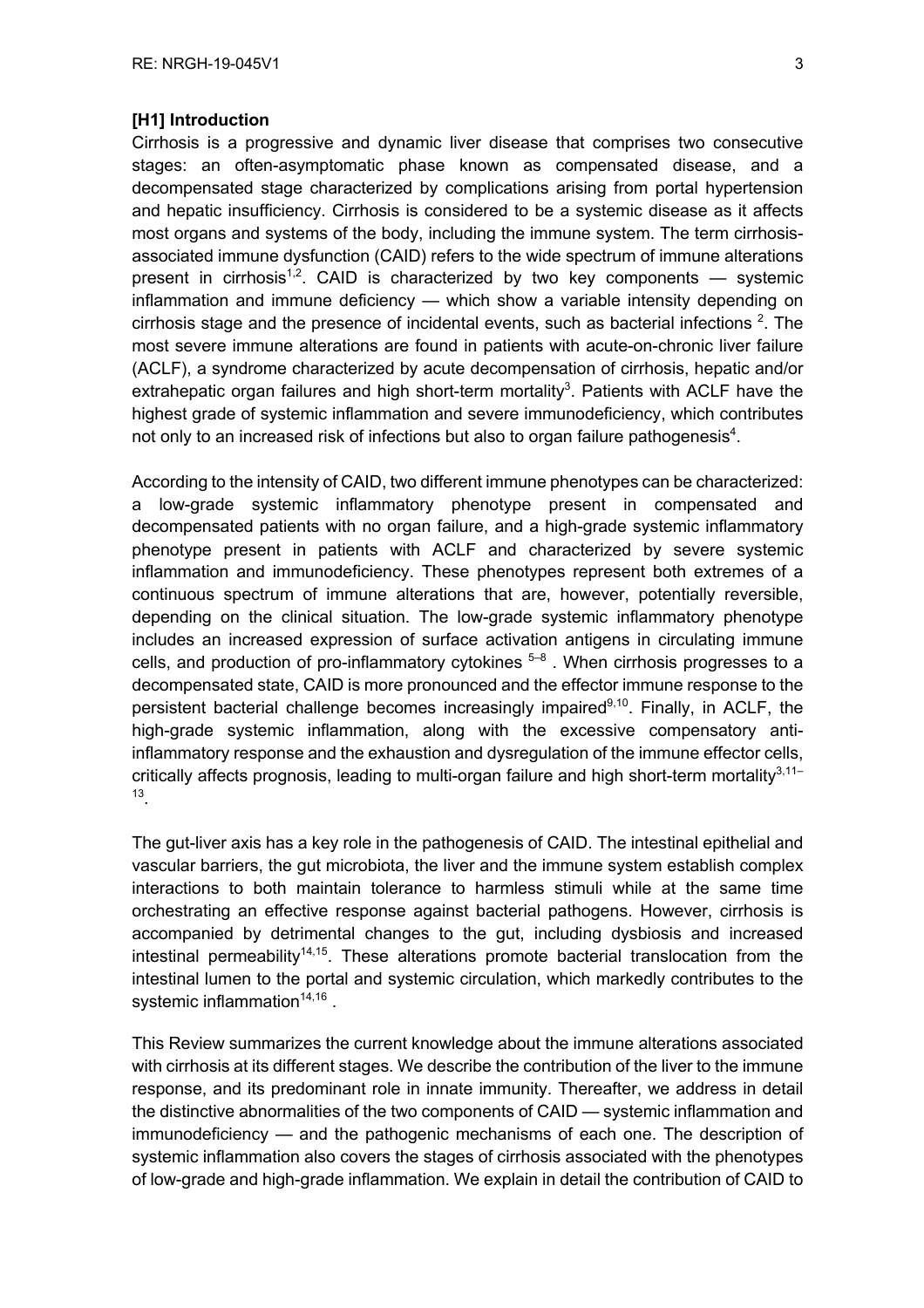the pathogenesis of ACLF, in particular the roles of high-grade systemic inflammation in organ failure and that of immunodeficiency in the increased susceptibility to bacterial infections. This Review also describes abnormalities of the gut–liver axis, including failure of the intestinal barrier, and their contribution to the immunological disturbance of cirrhosis. Finally, we address the targets that are amenable to modulation to improve the dysfunctional immune response in cirrhosis.

## **[H1] Liver and immune system in health**

The liver is strategically placed, receiving a dual blood supply through the portal vein and the hepatic artery. This blood supply provides a broad spectrum of systemic and gutderived antigens that are continuously screened and classified as harmless dietary or commensal elements or as pathogenic bacteria and microbially-derived products. Depending on the pathogenic potential of the antigens, the liver must remain tolerant or activate an effective response, precisely balancing tolerance and immune activation.

#### [H2] Immune role of liver-resident cells

A number of specialized innate and adaptive immune cells are able to detect, present and clear pathogens arriving to the liver. Tissue distribution, gene expression and functional heterogeneity of liver-resident immune cells have been characterized by single-cell RNA sequencing<sup>17</sup>. Within the liver, antigen-presenting cells (APCs) (such as Kupffer cells, dendritic cells and liver sinusoidal endothelial cells), T cells, B cells, natural killer (NK) cells and monocytes have been identified. These populations control the local inflammatory response, thereby preventing the spread of inflammatory signals beyond the liver and, consequently, systemic inflammation. In addition, parenchymal cells such as hepatocytes have surveillance roles, acting as APCs by expressing MHC-I and MHC-II and costimulatory molecules<sup>18</sup>. They also produce critical immune components, such as acutephase proteins (hepcidin, fibrinogen and proteinase inhibitors), complement proteins and soluble pattern recognition receptors (PRRs), that are involved in adaptive and innate immune responses<sup>19</sup> (Figure 1).

Despite continuous challenge with pathogen-associated molecular patterns (PAMPs), in basal conditions the balance between adaptive immunity and tolerance is regulated by a carefully controlled network of liver-resident APCs and the unique hepatic microenvironment, which has been reviewed elsewhere<sup>20–22</sup>. In sterile injury, release of damage-associated molecular patterns (DAMPs) from necrotic cells causes robust recruitment of innate immune cells. The subsequent release of toxic mediators from immune cells is thought to be damaging in non-resolving sterile injuries in which the dysregulated immune response leads to chronic inflammatory disease. In the case of bloodborne infection, the numerous innate and adaptive immune cells that specialize in detection and capture of pathogens from the blood participate in coordinated immune responses leading to pathogen clearance, leukocyte recruitment and antigen presentation to lymphocytes within the vasculature. The critical balance between immune activation and tolerance is disrupted in cirrhosis, correlating with the dysregulation and exhaustion of immune cells and the impaired synthesis of key immune proteins.

#### [H2] The gut-liver axis and gut immune system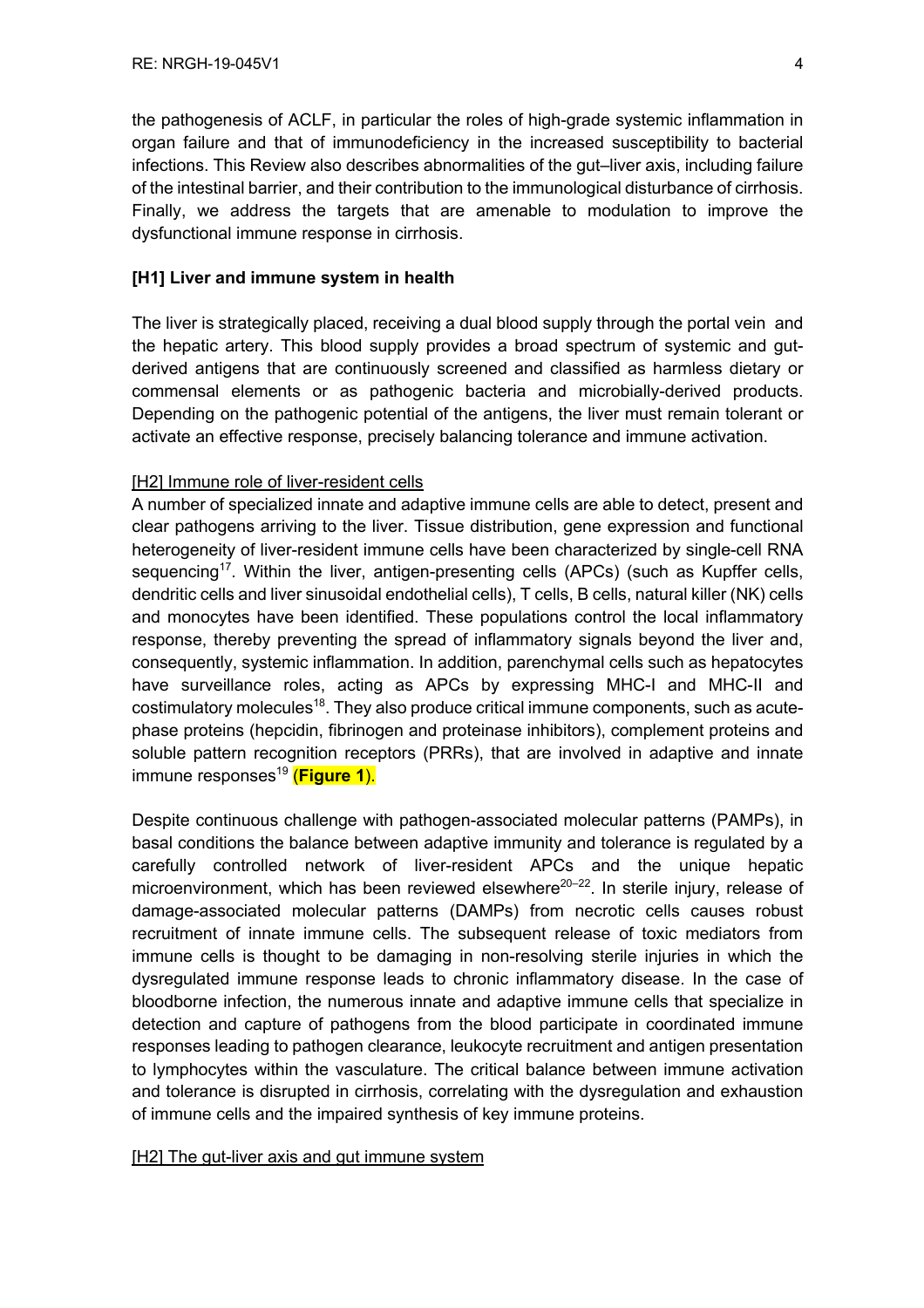The term gut-liver axis has been coined to highlight the close functional relationship between the intestine (particularly its microbiota and specific immune system) and the liver<sup>14,15</sup>. Anatomically, the portal vein transports gut-derived antigens towards the liver, which in turn provides bile acids, lipids and antibodies through the bile back to the intestine. This bidirectional communication is profoundly altered in cirrhosis due to damage to the epithelial, vascular and immune intestinal barriers at different levels<sup>14,15,23</sup>.

The gut-associated lymphoid tissue (GALT) represents the largest immunological organ in the human body and constitutes the first defense against gut-derived antigens and pathogens<sup>24</sup>. GALT is composed of Peyer's patches, intestinal lymphoid follicles, intraepithelial lymphocytes, and mesenteric lymph nodes (MLN). In addition, colon patches and isolated lymphoid follicles in the large intestine have a role in intestinal  $immunity<sup>24</sup>$ . Peyer's patches and MLN act as inducers of immunity and tolerance, whereas the effector sites are distributed along the lamina propria and mucosal epithelium<sup>25,26</sup>.

An array of innate and adaptive immune cells orchestrates the intestinal response to luminal agents reaching and adhering to the epithelium. In particular, intestinal macrophages are effective in killing penetrated bacteria, whereas intestinal dendritic cells transport them alive to MLN for antigen presentation and modulation of adaptive T cell response (that is, induction of tolerance or priming)<sup>27</sup>. The GALT harbors nearly 95% of CD4<sup>+</sup> T cells<sup>28</sup>. Intraepithelial lymphocytes, in particular the γδ subpopulation, maintain a close relationship with the intestinal epithelial cells, acting as essential mediators balancing the host-microbial homeostasis $^{29}$ . Finally, intestinal B cells mediate protection against lethal spreading of commensal bacteria from the colon when epithelial integrity is disrupted<sup>30</sup>. Indeed, genetically modified mice with dysfunctional B cells (MYD88depleted) present with an approximately 100 times higher culturable bacterial load in the liver in models of induced colitis without MYD88 depletion <sup>31</sup>.

#### **[H1] Systemic inflammation in cirrhosis**

Inflammation is a physiological response initially designed to restore homeostasis following different insults such as bacterial infections or tissue injury  $32$ . Inflammation can be triggered by recognition of distinctive molecules derived from bacteria (for example, lipopolysaccharides (LPS)), known as PAMPs. In the absence of infection, systemic inflammation could also be activated by intracellular molecules released from injured or dying cells, known as  $DAMPs^{33}$ . DAMPs, such as high-mobility group box 1 protein (HMGB1), are located inside cells, which prevents their recognition by the host immune system, thereby avoiding pathological inflammation and autoimmunity<sup>33</sup>. PAMPs and DAMPs bind to specific PRRs located on peripheral innate immune cells $34$ . Receptor engagement activates downstream signaling pathways, leading to increased transcription and release of inflammatory cytokines and activation and recruitment of immune effector cells.

## [H2] Evidence of systemic inflammation

Low-grade systemic inflammation is present in experimental models and patients with compensated and decompensated cirrhosis with no ACLF (such as patients with ascites)  $2,5,35-37$ . Systemic inflammation is evidenced by the increased plasma concentration of acute-phase proteins (such as C-reactive protein and LPS binding protein)<sup>5</sup>, endothelial activation markers (such as intercellular adhesion molecule 1 (ICAM1), vascular cell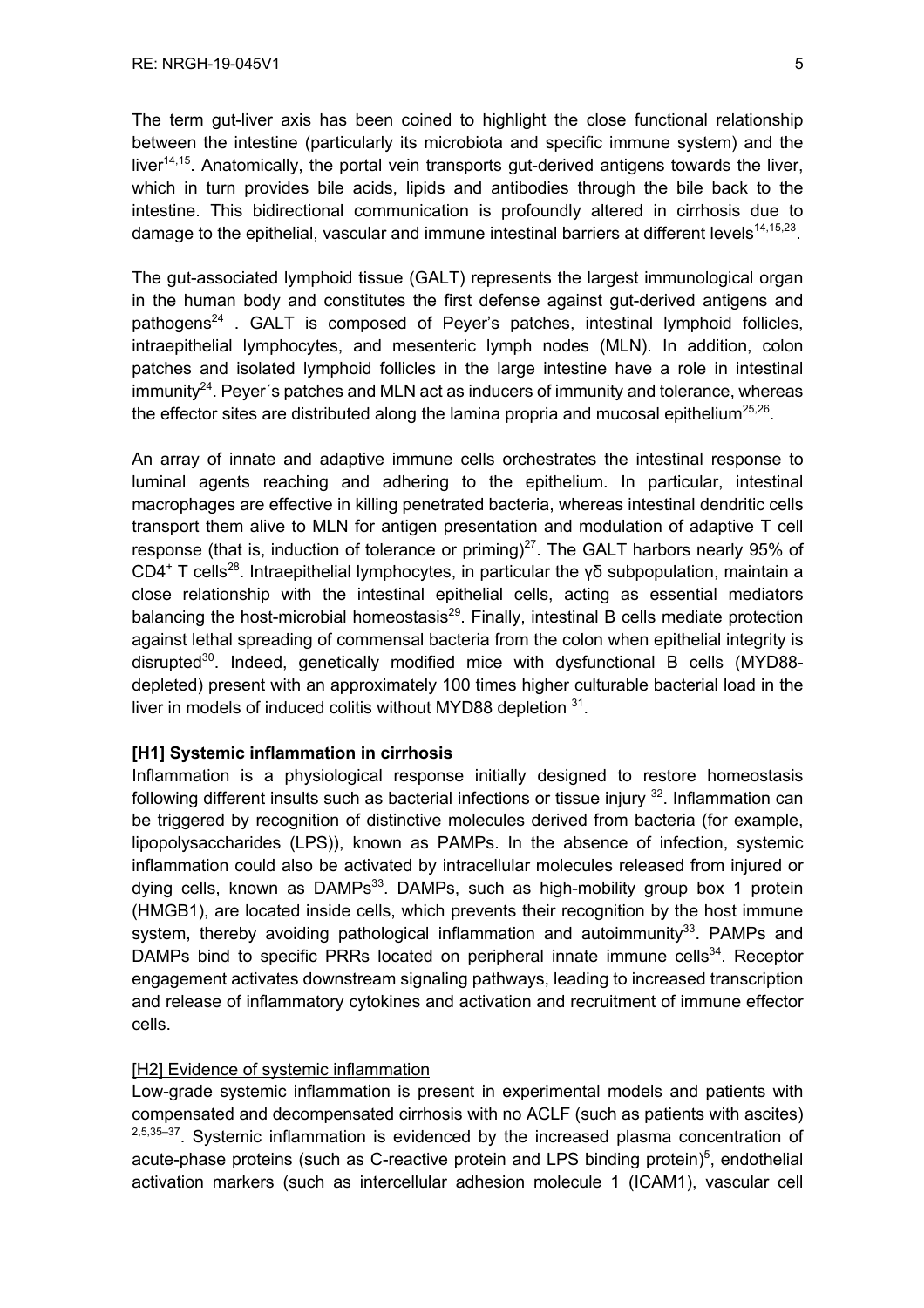adhesion protein 1 (VCAM1), vascular endothelial growth factor (VEGF), von Willebrand factor (vWF), P-selectin, nitrates or nitrites) $38-40$ , cytokines (such as tumour necrosis factor (TNF), IL-1β, IL-6, interferon-γ (IFNγ) and IL-17)<sup>6</sup>, and their soluble receptors (such as TNF soluble receptors I and  $II$ )<sup>5,41</sup> In addition, activation of circulating immune cells is supported by the increased respiratory burst in neutrophils of patients with cirrhosis<sup>9</sup>, and the enhanced expression of CD11b receptor, which mediates neutrophil adhesion to the endothelium and is also involved in cytotoxicity and neutrophil-mediated tissue injury  $42$ . Systemic inflammation in cirrhosis is also supported by an increased expression of HLA-DR and co-stimulatory molecules in monocytes and B cells  $^{7,43}$ . Further, there is a Th1 (pro-inflammatory) polarization of T cells, which produce increased levels of  $IFN<sub>Y</sub><sup>37,44</sup>$ **(Table 1)**.

The dynamic nature of CAID is such that the intensity of systemic inflammation increases as cirrhosis progresses from the compensated to the decompensated stage<sup>5,6,35</sup>. In fact, it has been shown that inflammatory markers are only slightly increased in patients with compensated cirrhosis, different inflammatory grades and profiles are observed in acute decompensation with no ACLF, and certain cytokines are significantly increased in those with ACLF<sup>45</sup>. Mediators of adhesion and migration of leukocytes are particularly upregulated in patients with ACLF, and, interestingly, some of these markers (VCAM1, ICAM1 and granulocyte-macrophage colony-stimulating factor (GM-CSF)) positively correlate with 3-months mortality in these patients <sup>46</sup>.

The extreme exacerbation of systemic inflammation in ACLF is evidenced by the increased levels of pro-inflammatory (that is, TNF, IL-6, IL-8) and anti-inflammatory (that is, IL-10, IL-1RA) cytokines<sup>11</sup>, soluble markers of macrophage activation (sCD163 and mannose receptor) $47$ , C-reactive protein, and white blood cells in plasma of patients with ACLF  $^3$ . The magnitude of this 'cytokine storm' defines and differentiates the high-grade and low-grade phenotypes. Interestingly, cytokines and immune cells of the innate response are predominantly involved, suggesting a greater contribution of the innate than the adaptive response to systemic inflammation in patients with  $ACLF<sup>11</sup>$ . Further, different cytokine profiles have been observed for different precipitating events. For instance, in patients with alcohol-induced ACLF, IL-8 is markedly augmented, whereas TNF, IL-6 and IL-1RA are predominantly increased in response to bacterial infections <sup>11</sup>. These patterns might indicate that specific signaling pathways are involved depending on the aetiology, which would have implications for the search for therapeutic targets and prognostic markers.

## [H2] Mechanisms of systemic inflammation

Once in the circulation or in the liver, PAMPs and DAMPs are recognized by PRRs such as Toll-like receptors (TLRs) and nucleotide-binding oligomerization domain-like receptors (NLRs), leading to the activation of pro-inflammatory signaling pathways $48$ . Production of inflammatory cytokines requires the full activation of a cytosolic multiprotein complex known as the inflammasome, which can be accomplished via canonical and non-canonical pathways. Following recognition of PAMPs and DAMPs, canonical activation of inflammasomes requires the transcriptional upregulation of pro-inflammatory cytokines and inflammasome components, and assembly of the inflammasome, cleavage of caspase-1, and activation and secretion of cytokines $^{33}$  . This process leads to the conversion of pro-inflammatory cytokines IL1ß and IL-18 into their active forms and their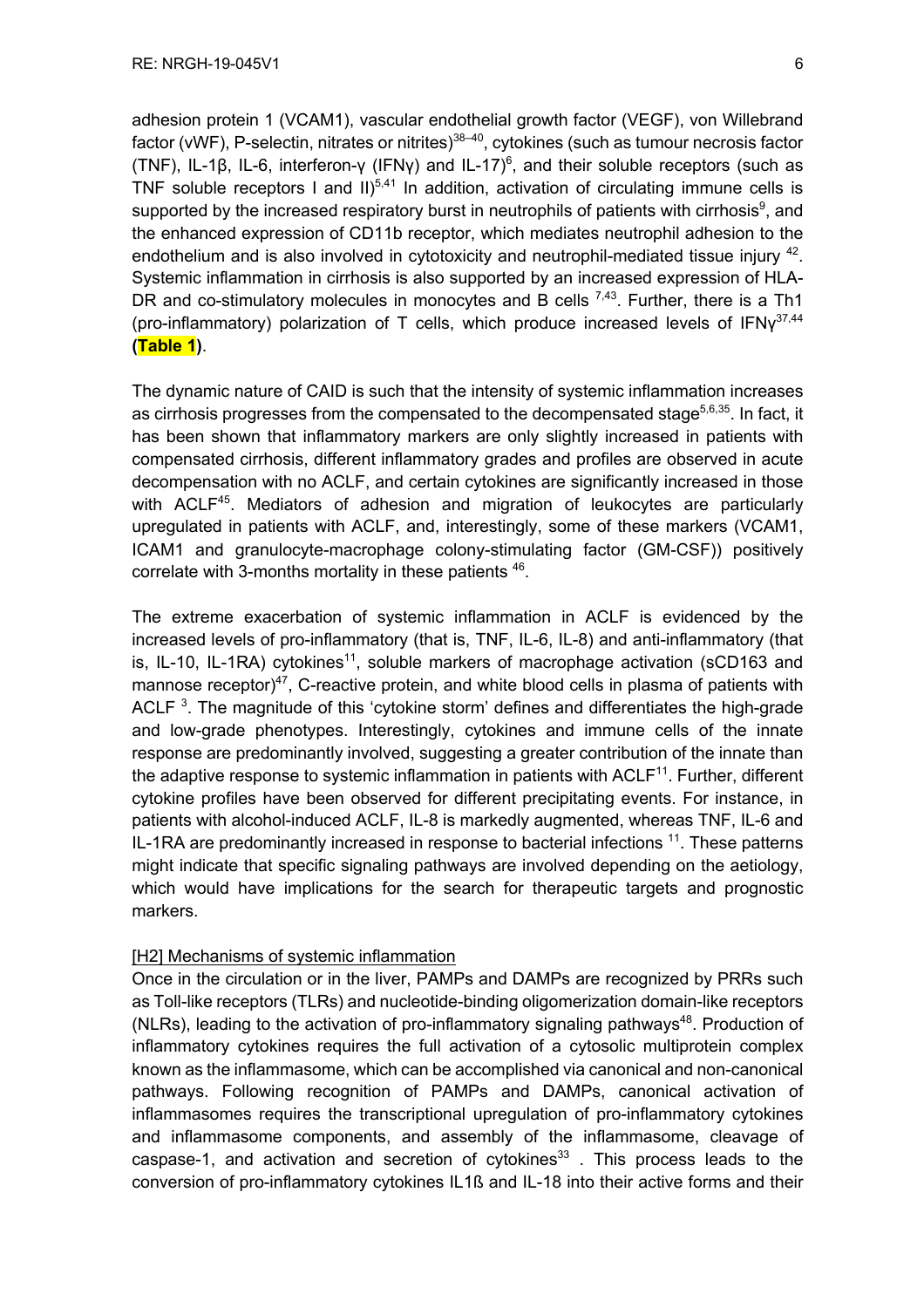secretion into the extracellular compartment. In addition, human monocytes also display a non-canonical one-step pathway of inflammasome activation in response to LPS. Intracellular recognition of LPS is mediated by caspases 4 and 5 (caspase 11 in mice) and triggers a type of programmed pro-inflammatory cell death known as pyroptosis $44,45$ . Further, IL1ß and IL1 $\alpha$  are released upon non-canonical inflammasome activation<sup>49,50</sup>. Interestingly, it has been shown that IL-1 $\alpha$  is an independent predictor of death in patients with ACLF and no previous clinical decompensations, whereas IL-1β is an independent predictor of death in those with previous episodes of ascites $51$ .

Depending on the CAID phenotype, PAMPs and DAMPs from different sources and in variable magnitudes lead to activation of the inflammasome. The low-grade systemic inflammation in compensated and decompensated cirrhosis with no ACLF is driven by translocation of bacteria and PAMPs, progressive loss of tolerance leading to an excessive pro-inflammatory response upon antigen recognition, and probably also to increased release of DAMPs from injured hepatocytes (**Figure 2)**. PAMPs also have the driving role in the pathogenesis of the high-grade systemic inflammation of cirrhosis with organ failure, also known as ACLF. Additionally, in this setting there is more robust evidence of mechanisms that depend on the precipitating event that leads to DAMP release, and contribute to the high-grade inflammation, as explained below

[H2] Low-grade systemic inflammation

[H3] **Translocation of bacteria and PAMPs**. Intestinal permeability is increased in patients with cirrhosis due to functional and anatomical alterations that affect the mucus lining, intercellular junction proteins and endothelial cells  $6,52$ . Further, bacterial overgrowth and dysbiosis contribute to the migration of an increasing number of bacterial species and microbial-derived PAMPs from the intestinal lumen to the systemic circulation or the liver, following the lymphatic and portal vein routes, respectively $14,15$ .

Although LPS is considered the prototypical PAMP, other molecules such as lipoteichoic acid from gram-positive bacteria, virus-derived double-stranded or single-stranded RNA, and bacterial-associated unmethylated CpG motifs, among others, can also bind to and activate PRRs<sup>53</sup>. In addition, the gut mycobiota might also be involved in the pathogenesis of inflammation in cirrhosis. Increased translocation of fungal β-glucan promotes inflammation via activation of the C-type lectin-like receptor CLEC7A on Kupffer cells. This induces IL-1β synthesis and secretion, which, interestingly, can be reversed with antifungal agents in mice with ethanol-induced steatohepatitis<sup>48</sup>. Moreover, patients with alcohol-induced cirrhosis have fungal dysbiosis, characterized by reduced diversity and by *Candida* overgrowth, and increased immune response to mycobiota, which correlate with mortality<sup>54</sup>.

[H3] **Progressive loss of tolerance leading to an excessive pro-inflammatory response upon antigen recognition**. Under physiological conditions, the 'proinflammatory' hepatic environment (due to a persistent exposure to low levels of gutderived antigens) is attenuated by mechanisms of tolerance that aim to dampen the ability of APCs to activate lymphocytes<sup>55–57</sup>. However, there is a progressive impairment of tolerance to antigen recognition in cirrhosis that leads to an augmented pro-inflammatory response and contributes to chronic inflammation. First, livers of cirrhotic rats are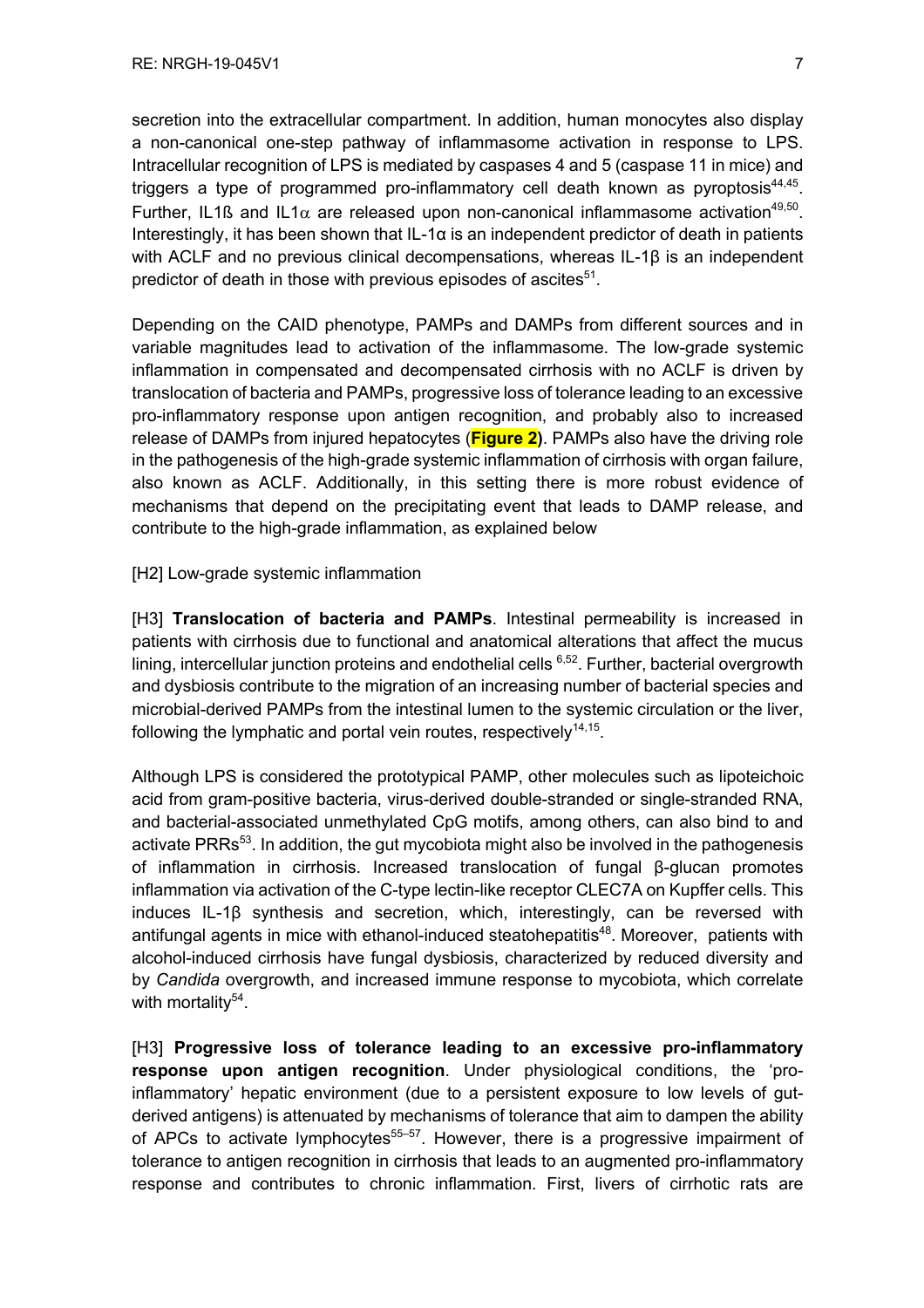abnormally sensitive to LPS-induced apoptosis due to an altered unfolded protein response that favors a lack of nuclear factor- $\kappa$ B (NF- $\kappa$ B)-dependent antiapoptotic proteins <sup>58</sup>. Second, monocytes of patients with cirrhosis show hyperproduction of TNF upon LPS stimulation due to decreased levels of IL-1R-associated kinase (an inducible suppressor of TNF)<sup>59</sup>. Further, defective production of the anti-inflammatory cytokine IL-10 by Kupffer cells has been observed in rats with CCI4-induced liver fibrosis  $60$ . Finally, monocytes of patients with advanced cirrhosis show a defective phosphorylation of glycogen synthase kinase 3ß (which in normal circumstances would contribute to decrease pro-inflammatory cytokines and increase IL-10), resulting in unrestricted production of pro-inflammatory cytokines upon LPS stimulation <sup>61</sup>.

[H3] **Increased release of DAMPs from injured hepatocytes**. Chronic liver diseases of many aetiologies (alcohol, viral, metabolic, etc.) progressively induce hepatocyte injury and death. The subsequent release of intracellular DAMPs has been proposed to contribute to sterile inflammation<sup>33</sup>. However, the potential contribution of DAMPs to systemic inflammation in cirrhosis without organ failure remains rather speculative.

Alcohol consumption promotes inflammation and has a deleterious effect on immune cells, which has been extensively reviewed elsewhere $62-64$ . Alcohol alters both the innate and adaptive responses, leading to inflammation not only in the liver but also in other organs such as the gut, brain or the lungs, which suggests that common pathways underlie its proinflammatory effects. Other aetiologies of cirrhosis such as metabolic-associated fatty liver disease (MAFLD; also known as nonalcoholic fatty liver disease (NAFLD) also display specific pro-inflammatory sterile pathways<sup>65</sup>. In particular, dietary factors (such as fructose, saturated fat, trans fat or cholesterol) have been proven to trigger inflammation by lipotoxic effects, mitochondrial dysfunction, oxidative and endoplasmic reticulum stress and sterile cell death mechanisms in mice with high-fat and/or high-fructose-induced hepatic steatosis <sup>66,67</sup>. In addition, increased visceral adipose tissue is characterized by the infiltration of pro-inflammatory macrophages, which induce release of chemokines and cytokines that contribute to hepatic inflammation and insulin resistance in mice fed a highfat and high-cholesterol diet  $68$ .

[H2] High-grade systemic inflammation

[H3] **Bacterial infection-induced ACLF**. Bacterial infections are the most frequent identifiable trigger of ACLF<sup>3</sup>. LPS is characteristically recognized by TLR4 $^{69}$  and, following receptor engagement, two different signaling pathways can be activated. The MYD88 dependent pathway involves nuclear translocation of the transcription factor NF-kB, which induces the synthesis and release of pro-inflammatory cytokines (such as TNF, IL-6 and pro-IL-1b). The MYD88-independent pathway, on the other hand, involves TRIF-mediated signaling in response to LPS, which occurs at the endosomal membrane after internalization of the TLR4. This results in the production of IFNβ and IP-10 (also known as CXCL10) via interferon regulatory factor 3 (IRF3) in liver parenchymal cells<sup>70</sup>.

[H3] **Alcohol-induced ACLF**. Sterile and non-sterile mechanisms induce systemic inflammation in patients with alcohol-related liver disease and ACLF. On one hand, chronic alcohol consumption disrupts the intestinal barrier contributing to dysbiosis<sup>71,72</sup>, impairing the tight junctions, reducing the mucus layer and decreasing the production of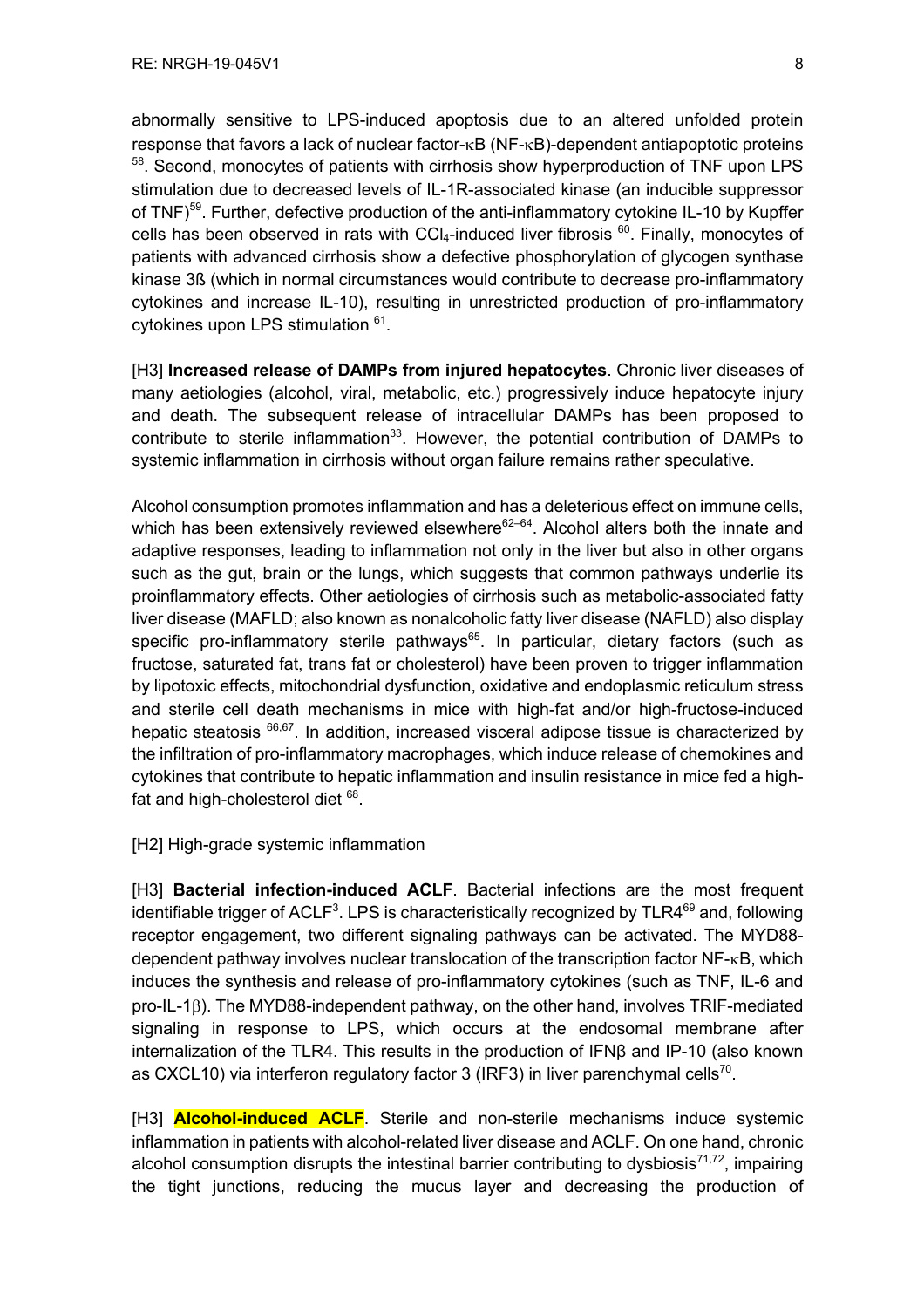antimicrobial peptides<sup>73</sup>. The increased bacterial translocation, which is exacerbated in the setting of ACLF, activates the pathogen-induced pro-inflammatory pathways. On the other hand, sterile mechanisms triggered by DAMPS released from apoptotic hepatocytes are also involved in the pathogenesis of alcohol induced liver injury. Specifically, ethanol contributes to mitochondrial cytochrome c release, which increases the expression of Fas ligand thus promoting hepatocyte apoptosis<sup>74</sup>. In addition, other experimental evidences suggest that cytochrome P450 2E1 contributes to the oxidative stress and macrovesicular fat accumulation induced by alcohol<sup>75</sup>.<sup>3</sup>. It is likely that the resultant hepatocyte injury and cell death results in the release of intracellular components (DAMPs), such as mitochondrial DNA, ATP and HMBG1, that further activate liver and circulating immune cells , further driving liver damage and systemic inflammation in ACLF. Caspase-cleaved keratin 18 and keratin 18 serum levels, reflecting apoptotic and mainly non-apoptotic cell death, respectively, are increased in patients with alcoholic hepatitis-related ACLF and their values correlate with markers of systemic inflammation, such as IL-6 and IL-8, hepatic failure and severity of ACLF, but not with markers of extrahepatic organ injury  $76$ . Similar findings have been reported in the context of acute deterioration of liver function in patients with chronic hepatitis B infection<sup>77</sup>. Intracellular components released by necrotic hepatocytes (such as HMGB1, cyclophilin A, gp60) contribute to exacerbating hepatic inflammation in experimental models of liver failure  $78,79$ . The clinical and experimental evidence supporting the contribution of liver-derived DAMPs to systemic inflammation in alcohol-induced ACLF is weaker than that for the driving-role of gut-derived PAMPs.

## [H2] Consequences of systemic inflammation

Low-grade systemic inflammation influences the clinical expression of cirrhosis by modifying the function of somatic cells via the direct effects of proinflammatory cytokines and/or the recruitment of circulating activated immune cells by the peripheral tissues **(Figure 3).** Pro-inflammatory cytokines further stimulate the endothelial production of nitric oxide and ROS, worsening peripheral vasodilation, portal hypertension and cardiac dysfunction<sup>5,80–84</sup>. The intensity of splanchnic and peripheral vasodilation is, therefore, greater in patients and in experimental models of cirrhosis with bacterial translocation and severe systemic inflammation<sup>5,81,83,84</sup>. The magnitude of systolic dysfunction relates not only to the severity of systemic circulatory dysfunction but also to markers of systemic inflammation and bacterial translocation<sup>80,82</sup>. Indeed, sCD163, a marker of macrophage activation, has been shown to correlate with the risk of variceal bleeding and overall survival in patients with cirrhosis $85,86$ .

The influence of systemic inflammation on expression of cirrhosis is well-exemplified by acute kidney injury, including classical hepatorenal syndrome, which is driven by peripheral vasodilation and cardiac dysfunction aggravated by low-grade systemic inflammation87 (**Figure 4**)**.** Preliminary evidence suggests that inflammation-related tubular injury and apoptosis could contribute to renal dysfunction, as shown by increased renal expression and urinary excretion of TLR4 in patients with acute decompensation of cirrhosis<sup>88</sup>. Peripheral inflammation can modify brain signaling in patients with cirrhosis and contributes to regulate the onset and severity of hepatic encephalopathy<sup>89,90</sup> **.** Similar to other organs, pro-inflammatory cytokines can activate cerebral endothelial cells. Circulating immune cells can adhere to the activated endothelium and be recruited by brain parenchyma. This leads in turn to activation of resident immune cells (such as microglia and astrocytes) that produce mediators (such as cytokines) that alter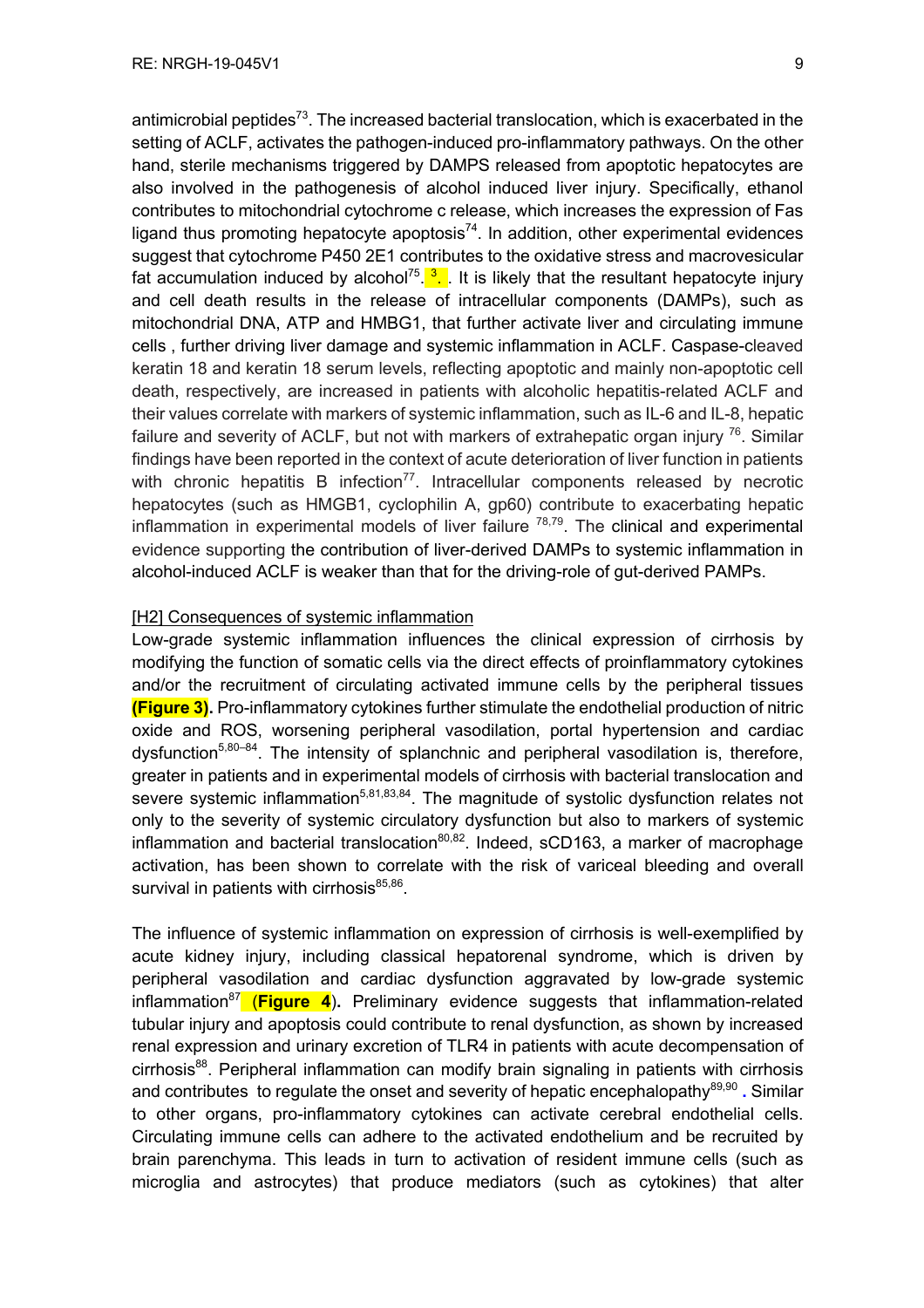neurotransmission and behavior $91,92$ . Inflammation in this setting is also driven by a dysbiotic microbiota, with a study showing a correlation between inflammatory cytokines in serum and certain microbial families (Enterobacteriacae, Veillonellaceae and Fusobacteriaceae) in faeces of patients with cirrhosis and encephalopathy  $93$ . The relationship between the gut microbiota, neuroinflammation and encephalopathy in cirrhosis is further supported by the fact that fecal microbiota transplantation ameliorates GABAergic, microglial and neuronal activation and inflammation in mice with cirrhosis <sup>94</sup>.

In addition to modifying the clinical expression of cirrhosis, systemic inflammation, along with portal hypertension, drives the clinical course of decompensated cirrhosis, as elegantly shown in a study that analysed the course of patients with acute decompensation of cirrhosis <sup>8</sup>. In this study, patients with a stable course show low-grade inflammation that subsequently improves, whereas those with unstable course that required readmission had low-grade inflammation but severe portal hypertension, with a mortality at 1 year of 9.1% and 35.6%, respectively. In contrast, patients with pre-ACLF had the highest degree of inflammation at admission, which aggravated on follow-up, and had a mortality rate at 1 year of 67.4%. These data underscore the pathogenic role of systemic inflammation in driving organ failure in acutely decompensated cirrhosis and, therefore, the transition to ACLF.

Finally, chronic inflammation has also been suggested to be involved in the pathogenesis of hepatocellular carcinoma<sup>95</sup>. In particular, increased IL-6 levels and overactivated STAT3 have been observed in patients with hepatocellular carcinoma and in preclinical models<sup>36,96</sup>. TNF and its downstream targets, NF-κB and c-Jun N-terminal kinase, also promote hepatocellular carcinoma through inflammation, hepatocyte death and compensatory proliferation in mouse models <sup>97,98</sup>. Blocking tumour-promoting inflammatory signals and enhancing tumour immunity through immune checkpoint inhibitors could be an effective strategy for treating hepatocellular carcinoma<sup>95</sup>.

High-grade systemic inflammation is the driver of disease in patients with ACLF, in whom there is a close correlation between the magnitude of inflammation and organ failure and survival<sup>45,99</sup>. This clinical correlation underlines the critical contribution of high-grade systemic inflammation to the pathogenesis of organ failure in ACLF. In fact, organ failure in this setting is not only the result of the haemodynamic derangement of cirrhosis, but mainly of the massive release of cytokines, activation of cell death mechanisms<sup>100</sup>, exacerbation of oxidative stress, and high recruitment and activation of immune effector cells<sup>101</sup>. It has been hypothesized that high-grade systemic inflammation leads to organ failure by causing direct damage to tissues (immunopathology) or as a result of an energetic imbalance (immunometabolism).

The term 'immunopathology' has been coined to describe the collateral effects of the  $immune$  response in other cells and tissues<sup>102</sup>. The detrimental consequences of an exaggerated activation of effector cells is central to the pathogenesis of organ failure in critical conditions, such as sepsis: systemic inflammation promotes ischemic acute renal tubular necrosis, prompted by capillary leucocyte infiltration, microthrombosis, apoptosis, and mitochondrial injury, which substantially increases the risk of acute kidney failure  $103,104$ . In line with these findings, the greater the severity of ACLF the lower the therapeutic response to terlipressin and albumin in patients with hepato-renal syndrome–acute kidney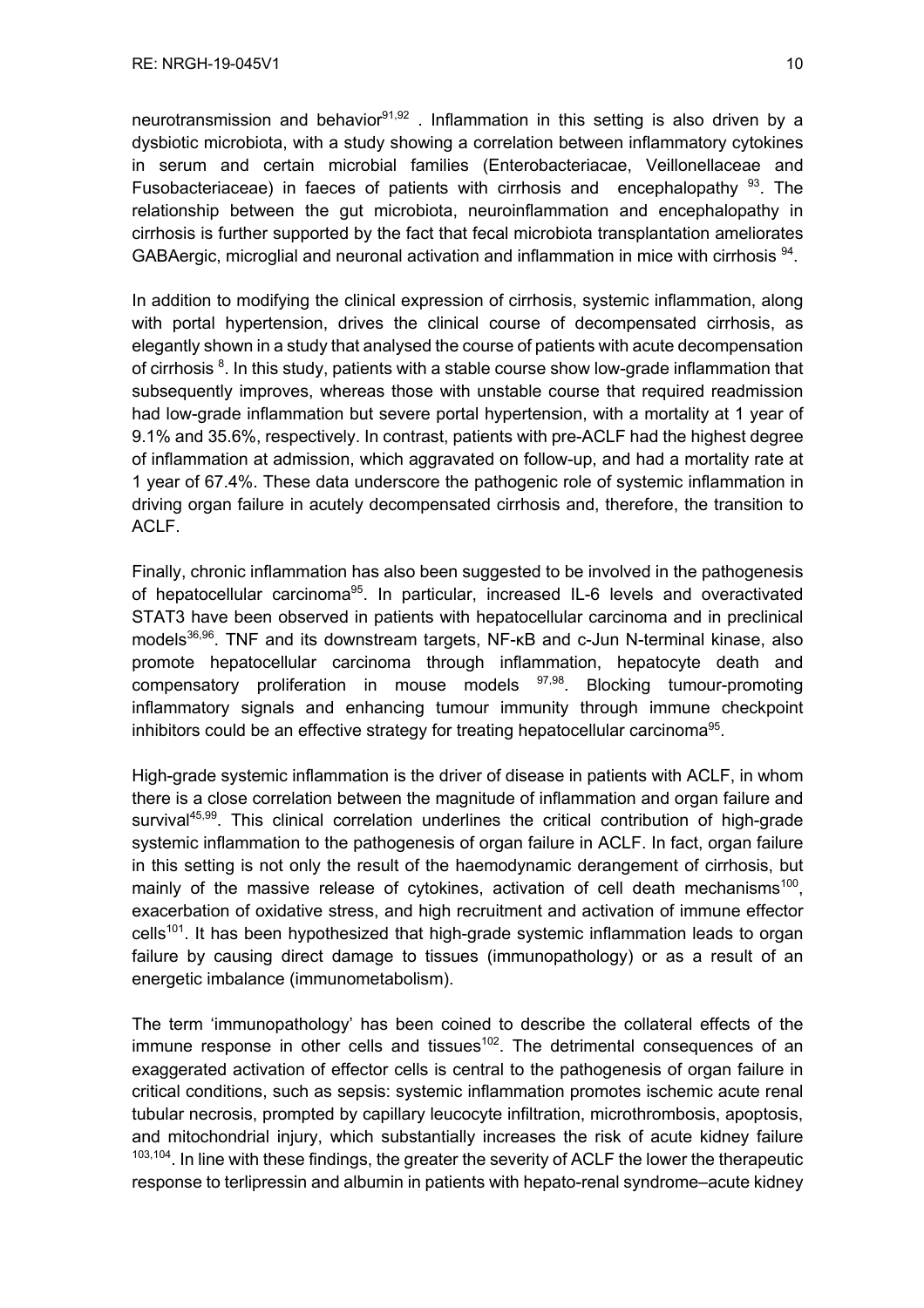injury, which indicates an inflammatory rather than a haemodynamic pathogenesis of kidney injury in ACLF<sup>105</sup> (Figure 4). Inflammation also drives cerebral hypoperfusion and dysfunction, contributing to the development of hepatic encephalopathy in animal models and patients with advanced cirrhosis and ACLF<sup>106,107</sup>.

On the other hand, the term 'immunometabolism' refers to the energetic imbalance that a highly metabolically active immune system provokes in cells of other tissues, contributing to organ dysfunction. An effective immune response is metabolically costly, as it requires the synthesis of many new proteins, including cytokines, chemokines and acute phase reactants<sup>108</sup>. Each population of immune cells has a distinct metabolism and nutrient usage. For example, metallothionein 3 has been suggested to control the phenotype and metabolic programming of macrophages by promoting mitochondrial respiration, suppressing glycolysis and promoting oxidative phosphorylation<sup>109</sup>. Consistent with these observations, metabolomic studies in the blood of patients with ACLF have shown that this condition is associated with a distinctive fingerprint of 38 metabolites, with an intensity that correlates with the severity of systemic inflammation<sup>110</sup>. The fingerprint represents increases in glycolysis and related pathways, indicating the presence of a marked inhibition of mitochondrial energy production (ATP-producing fatty acid ß-oxidation), which might contribute to the organ failure in  $ACLF<sup>110</sup>$ . Further, systemic inflammation induces changes in other bioactive molecules, such as tryptophan, which is degraded through the kynurenine pathway<sup>111</sup>. In fact, patients with ACLF have an increased serum concentration of metabolites of that route, which correlates with the intensity of systemic inflammation<sup>112</sup>.

# **[H1] Immunodeficiency and cirrhosis**

Although a standard definition of immunodeficiency is lacking, it can be arbitrarily identified as the presence of abnormalities of immune system cells that compromise their effector function and result in immune paralysis. These alterations include functional defects, expansion of immune inhibitory subsets or reduced expression of costimulatory molecules<sup>12</sup>. Immunodeficiency is also a dynamic feature of CAID that begins in compensated cirrhosis, increases with cirrhosis progression through the decompensated stage and peaks in ACLF<sup>4</sup>. Immunodeficiency in cirrhosis is the consequence of two main factors: the structural distortion of the liver parenchyma, which compromises its surveillance role, and the functional impairment of circulating immune cells.

## [H2] Liver structural distortion in cirrhosis

The progression of cirrhosis alters the architecture of the liver, replacing parenchymal and non-parenchymal cells with scar tissue. Deposition of extracellular matrix and capillarization of sinusoids hinders the surveillance role of resident APCs. Activity of the mononuclear phagocyte system (previously known as the reticulo-endothelial system) is decreased in patients with cirrhosis, which is associated with a greater risk of bacterial infections and mortality <sup>113,114</sup>. In addition, intrahepatic shunting through vascularized septa prevents gut-derived portal and systemic bacteria to be 'filtered' and cleared by Kupffer cells<sup>115</sup>. Furthermore, hepatocyte loss decreases the synthesis of immune proteins and receptors, specifically the synthesis of complement components, soluble PRRs (LPS binding protein and soluble CD14), albumin, and acute phase proteins (mannose-binding Lectin, C-reactive protein, hepcidin, fibrinogen, and proteinase inhibitors), as demonstrated in different cohorts of patients with cirrhosis <sup>116-118</sup>.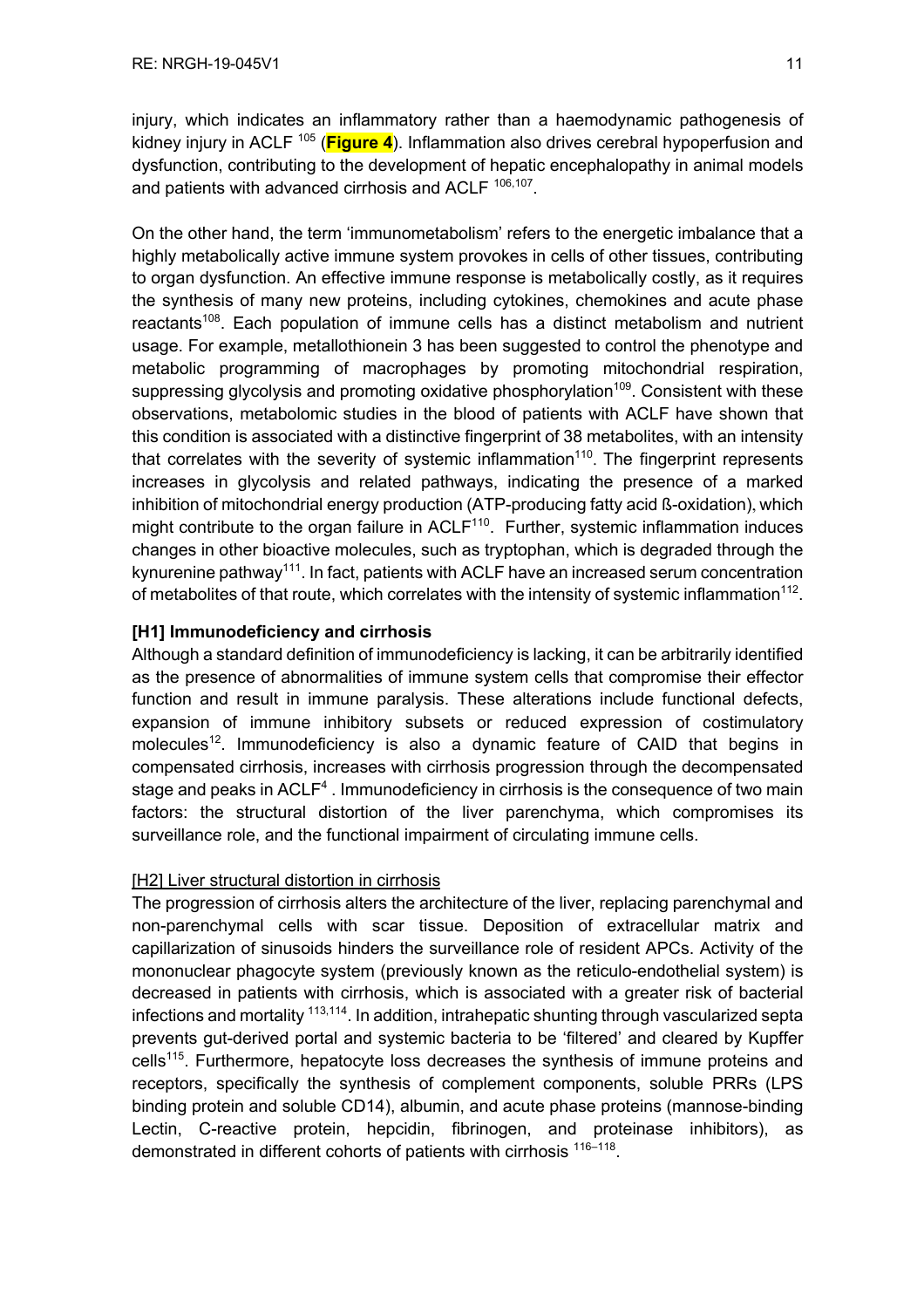## [H2] Damage of circulating immune cells

CAID entails not only local (that is, hepatic) but also systemic alterations that affect circulating innate and adaptive immune cells. Damage of circulating immune cells is evidenced by hyperactivation and upregulation of cell activation markers and a dysfunctional effector response that has been characterized in different immune system cell populations (**Table 2**).

[H3] Monocytes. Levels of circulating monocytes are increased in patients with decompensated cirrhosis, in particular the non-classical CD14+CD16+ proinflammatory and profibrotic subset  $^{7,119}$ . These monocytes show signs of activation, such as increased human leucocyte antigen (HLA-DR) expression and increased spontaneous TNF production<sup>7,119</sup>. Indeed, circulating monocytes are one of the main sources of increased serum TNF in decompensated cirrhosis<sup>7</sup>. Remarkably, despite being increased in number, circulating monocytes decrease in function during cirrhosis progression . The reported defects in decompensated cirrhosis include altered phagocytosis, chemotaxis, superoxide generation, lysosomal enzyme production<sup>120</sup>, and defective Fcγ receptors, which are key for the clearance of IgG-coated microorganisms  $121$ . In addition, expansion of an AXLexpressing monocyte population (CD14<sup>+</sup>CD16<sup>high</sup>HLA-DR<sup>high</sup>) has been characterized. AXL<sup>+</sup> cells from patients with cirrhosis display attenuated TNF/IL-6 responses and T cell activation $122$ .

Monocyte function impairment worsens as cirrhosis progresses to ACLF. Monocytes of patients with ACLF display reduced HLA-DR isotype expression, elevated frequencies of IL-10-producing cells, an inability to produce TNF in response to LPS and impaired phagocytic and oxidative burst capacity  $12,123-125$ . This phenotype of circulating monocytes relies on altered transcriptional programs and epigenetic modifications that have been characterized in patients with severe alcoholic hepatitis<sup>126</sup>. Monocyte dysfunction represents the most distinctive feature of immune cell paralysis in ACLF, resembling what is observed in sepsis<sup>12</sup>. These abnormalities might be partially restored by metabolic reprograming of the cells using a pharmacological inhibitor of glutamine synthetase in *in vitro* generated- and in patients with ACLF-derived monocytes 13. Additionally, the reduced response of cultured monocytes to LPS and impaired function of monocytes in ACLF could also be due to the concomitant increase in the levels of monocytes that express MER receptor tyrosine kinase (MERTK)<sup>127</sup>. MERTK is involved in downregulation of innate immune responses aimed at resolving inflammation in endotoxic shock <sup>128</sup>. Activation of MERK inhibits TLR activation and pro-inflammatory cytokine production. The number of MERK-expressing monocytes in ACLF has been found to positively correlate with disease severity and inflammation. Notably, the *ex vivo* addition of an inhibitor of MERTK rescued the production of inflammatory cytokines upon LPS stimulation in monocytes <sup>127</sup>. Finally, expansion of other monocytic cell subsets such as monocyte myeloid-derived suppressor cells also contributes to impair monocyte function in patients with  $ACLF<sup>129</sup>$ .

[H3] Neutrophils. In patients with decompensated cirrhosis, neutrophils are depleted due to splenic sequestration  $10$ , and show an impaired phagocytic activity and reduced chemotaxis to the site of infection in patients with decompensated cirrhosis<sup>130,131</sup>. It has been suggested that hyperammonemia observed in cirrhosis induces neutrophil swelling, further impairing their phagocytic activity  $131,132$ . The p38<sup>MAPK</sup> signaling pathway is activated in response to the osmotic alteration; however, this in turn leads to an increase in the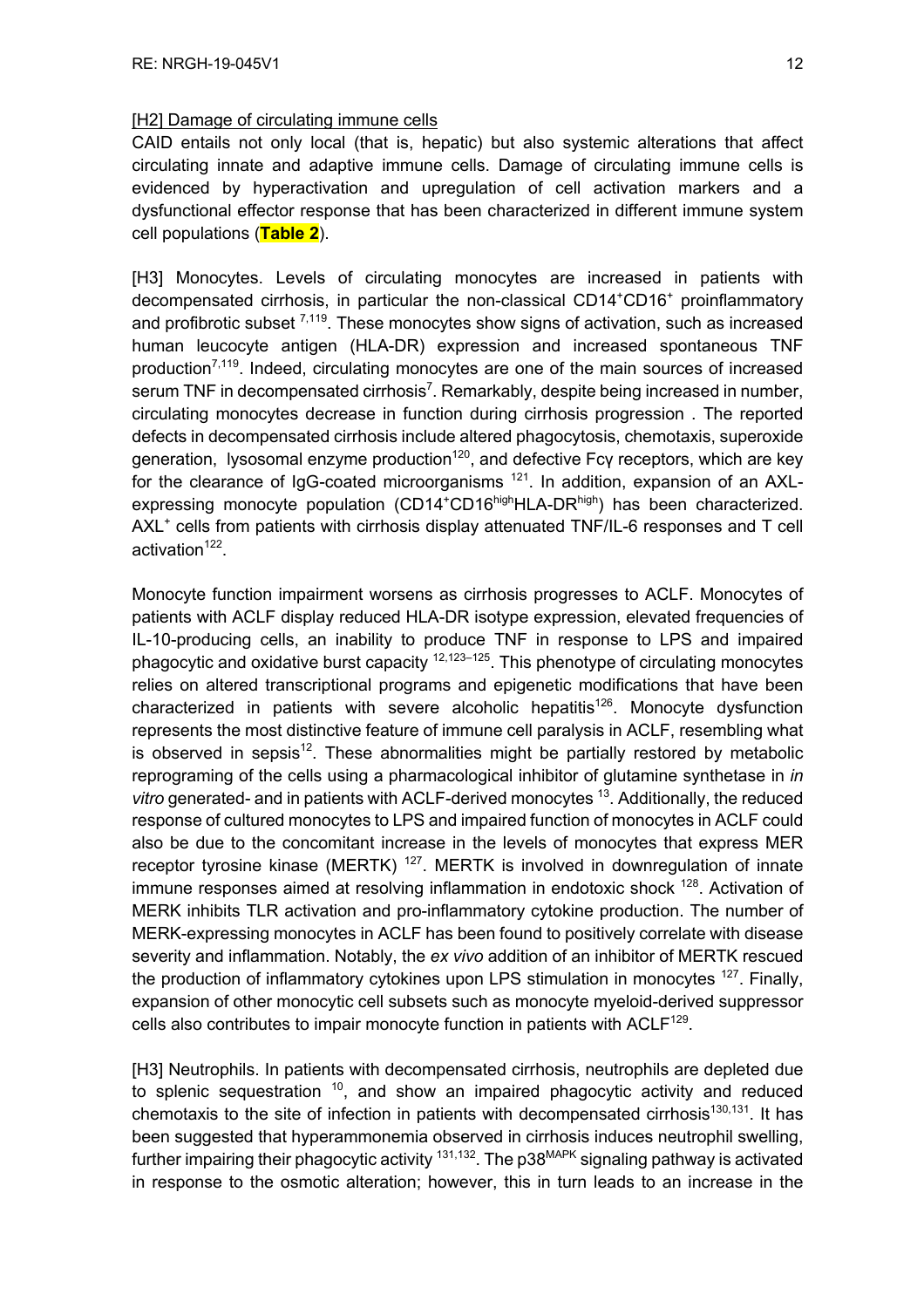neutrophil respiratory burst <sup>131,132</sup>. The respiratory burst refers to the massive release of ROS by neutrophils, monocytes or macrophages in order to degrade internalized particles and bacteria. Neutrophil priming and the excessive production of ROS induce tissue damage and fibrosis and contribute to the exhaustion of phagocytic cells in patients with cirrhosis 133,134. Further mechanisms of neutrophil dysfunction include the formation of neutrophil extracellular traps, which are networks of extracellular fibers composed of DNA, citrullinated histones and antimicrobial peptides capable of directly killing bacteria. *Ex vivo* stimulation of neutrophils from patients with alcohol-related liver disease showed reduced formation of neutrophil extracellular traps compared with healthy individuals. In preclinical models, alcohol also markedly decreases formation of hepatic neutrophil extracellular traps and neutrophil clearance by macrophages<sup>135</sup>. Neutrophil dysfunction in patients with decompensated cirrhosis contributes to their increased susceptibility to bacterial  $infections<sup>136,137</sup>$ , and, thus, the clinical correlation between neutrophil alterations and survival has been further explored. Specifically, it has been shown that neutrophil phagocytic capacity and the resting oxidative burst might predict the development of infection, organ dysfunction and 90-days survival in decompensated cirrhosis <sup>138</sup>.

[H3] Lymphocytes. The lymphocyte compartment is also altered in patients with cirrhosis. Circulating CD4+ T helper cells are depleted due to defective thymopoiesis, excessive splenic pooling and activation of cell death mechanisms by bacterial translocation<sup>139</sup>. Reduced numbers of blood mucosal-associated invariant T (MAIT) cells have been found in patients with alcohol-related liver disease. These cells were hyperactivated and displayed defective antibacterial cytokine and cytotoxic responses<sup>140</sup>. These alterations were exacerbated in patients with severe alcoholic hepatitis, which is in line with the dynamic course of CAID. Moreover, T cell responses in patients with ACLF are attenuated by the expansion of certain monocytic cells such as monocyte myeloid-derived suppressor cells that have reduced potential to activate  $T$  cells  $^{129}$ . Other factors described in patients with decompensated cirrhosis that can contribute to impair T cell responses in this setting include the expansion of a subset of  $HLA-DR^+CDB^+T$  cells with immune-modulatory properties through the expression of high levels of programmed cell death protein 1 (PD-1) and T cell immunoglobulin and mucin domain-containing protein 3 (TIM3) $141-143$ , and elevated IL-10 levels<sup>144</sup> (**Figure 5**) Moreover, circulating NK cells exhibit reduced cytolytic activity and poor response to cytokine stimulation in patients with alcohol-related cirrhosis  $145$ . Finally, profound abnormalities in B cells can be found as well. Memory B cells are depleted in the serum of patients with HCV-related cirrhosis, specifically the CD27<sup>+</sup>IgM<sup>+</sup> subset, which are hyporesponsive upon CD40–TLR9 stimulation, showing an impaired production of cytokines and immunoglobulins and reduced  $CD4<sup>+</sup>$  T cell allostimulatory capacity 146.

## [H2] Mechanisms of immunodeficiency in CAID

Immunodeficiency progresses from the compensated to the stable decompensated cirrhosis stage, culminating in ACLF. In patients with stable decompensated cirrhosis and with acute decompensations, immunodeficiency is exemplified by the previously described alterations in APCs (that is, monocytes and neutrophils), such as reduced phagocytic ability $9$ . At the other end of the spectrum, immunodeficiency in ACLF is characterized by decreased HLA-DR expression and impaired TNF production in response to LPS by monocytes, severely impaired phagocytic and oxidative burst capacity by monocytes and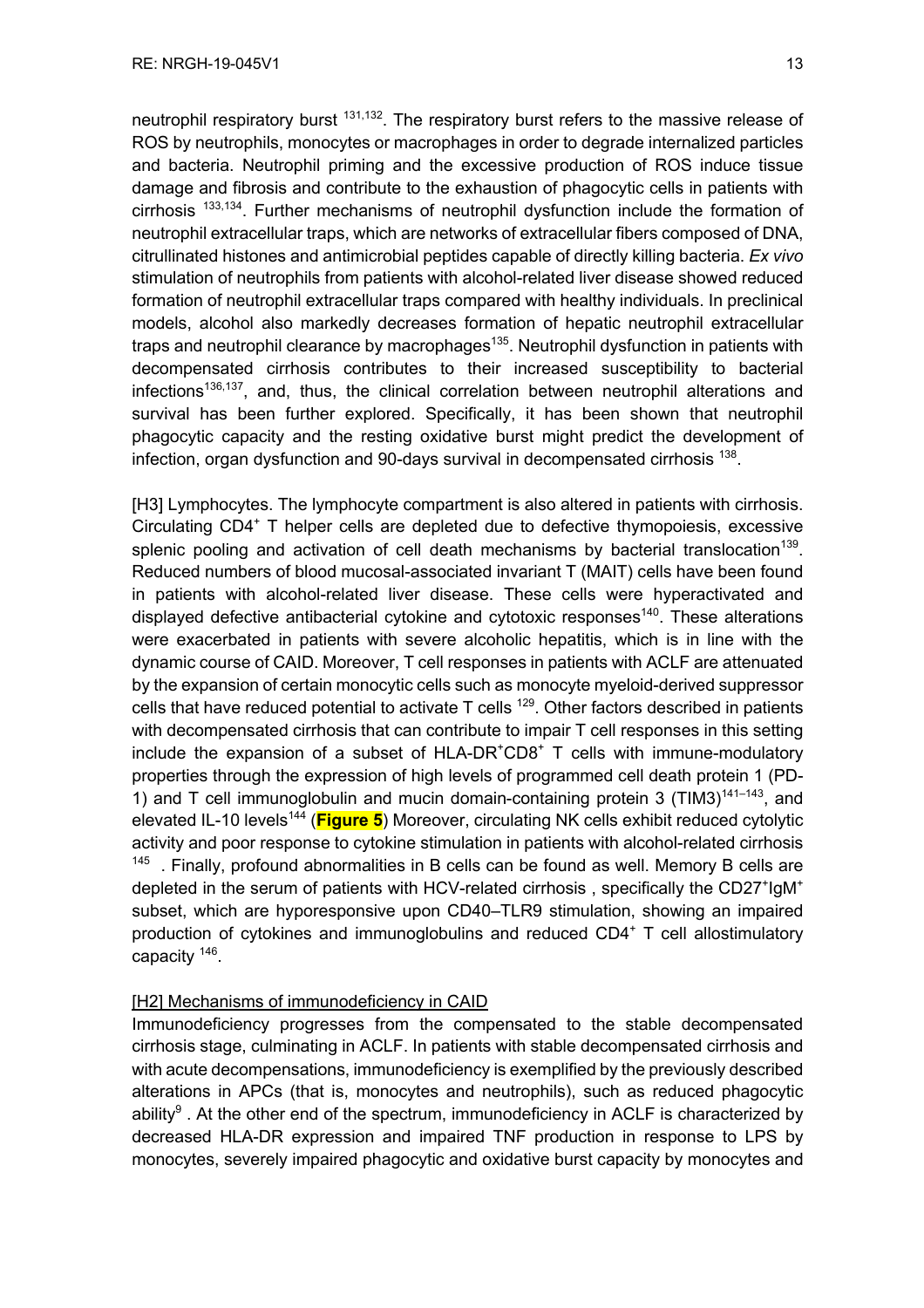neutrophils, and by increased levels of the regulatory MERKT+ monocyte subset and of monocytes that produce anti-inflammatory cytokines (for example, IL-10)<sup>9</sup> (**Figure 6**).

There are other mechanisms that lead to immunodeficiency in cirrhosis:

[H3] Excessive immunosuppressive response to counteract systemic inflammation. This so-called compensatory anti-inflammatory response syndrome (CARS) was first described in critically ill patients with sepsis and trauma<sup>147</sup>, and is characterized by increased lymphocyte apoptosis and anergy<sup>148</sup>, decreased cytokine production and HLA expression upon monocyte stimulation<sup>149,150</sup>, and upregulation of anti-inflammatory cytokines, such as  $IL-10^{149-151}$ .

The magnitude of this compensatory response at hospital admission, measured by the augmented serum levels of IL-10 or the number of circulating regulatory MERKT+ monocytes has been shown to predict a poor outcome in patients with  $ACLF^{127,152}$ .

[H3] Immune cell exhaustion. Immune cell exhaustion in ACLF is driven by an exacerbated translocation of bacteria and PAMPs from the gut, as well as by the release of DAMPs from injured hepatocytes. In patients with severe alcoholic hepatitis, activation of TLRs induces a pronounced impairment of neutrophil function (phagocytosis and oxidative burst)<sup>10,131</sup>, reduced ability of T cells to produce IFNy, and increased serum levels of immune inhibitory receptors, such as PD-1 and TIM3 $153$ . Endotoxin removal or blockade of TLR restores the antimicrobial activity of neutrophils and T cells  $)^{131,153}$ , which is the rationale for the potential therapeutic role for endotoxin removal strategies in alcoholic hepatitis . In preclinical models of cirrhosis, long-term translocation of PAMPs induces the overexpression of type 1 interferons in the liver and IL-10 in myeloid cells, which impairs the bactericidal capacity of liver myeloid cells<sup>154</sup>.

[H3] Reprogramming and dysfunction of immune cells by the metabolic abnormalities of cirrhosis.

Dysfunctional and decreased concentration of albumin<sup>155,156</sup> is relevant not only to the haemodynamic derangement but also to the immune cell damage in CAID. In healthy individuals, albumin can bind in serum to pro-inflammatory molecules and also to immunosuppressive mediators such as prostaglandin E2 (PGE2), whose serum concentrations are markedly elevated<sup>156,157</sup>. PGE2 contributes to alveolar macrophages dysfunction by inhibiting NADPH oxidase-mediated bacterial killing<sup>158</sup> and via upregulation of cAMP and inhibition of FcγR-mediated phagocytosis<sup>159</sup>. Human albumin infusion reduces circulating PGE2 levels, and attenuates suppressed macrophage proinflammatory cytokine secretion and bacterial killing in vitro in patients with acutely decompensated cirrhosis or ACLF and in mouse models of cirrhosis<sup>157</sup>.

Other metabolic features contributing to immune dysfunction are hyperammonemia and hyponatremia, which act synergistically to induce neutrophil swelling and impair phagocytosis. Interestingly, neutrophil phagocytic dysfunction was abrogated by p38 mitogen-activated protein kinase signaling inhibition in ex vivo studies in neutrophils from rats and patients with cirrhosis  $132$ . Additionally, it has been suggested that the functional status of monocytes is determined by their underlying metabolic program. In comparison to non-classical human (CD14<sup>dim</sup>CD16<sup>+</sup>) monocytes, which utilize respiratory chain metabolism, classical monocytes (CD14<sup>++</sup>CD16<sup>+</sup>) exhibit a more pro-inflammatory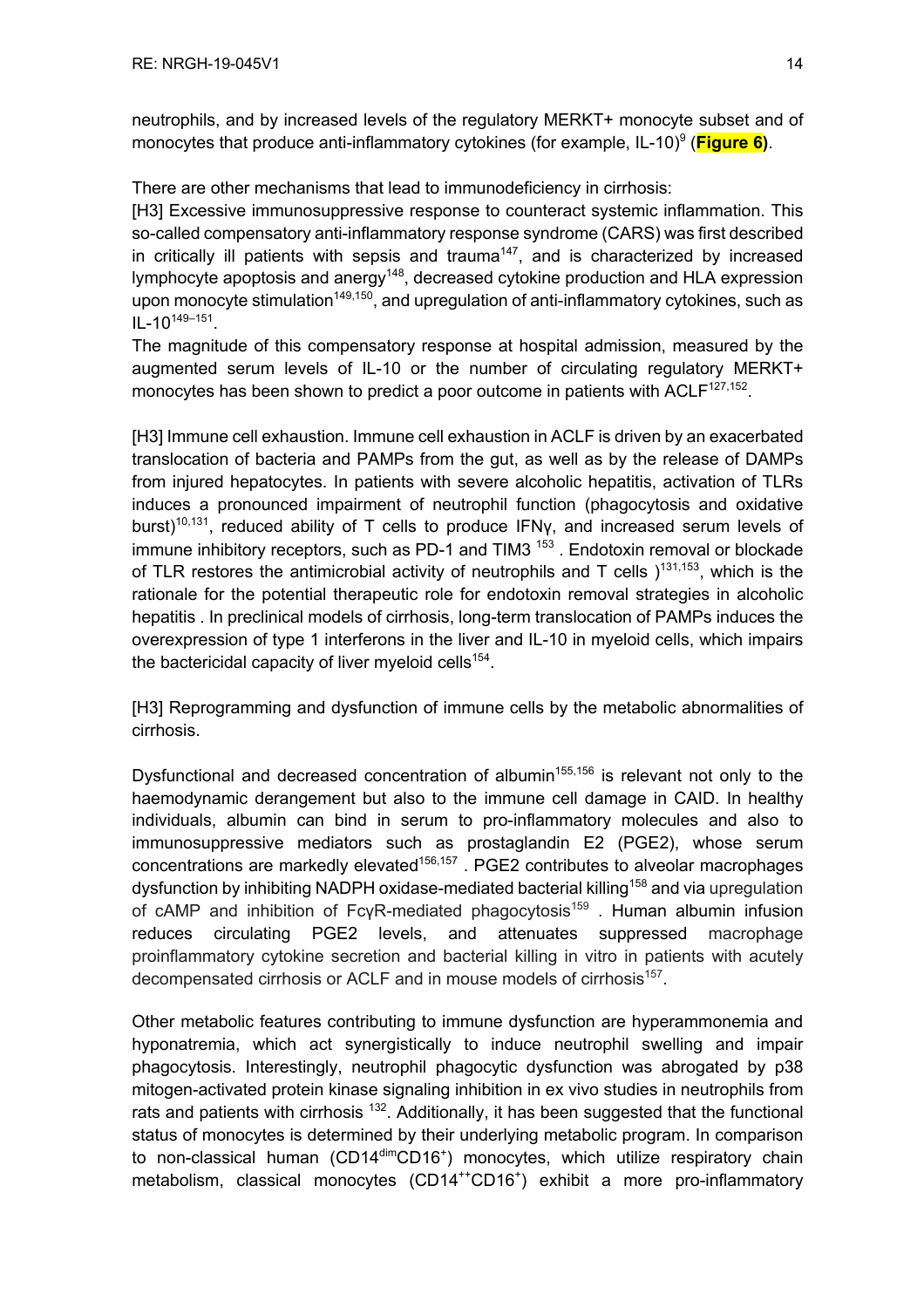phenotype and depend on carbohydrate metabolism as their energy source<sup>160</sup>. Using cell culture experiments, it has been shown that ACLF-conditioned human monocytes had low glycolysis activity, with impaired expression of genes coding for glycolytic enzymes including *HK1, PGK1, PFKM* and *ENO2*. Redirecting glutamate metabolism by inhibiting glutamine synthetase in the tricarboxylic acid cycle restored phagocytosis<sup>13</sup>. Finally, it has been shown that the peritoneal cavity is particularly rich in glutamate, which is exploited by peritoneal tissue-resident macrophages to maintain respiratory burst activity during phagocytosis as demonstrated in human cultured cells<sup>161</sup>

Taken together, the evidence indicates that immune deficiency in cirrhosis is mainly the result of 'environmental' circulating factors that impair the function of immune system cells: an excessive regulatory immune response with increased inhibitory cytokines or immune cell subsets (e.g. IL10, MERKT), bacterial products from a disrupted intestinal barrier (e.g. endotoxin), and the metabolic abnormalities of liver insufficiency (e.g. ammonia, PGE2, dysfunctional albumin, catecholamines). In addition, transcriptional profiling of CD14<sup>+</sup>CD16<sup>-</sup> monocytes from patients with ACLF revealed upregulation of an array of immunosuppressive genes associated with scavenger receptors (including *CD163, CD36, MARCO, MRC1*), suppressive cytokines (*IL10*), chemokines (*CCL22*) and *MERTK*, whereas monocytes in decompensated cirrhosis showed a preserved capacity to respond to inflammatory triggers, such as LPS  $^{13}$ . Moreover, various key regulatory genes involved in antibacterial and oxidative burst responses, including *IRF8* and the gene encoding protein kinase C (*PRKCE*), were repressed in monocytes from patients with ACLF, which might contribute to the impaired ability to activate transcription and phosphorylation of the NADPH oxidase complex, respectively<sup>13</sup>. Culturing monocytes from healthy individuals in ACLF plasma induced an ACLF phenotype at the transcriptional level and impaired phagocytosis in these cells  $13$ . The potential pathogenic role of a circulating factor in immune deficiency in ACLF raises the possibility of restoring immune cell function by removing the toxins or immune inhibitory factors present in the circulation.

## [H2] Consequences of immunodeficiency

This immunodeficiency increases the risk of bacterial infections at any stage of liver disease, even in compensated cirrhosis<sup>162</sup>. Bacterial infections are not only more frequent but also more severe than in healthy individuals, with an estimated overall mortality of 38% versus 10%, respectively <sup>163,164</sup>. In ACLF, bacterial infections are highly frequent and constitute the most identifiable triggers of this condition  $3$ . Bacterial infections are also highly detrimental if they occur during the clinical course of patients admitted with ACLF of any other aetiology, being independent predictors of 90-day mortality in ACLF<sup>165</sup>.

## **[H1] Gut-associated lymphoid tissue in cirrhosis**

Immune system dysfunction in cirrhosis affects the largest immunological organ in the human body, the GALT, which contains immune inducer sites such as interepithelial lymphocytes and Peyer's patches in the small intestine as well as cryptopatches, isolated lymphoid follicles in the large intestine, and immune effector sites such as the lamina propria and MLN.

## [H2] Intestinal barrier dysfunction

Damage of the intestinal barrier associated to cirrhosis results in an increased passage of bacterial components such as such as LPS or bacterial DNA in experimental models and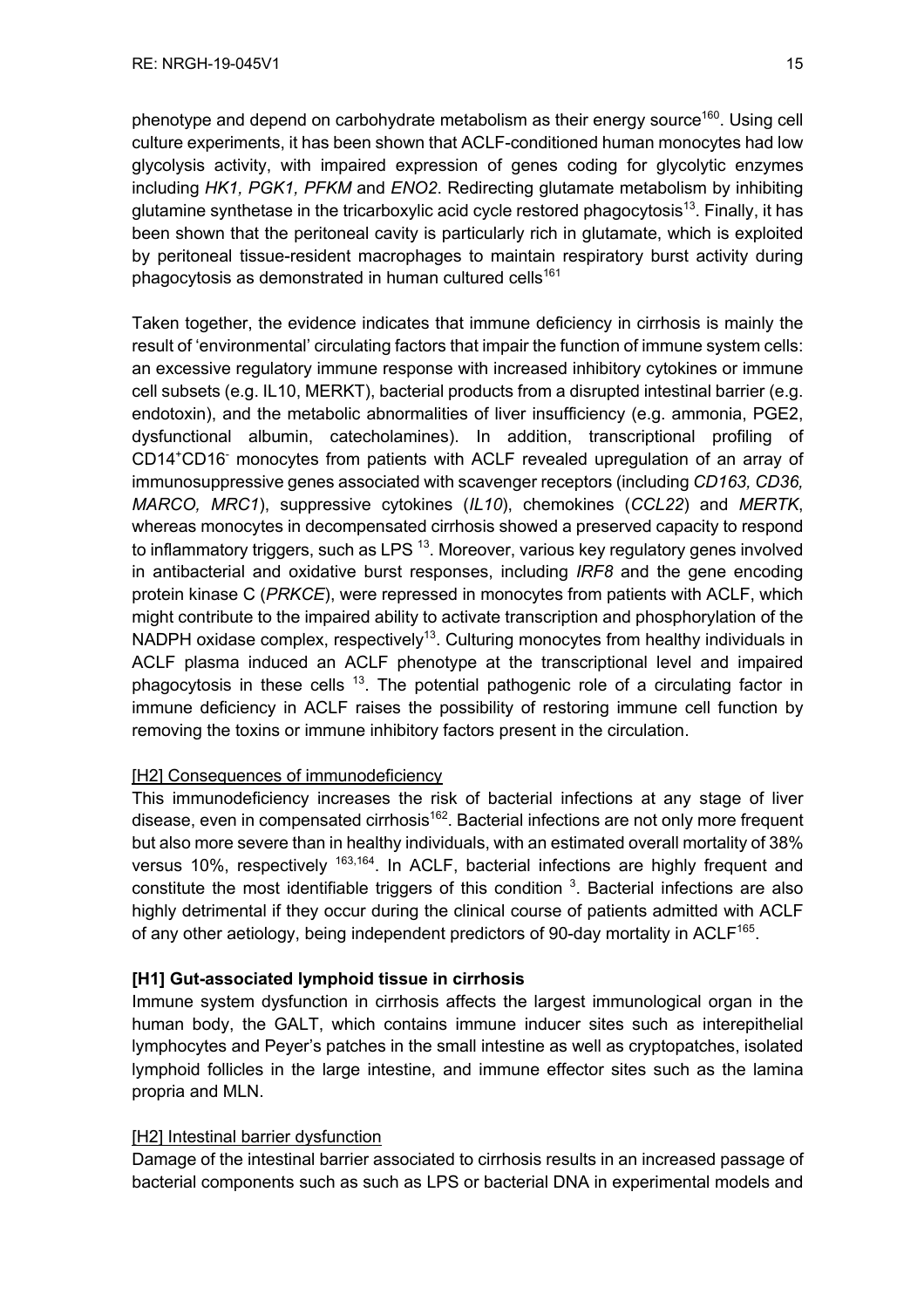patients 23,166–169 (**Figure 7**). Whereas bacterial components seem to reach the internal milieu by the paracellular route, whole viable bacteria could translocate via the transcellular route. The severity of intestinal barrier dysfunction and gut bacterial translocation correlate with the severity of cirrhosis, and they are more intense in patients with ascites. The severity of intestinal barrier dysfunction correlates with that of cirrhosis and especially with the development of ascites. There is a direct relationship between the frequency and severity of complications of decompensated cirrhosis, e.g. bacterial infections and encephalopathy, with dysbiosis and intestinal barrier dysfunction

Intestinal dysbiosis set the stage for intestinal barrier disruption in cirrhosis. Altered intestinal microbiota and bacterial overgrowth have been recognized in humans and experimental models of cirrhosis<sup>170</sup>. Metagenomic techniques have characterized the gut microbiome in cirrhosis as one of reduced diversity, significantly increased abundance of potentially pathogenic bacteria (such as Enterococcaceae, Staphylococcaceae and especially Enterobacteriaceae), and decreased relative abundance of potentially beneficial autochthonous bacteria (such as Lachnospiraceae and Ruminococcaceae)<sup>171-</sup>  $174$ . This microbiome profile in cirrhosis accompanies worsening disease, becomes more intense in the setting of decompensation, and is associated with poor outcomes<sup>174,175</sup>

The pathological translocation of viable bacteria from the intestinal lumen to the mesenteric lymph nodes and to the systemic circulation is well demonstrated in cirrhosis and is the pathogenetic basis of spontaneous bacterial infections and more specifically spontaneous bacterial peritonitis<sup>16,176</sup>. In cirrhosis, the access of intestinal bacteria that results in translocation occurs through the lymphatic and the vascular routes, the latter due to the breakdown of the intestinal vascular barrier<sup>177</sup>. The rupture of the gut vascular barrier facilitates the entry to the portal venous blood compartment, which is independent of the lymphatic pathway, since it is only present in experimental models of cirrhosis and not in those of portal hypertension without liver damage<sup> $177$ </sup>. It is important to mention that in rats with cirrhosis obeticholic acid restored the reduced signaling of the farnesoid X receptor (FXR) in the ileum, improved the state of the mucous layer and stabilized the vascular barrier of the intestine, which supports the concept that the nuclear receptor FXR is involved, at least partially, in the regulation of the vascular and mucosal barriers of the intestine in cirrhosis<sup>177</sup>. The reduction in gut FXR signaling is likely to be a consequence of the luminal reduction of primary bile acids and the intestinal inflammation seen in experimental models of cirrhosis<sup>177,178</sup>.

The functional abnormalities in the intestinal barrier described earlier have been linked to changes in intestinal mucosal immunity, deficiencies in secretory barrier function and disorganization of interepithelial tight junction proteins in humans and experimental models of cirrhosis. The persistent stimulation of intestinal immune cells by an abnormal gut microbiota with increased adherence to the muco-epithelial layer leads to a state of subclinical inflammation, which is evidenced by a higher number of activated monocytes, dendritic cells and T cells in the intestine and  $MLNs^{23,37,179}$ . In experimental models of cirrhosis, intestinal CD103<sup>+</sup> dendritic cells become activated during ascitic decompensation, as shown by expansion of the pro-inflammatory CD4+ dendritic cell subpopulation, augmented TNF production and increased phagocytic and migratory capacity<sup>179</sup> Furthermore, intestinal macrophages that are normally anergic to low-level bacterial stimuli become activated, expressing innate immune receptors for bacterial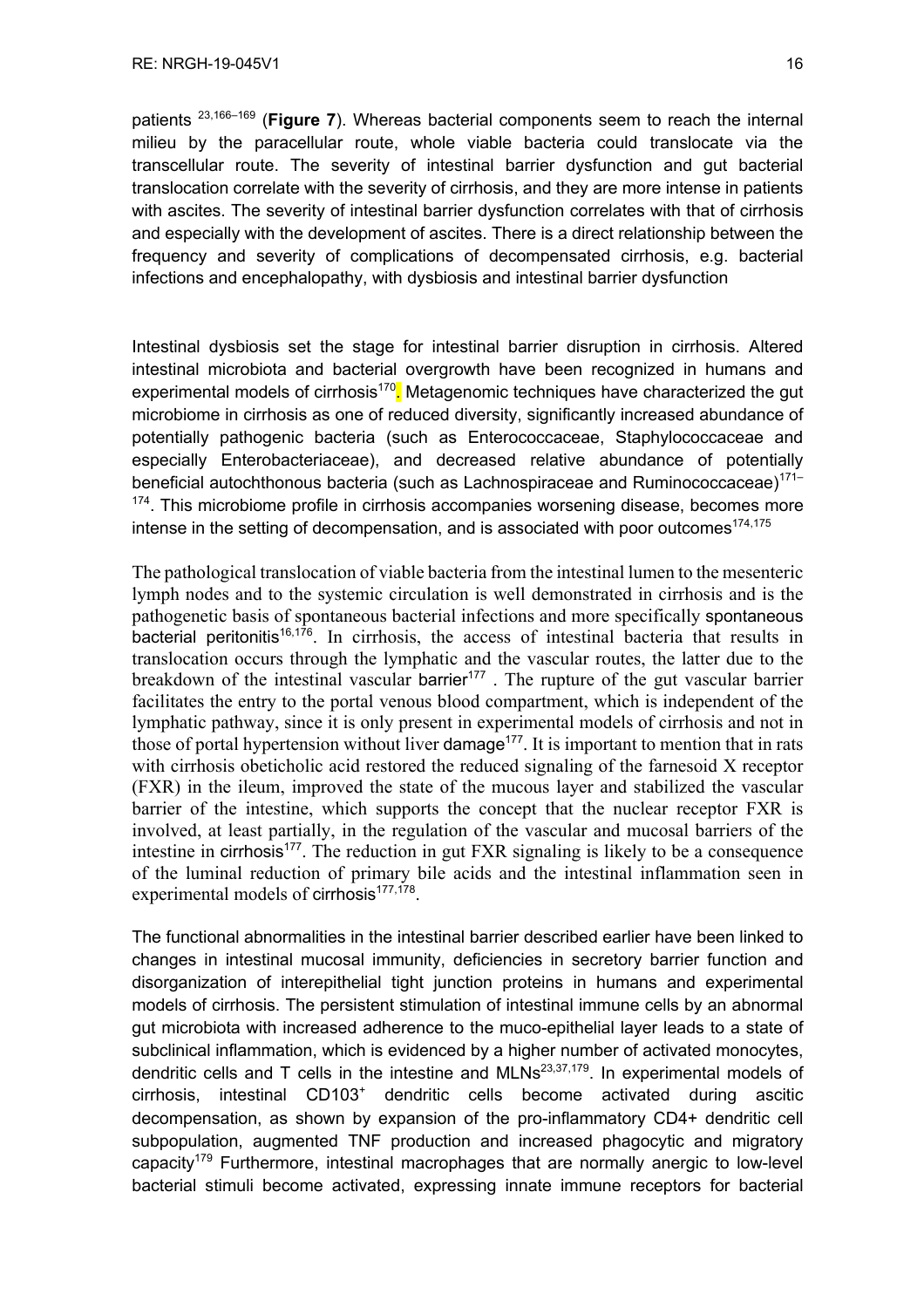translocation and releasing nitric oxide and IL-6 in patients with cirrhosis<sup>167</sup>. As cirrhosis progresses to the ascitic stage, the levels of intraepithelial and lamina propria lymphocytes (T helper (including effector memory subset), cytotoxic, regulatory, B cells and NK cells) increase and switch to a Th1 regulatory pattern with expansion of TNF- and IFNγexpressing cells in the lamina propria, with concomitant Th17 depletion<sup>179,180</sup>. Notably, bowel decontamination redistributes microbial composition, reduces pro-inflammatory activation of mucosal immune cells, and diminishes intestinal permeability and bacterial translocation, supporting the notion that dysbiosis has a major role in driving intestinal inflammation in cirrhosis 179.

Development of overt culturable and, thus, intense bacterial translocation into MLNs is associated with the absence of activated phenotype, lowered TNF production (even less than healthy individuals as controls) and relatively deficient phagocytosis and migration capacity of intestinal CD103+ dendritic cells in experimental models of decompensated cirrhosis<sup>179</sup>. Again, bowel decontamination with antibiotics eliminated bacterial DNA in MLNs and gut bacterial translocation, normalized the activation state and phagocytic function of intestinal CD103+ dendritic cells, and increased their TNF production. These data further reinforce the notion that the continuous pressure of gut dysbiosis in cirrhosis shapes the phenotypic and functional profile of intestinal immune cells to produce effects that range from their activation and enhanced function to their exhaustion and tolerance. Importantly, these changes appear to be specific to GALT, as monocyte-derived dendritic cells from peripheral blood from patients with cirrhosis are phenotypically and functionally indistinguishable from those derived from healthy donors<sup>181</sup>. This points to GALT being the primary site for derangement and deficiencies in innate immune function in advanced cirrhosis.

Disruption of the intestinal barrier in cirrhosis includes diminished secretion of antimicrobial peptides by intestinal Paneth cells, such as α-defensins, in particular α-defensins 5 and 7, as demonstrated in small intestinal tissue of human and experimental models of decompensated cirrhosis<sup>178,182,183</sup> Interestingly, upon intestinal microbiota-derived signals, such as LPS and muramyl dipeptide, Paneth cells also secrete pro-angiogenic molecules that promote intestinal and mesenteric angiogenesis and contribute to the development of portal hypertension<sup>184</sup>. Alterations in the secretory functions of the intestinal mucosa contribute to small intestinal bacterial overgrowth and translocation in models of cirrhosis but also affect intestinal dendritic cells and their migratory capacity, particularly into areas of inflammation<sup>179</sup>. Finally, dysfunctional mucus machinery, with diminished mucus thickness, reduced goblet cell numbers and reduced expression of mucin genes, has been observed in experimental models of advanced cirrhosis<sup>177</sup>.

## [H2] Abnormal gut-liver axis and CAID

An abnormal gut-liver axis characterized by an altered gut microbiome and a disrupted intestinal barrier is the main driver of low-grade and high-grade systemic inflammation in cirrhosis<sup>2</sup>. Indeed, in response to dysbiosis and pathological bacterial translocation, the GALT becomes a major cytokine-releasing organ, with lymphocytes from the epithelium and lamina propria as well as monocytes of MLNs displaying increased production of proinflammatory cytokines such as TNF and IL-6 in experimental models and patients with cirrhosis  $23,37,185$ . In advanced cirrhosis, systemic inflammation results from the sum of cytokines and immune cells activated in the gut and MLN and those produced by the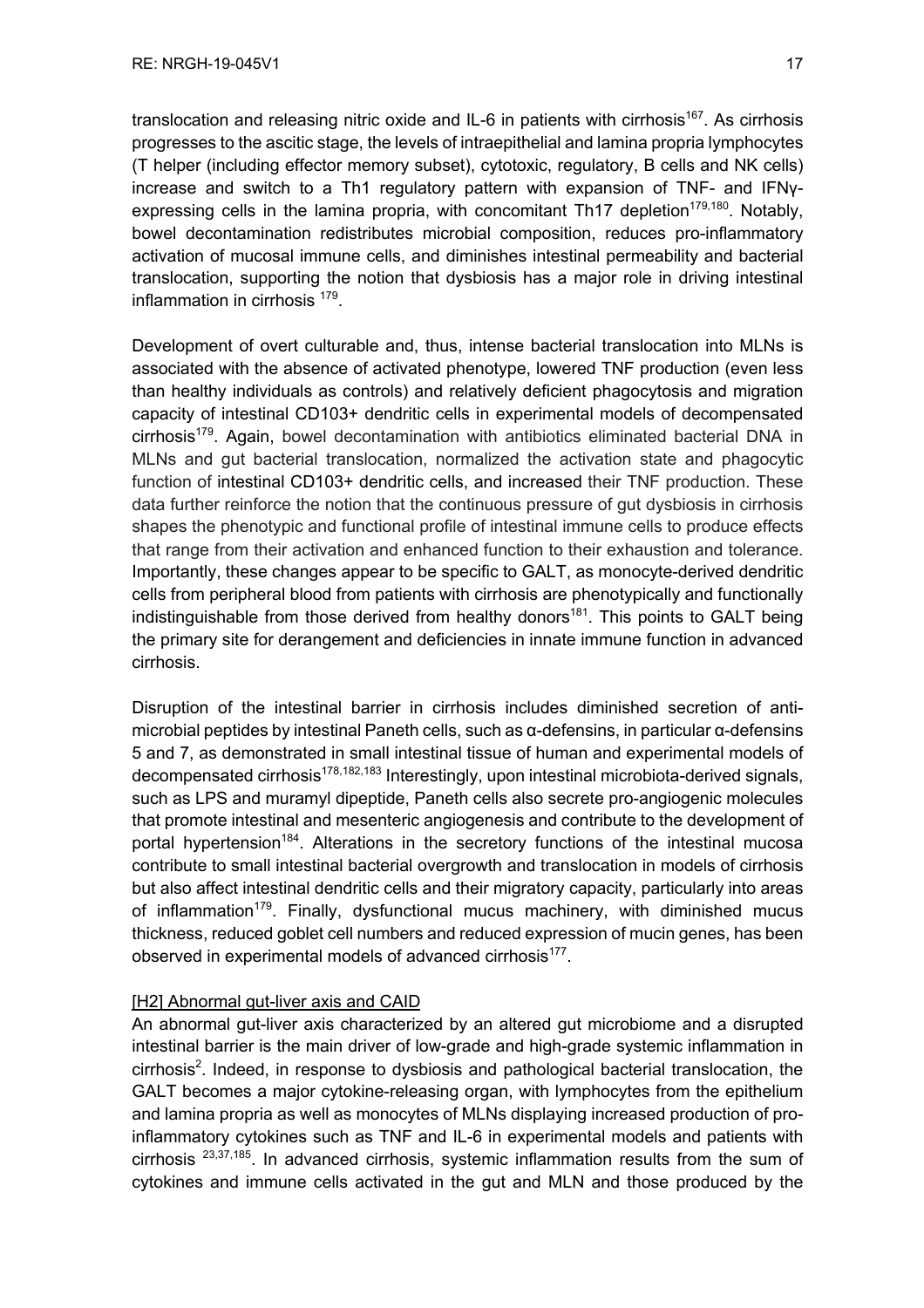systemic immune system in response to the increased passage of bacteria and their products as a consequence of intestinal dysbiosis and barrier dysfunction<sup>5,37</sup>

The causal link between gut dysbiosis and systemic inflammation has been reinforced in a proof of concept study in patients with cirrhosis undergoing transjugular intrahepatic portosystemic shunt (TIPS), who display compartment-specific patterns of circulating bacteria, that is, different genera in central, hepatic, portal, and peripheral venous blood, and inflammatory cytokine clusters that are associated with to the abundance of blood microbiota genera in each patient<sup>186</sup>. Similarly, compartmentalization of microbiota composition and immune response is also observed between ascites and blood in patients with decompensated cirrhosis $187$ .

## [H2] CAID and non-intestinal barriers

Dysbiosis, specifically a decrease in autochthonous bacteria and an increase in potentially pathogenic species, has been found in stool and colonic mucosa in patients with  $cirfbosis<sup>188</sup>$ . However, studies have also found changes in the salivary microbiota that were associated with significant inflammation related to Th1 and Th17 cell activation<sup>189</sup>. Interestingly, these alterations in bacterial salivary composition were associated with a higher risk of liver-related hospitalizations. The fact that the oral cavity is an additional source of inflammation was further validated with studies that demonstrated that periodontal care is associated with improved oral and gut dysbiosis, systemic inflammation, MELD score, and cognitive function in patients with cirrhosis  $190$ . This observation is particularly relevant as oral health problems and periodontitis are markedly increased in these individuals  $191,192$ .

Another compartment with an emerging role in the immune dysfunction of cirrhosis is the peritoneal cavity. Spontaneous bacterial peritonitis (SBP) is the most frequent bacterial infection that occurs in patients with decompensated cirrhosis and is a common precipitant of ACLF<sup>165</sup>. The pathogenesis of SBP reflects failure of the intestinal and peritoneal barriers, enabling viable bacteria to gain access to the sterile peritoneal cavity. The healthy peritoneal niche is mainly populated by a heterogeneous population of macrophages that are crucial for immunological surveillance, resolution of inflammation, and recruitment and activation of other immune cells<sup>193,194</sup> In contrast to circulating MAIT cells, which are depleted and dysfunctional in cirrhosis, peritoneal MAIT cells of patients with cirrhosis are immunocompetent and migratory and accumulate in the peritoneal cavity during SBP, contributing to inflammation <sup>195</sup>. Furthermore, a study has identified in ascitic fluid of patients with cirrhosis an alternative phenotypically, transcriptionally and functionally distinct population of large CD14+ peritoneal macrophages that express CD206, exhibit features of inflammatory priming, and remain a substantial source of cytokine production after repeated exposure to bacterial products<sup>196</sup>. Similarly, peritoneal macrophages that express the complement receptor of the immunoglobulin superfamily (CRIg) display enhanced phagocytic and antimicrobial effector activity in patients with decompensated cirrhosis and ascites <sup>197</sup>. Finally, macrophages from sterile ascitic fluid show constitutive activation of caspase-1 and a marked increase expression of IL-1β and IL-18 compared with circulating monocytes, suggesting an activation of the inflammasome in the ascitic fluid of patients with cirrhosis that facilitates an exacerbated inflammatory response even in the absence of a priming signal<sup>198</sup>. In fact, SBP is characterized by a low microbial load that provokes an intense inflammatory peritoneal response, which correlates with systemic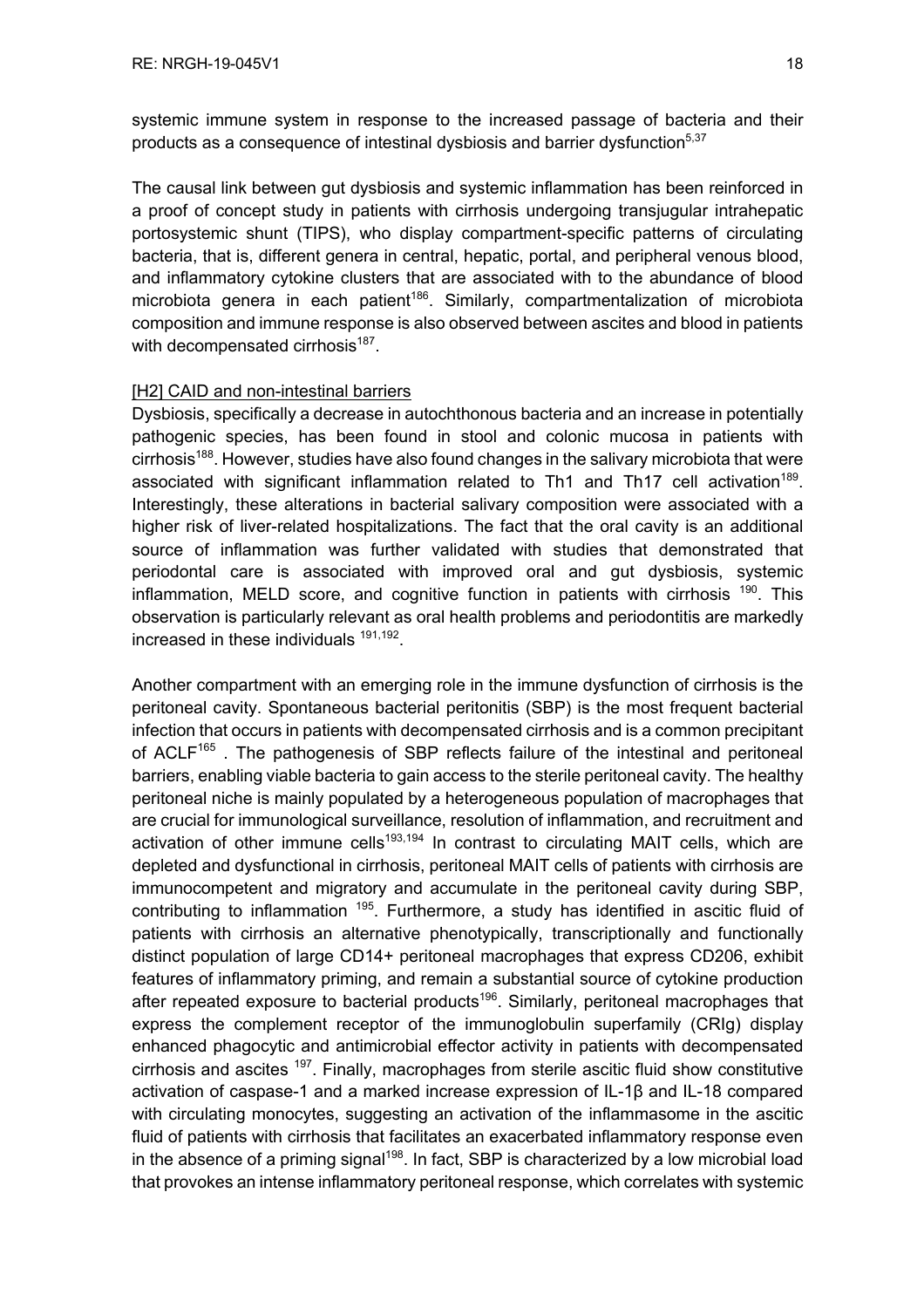inflammation and clinical outcomes, such as renal failure<sup>56</sup>. In addition, evidence indicates an association between alteration of peritoneal macrophage function, systemic inflammation and clinical outcomes in SBP. During SBP, levels of CD206 in ascitic fluid, but not in serum, correlate with mortality as well as with peritoneal and systemic inflammation <sup>196</sup>. Therefore, the dysregulated innate immune response of decompensated cirrhosis includes the presence in ascitic fluid of a subset of large peritoneal macrophages with an inflammatory phenotype that are resistant to tolerance and prone to massive release of proinflammatory cytokines upon TLR stimulation. Despite compartmentalization of the peritoneal immune response in cirrhosis, the massive release of pro-inflammatory cytokines during bacterial infection contributes to systemic inflammation and organ failure.

## **[H1] Modulation of CAID**

Therapeutic approaches for CAID are extremely challenging because, on the one hand, systemic inflammation and organ immunopathology drive organ failure and increase risk of death. On the other hand, bacterial infections are the most important cause of organ failure and death in patients with decompensated cirrhosis<sup>165</sup>. Targeting systemic inflammation will clearly increase the risk of infection, whereas approaches to stimulate the inflammatory response likely worsen immunopathology. Therefore, treatment of CAID must involve strategies to modulate the immune response rather than directly inhibit or stimulate it. There are no specific therapies for CAID of proven benefit, but there is indirect evidence that some interventions might be beneficial and that provide clues to the development of novel approaches **(Table 3)**.

## [H2] Targeting bacterial translocation

Decontamination with non-absorbable antibiotics ameliorates systemic vascular nitric oxide production, inflammation, and hemodynamic alterations in experimental models and in human cirrhosis<sup>199,200</sup>. It also helps normalize dendritic cell dysfunction and increase TNF production<sup>179</sup>. Studies have suggested temporal benefits of using poorly absorbed antibiotics for the prevention of further decompensation and reduction in mortality, and it is now the standard of care for patients with an episode of  $SBP<sup>201</sup>$ . In the first double-blind randomized controlled clinical trial of patients with a prior episode of SBP, 80 patients were randomized to norfloxacin or placebo. The recurrence of SBP was reduced from 68% to 20% in the norfloxacin group  $(p=0.006)^{201}$ . The importance of targeting bacterial translocation with norfloxacin was confirmed in another study in which a statistically significant reduction in the risk of infection and mortality was observed in patients with decompensated cirrhosis<sup>202</sup>. In addition, intestinal decontamination with rifaximin has been shown to modulate the intestinal microbiome and improve cognitive function and endotoxemia in hepatic encephalopathy<sup>203</sup>. Ongoing clinical trials are further investigating the efficacy of rifaximin and simvastatin to prevent ACLF, reduce complications and hospital readmissions, and improve cost-effectiveness, quality-of-life and survival (LIVERHOPE project, EU H2020, NCT03780673). However, long-term use of antibiotics in patients with cirrhosis decreases gut bacterial diversity, and is an independent predictor of infection with antibiotic-resistant microorganisms<sup>204</sup>. Therefore, newer strategies are being developed that aim to reduce translocation without affecting microbial diversity. Probiotics have been studied in patients with cirrhosis but have not been found to affect immune function<sup>205</sup>. CARBALIVE is an orally administered, non-absorbable, highly engineered, activated charcoal with a wide range of porosities that adsorbs endotoxins and other products of bacterial metabolism, reduces translocation and influences severity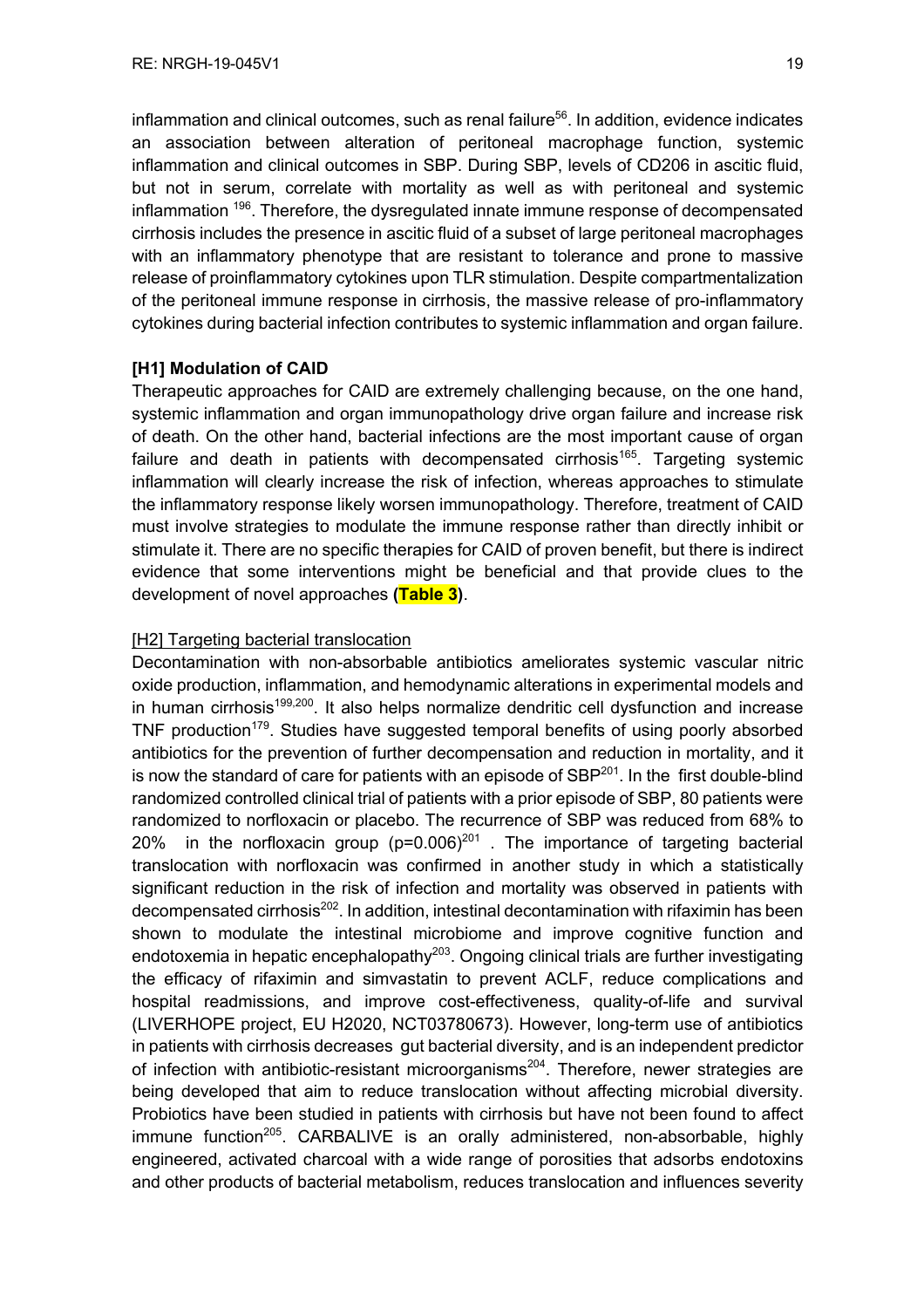of immune dysfunction in a bile-duct ligation model of cirrhosis. The exact mechanism of how modulating the gut environment changes immune function is unknown <sup>206</sup>. This therapy is currently being evaluated in phase 2 clinical trials (NCT03202498). Another potential therapeutic strategy to reduce the effect of endotoxemia is inhibiting its receptor, TLR4. In sepsis, administration of TAK242, a TLR4 inhibitor, improved the outcome of patients with gram-negative infections<sup>207</sup>. This drug is being repurposed and is entering phase 2 clinical trials for patients with ACLF.

## [H2] Targeting humoral factors in the circulation

Several lines of investigation indicate that incubation of normal monocytes or neutrophils with plasma from patients with cirrhosis and liver failure is associated with induction of cellular dysfunction, supporting the notion that circulating humoral factors, such as endotoxins, prostaglandins, catecholamines and products of cell death, might contribute to CAID<sup>13,131,157</sup>. It is possible that the beneficial effect of albumin on reducing the risk of recurrence of SBP and mortality is most likely due to its ability to bind to endotoxin and prostaglandins, both of which affect the function of immune cells<sup>131,157,208-210</sup>. This strategy of targeting circulating humoral factors is the basis of the newer modality of artificial extracorporeal liver support, DIALIVE, which incorporates two filters: one to exchange albumin, and the second to remove circulating factors such as endotoxins and products of cell death<sup>211</sup>. This device is currently being evaluated in phase 2 clinical trials in patients with ACLF (NCT03065699). In addition to binding circulating humoral factors, it has been proposed that albumin may internalize in leukocytes and reduce inflammation in patients with decompensated cirrhosis by inhibiting endosomal TLR signaling<sup>212</sup>.

Another factor susceptible to modulation is increased sympathetic nervous system activity, a well-known feature of cirrhosis that is particularly excessive in the intestine  $213$ . Sympathetic nerve fibers are in close contact with GALT, and the mononuclear cells express ß- and  $\alpha$ -adrenoreceptors<sup>214,215</sup>. Moreover, nearly all types of immune cells, whether local or circulating, express  $\beta$ - and  $\alpha$ -adrenoreceptors and are modulated by catecholamines. In cirrhosis, systemic noradrenaline levels are increased in early stages, correlate with severity of disease and are predictive for survival<sup>216</sup>. Sympathetic nervous system hyperactivity in cirrhosis has traditionally be seen as a compensatory mechanism counterbalancing arterial vasodilation. However, in addition to its hemodynamic actions, noradrenaline has been demonstrated to directly influence the microbiome<sup>217,218</sup>, exert detrimental effects on enterocytes<sup>219,220</sup>, increase intestinal permeability<sup>221</sup>, facilitate various immunosuppressive actions<sup>214,222</sup>, and contribute to the initiation and perpetuation of intestinal inflammation both in animal models and also in humans <sup>223</sup>. Indeed, in an animal model of cirrhosis, splanchnic sympathectomy increased the influx of neutrophils and monocytes into the peritoneal cavity in response to intraperitoneal *E. coli*, which improved *E. coli* phagocytosis, thereby preventing its systemic spreading <sup>224</sup>. Moreover, it is tempting to speculate whether noradrenaline levels contribute to driving the high-grade systemic inflammation in ACLF. In fact, noradrenaline levels are known to be up to three times higher in ACLF than in patients with acute decompensated cirrhosis, which strongly correlates with the severity of systemic inflammatory response<sup>225</sup>. In this context, a largescale retrospective investigation in 349 patients indicates that non-selective β-blockers lower mortality in patients with ACLF<sup>226</sup>. Interestingly, 28-day and 3-month mortality were increased in patients who discontinued non-selective β-blockers at the time of ACLF onset.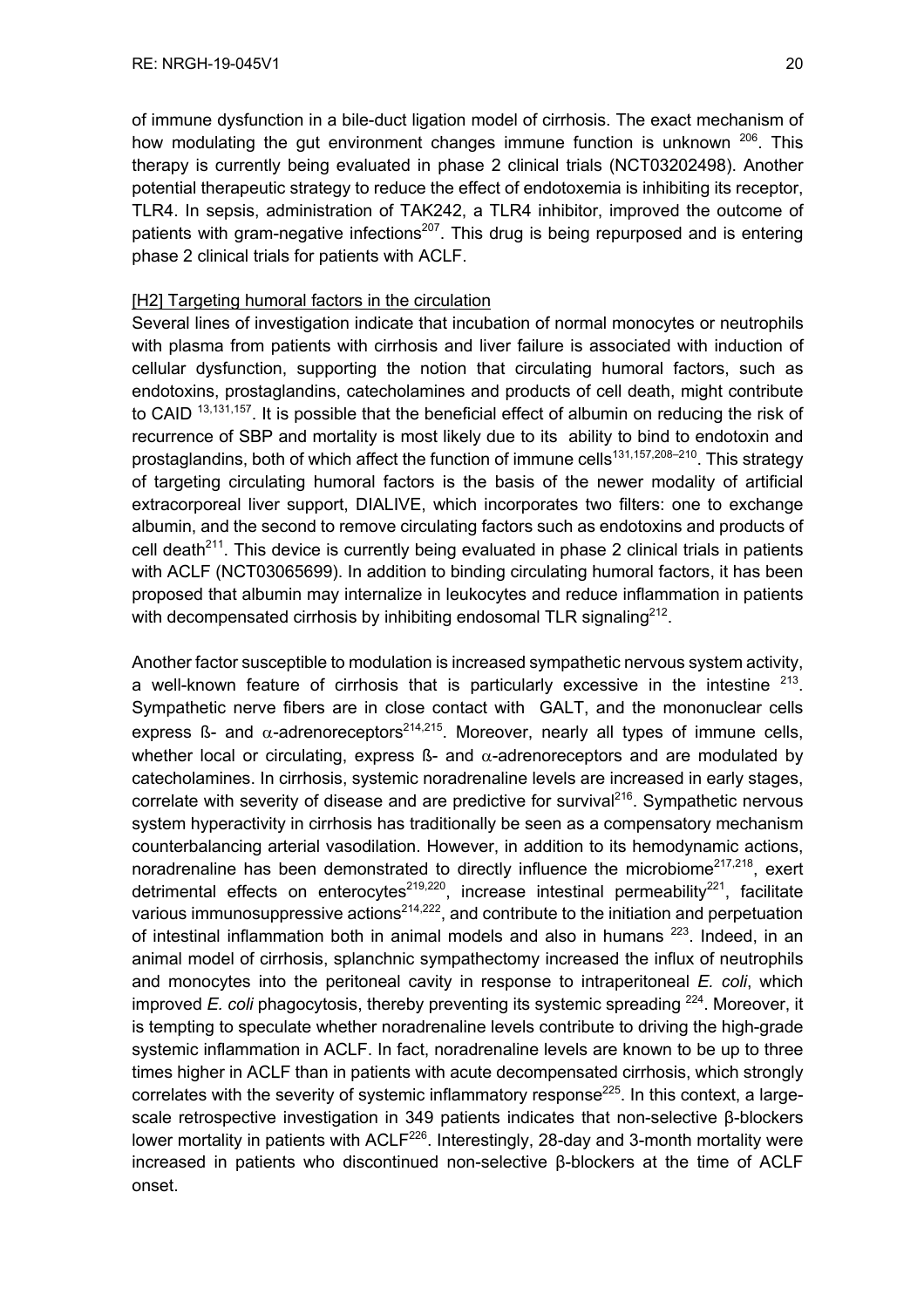## [H2] Targeting the bone marrow

Patients with advanced cirrhosis, alcoholic hepatitis and ACLF typically display alterations in peripheral blood count, namely a reduction in the lymphocyte-to-neutrophil ratio<sup>227</sup>. This finding is probably due to increased granulopoiesis, which correlates with risk of infection and mortality in patients with advanced cirrhosis  $^{227}$ . These observations are explained by the demonstration that hematopoetic stem cell niches in the bone marrow of patients with cirrhosis are shifted towards granulopoeisis , and the severity of this abnormality is associated with increased severity of liver disease and risk of infection<sup>228</sup>. Hence, strategies to improve immune function through the use of granulocyte colony-stimulating factor (GCSF) has been tried with some success. Although its use in patients with ACLF<sup>229</sup>, long-term administration of GCSF was associated with increased mobilization of CD34<sup>+</sup> cells from the bone marrow, reduced risk of infection, and improved transplant-free survival<sup>230</sup>, suggesting that targeting the bone marrow might have a beneficial role. However, in a placebo-controlled multicenter clinical trial in patients with ACLF, GCSF was not shown to reduce mortality, suggesting that it should be used only in the context of clinical trials $^{231}$ 

## [H2] Targeting immune cells directly

*[H3] Immunometabolism*. ACLF is characterised pathophysiologically by systemic inflammation and the increased production of cytokines, which are energy-consuming processes. Metabolomic data suggest that patients with ACLF have severe mitochondrial dysfunction, leading to a switch of metabolism to the cytosol, resulting in increased amino acid breakdown and production of toxic metabolites<sup>110</sup>. This metabolic switch has been shown to involve glutamine, which is an extremely important amino acid for maintaining gut and immune health. Inhibition of glutamine synthesis *in vitro* resulted in partial restoration of monocyte function in patients with ACLF, providing evidence of severely disrupted cellular energy metabolism  $13$ . However, these data do not necessarily provide evidence that inhibiting glutamine synthesis *in vivo* could be a possible therapeutic option, as this might negatively affect gut function by leading to hyperammonemia, which in itself might impair neutrophil function through the  $p38$  MAPK pathway<sup>132</sup>.

*[H3] Cell signaling*. In decompensated cirrhosis, cells of both the innate and adaptive immune system show intracellular signaling resulting in functional defects that provide potential therapeutic targets. Neutrophils from patients with ACLF were shown to have defective AKT-p38 MAPK pathway signalling, resulting in an impairment of Nformylmethionine-leucyl-phenylalanine-induced myeloperoxidase release and bactericidal activity<sup>232</sup>. Activation of the TLR7/TLR8 pathway using the agonist CL097 restored neutrophil function *ex vivo*, providing a potentially novel therapeutic approach<sup>232</sup>. Monocytes have been extensively studied in patients with ACLF, and show evidence of deficiencies in many pathways. Reduced phagocytic and bactericidal activity of monocytes in ACLF was shown to correlate with increased expression of MERTK . Pharmacological inhibition of MERTK with UNC56915 (Calbiochem/Millipore, UK) restored the functional status of the monocytes ex vivo, providing a possible future therapeutic target<sup>127</sup>. In addition, peripheral blood mononuclear cells have been shown to exhibit defective T cell responses in patients with alcohol-related ACLF, which was associated with increased expression of TIM3 and PD1. Inhibition of these proteins *ex vivo* restored T cell responses, indicating a potential novel therapy<sup>153</sup>.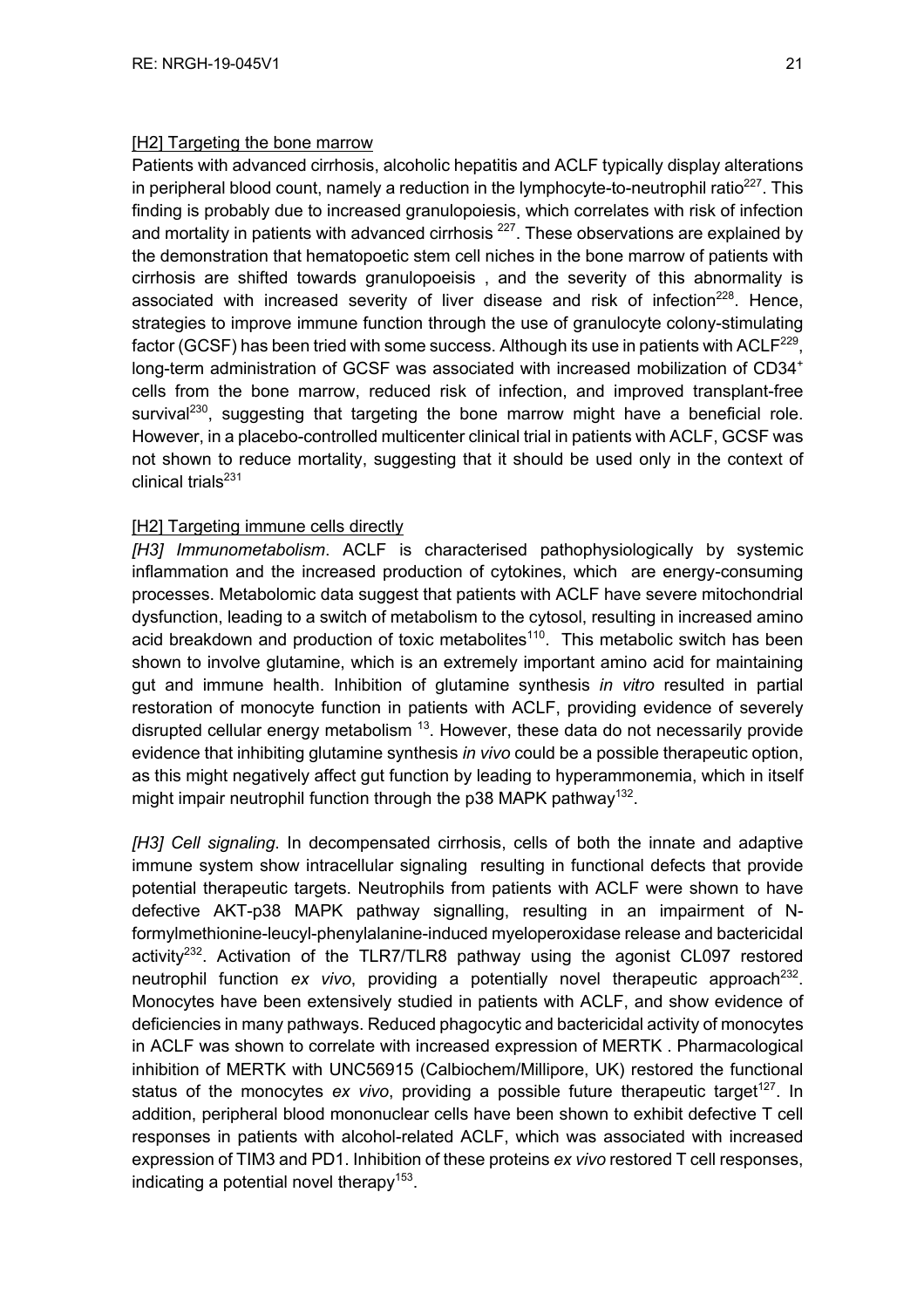## [H1] Conclusions

Immune system abnormalities are an intrinsic component of cirrhosis, and are responsible for some distinctive features of the disease. The key components of the so-called CAID are systemic inflammation and immune deficiency, which can be categorized as two phenotypes according to the intensity of inflammation: low-grade and high-grade. CAID is a dynamic process, and as cirrhosis progresses from the compensated to the decompensated stage and to ACLF so does the intensity of systemic inflammation and immune deficiency. Patients with ACLF have the highest grades of systemic inflammation ('high-grade phenotype') and of impairment of the effector functions of the immune system, which critically affect the risk of bacterial infections and survival. CAID contributes to modulation of the clinical course of cirrhosis: systemic inflammation worsens circulatory dysfunction and, along with increased portal hypertension, drive acute hepatic decompensations, whereas high-grade inflammation is the key conductor of organ failure and ACLF. The pathogenesis of systemic inflammation is mainly due to stimulation of immune system cells by PAMPS translocated into the circulation from a gut with dysbiosis and disruption of the intestinal barrier. Immunodeficiency in turn results from structural distortion of the liver parenchyma and mainly by the functional impairment and reprogramming of circulating immune cells due to the metabolic abnormalities of liver insufficiency. Treatment of CAID must involve strategies to modulate the immune response as targeting systemic inflammation will increase the infection risk, and approaches to stimulate the inflammatory response might worsen immunopathology and organ failure.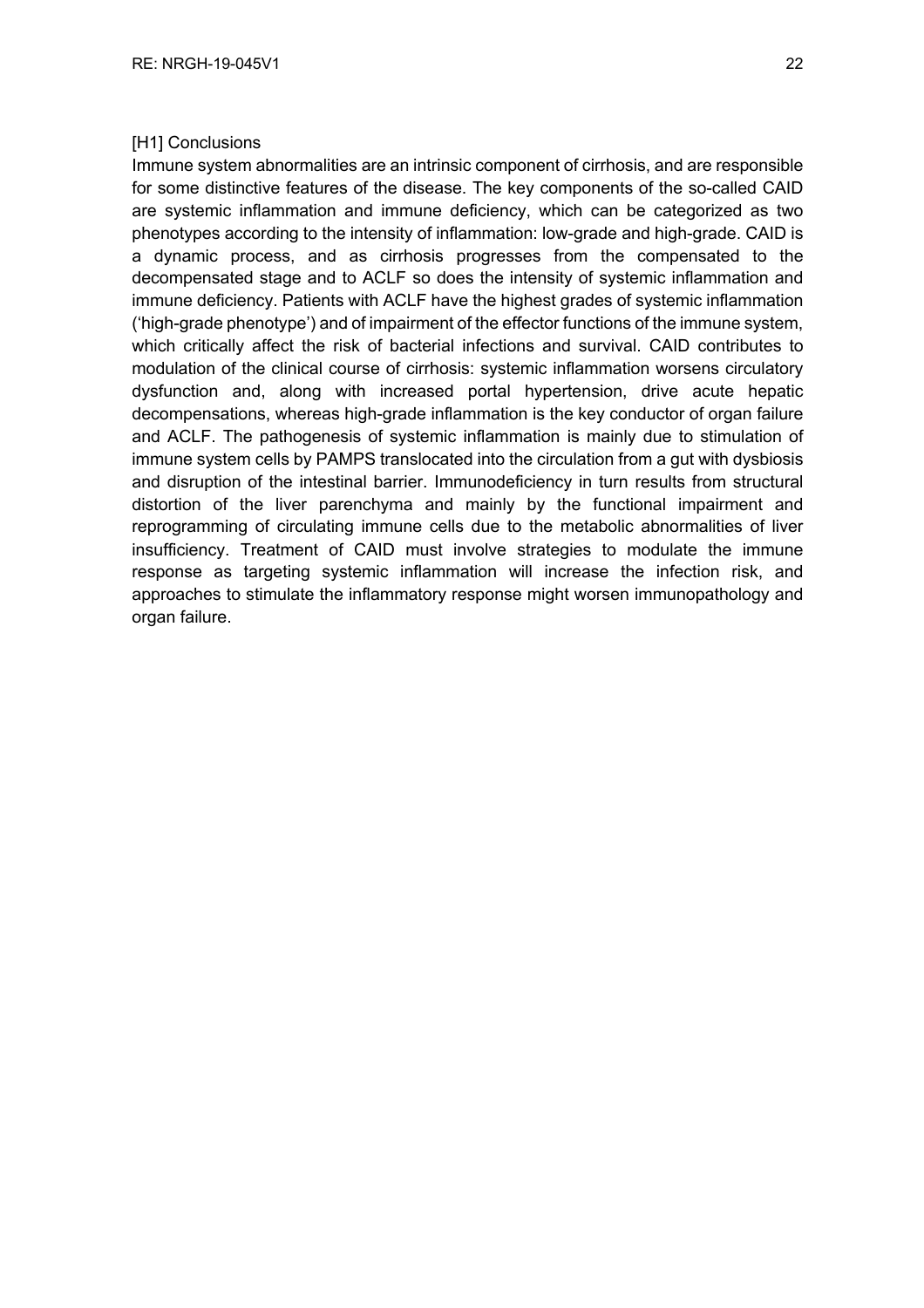| <b>Changes</b>                   | <b>Compensated and</b>                                                   | <b>ACL</b>                   |
|----------------------------------|--------------------------------------------------------------------------|------------------------------|
|                                  | decompensated cirrhosis                                                  |                              |
| Acute phase proteins             | $\uparrow$ C-Reactive protein and LBP $^5$                               | $\uparrow \uparrow \uparrow$ |
| Cytokines                        | $\uparrow$ Pro-inflammatory cytokines (TNF $\alpha$ , IL-1b, IL-         | $\uparrow \uparrow \uparrow$ |
|                                  | 6, $IFNY$ , IL-17, MCP-1, MIP-1b) and soluble                            | inflar                       |
|                                  | receptors (TNF soluble receptors I and II,                               | profil                       |
|                                  | sTNFRI, sTNFRII, sgp130, suPAR) <sup>233,234</sup>                       | even                         |
| Neutrophil activation            | Respiratory burst and activation markers                                 | Incre                        |
|                                  | $(CD11b)^{9,42}$                                                         |                              |
| Monocyte activation              | ↑ HLA-DR expression and co-stimulatory                                   | Incre                        |
|                                  | molecules (CD80/CD86) TNF secretion <sup>7</sup>                         | recer                        |
| T cell activation                | Th1 polarization and                                                     | <b>Not</b>                   |
|                                  | increased IFN <sub><math>\gamma</math></sub> production <sup>37,44</sup> |                              |
| <b>B</b> cell activation         | ↑ HLA-DR expression and                                                  | <b>Not</b>                   |
|                                  | co-stimulatory molecules <sup>43</sup>                                   |                              |
| Endothelial activation molecules | serum levels of ICAM-1, VCAM-1, VEGF,                                    | $\uparrow \uparrow$ s        |
|                                  | nitrates/nitrites <sup>38,41</sup>                                       |                              |

**Table 1**: Evidences of systemic inflammation in cirrhosis

LBP, lipopolysaccharide binding protein; TNF, tumor necrosis factor; IFNγ, interferon-γ; sTNFRI, soluble tumor necrosis factor receptor I; sTNFRII, soluble tumor necrosis factor receptor II; sgp130, soluble gp130; suPAR, soluble urokinase plasminogen activator receptor; HLA-DR, human leukocyte antigen-DR; ICAM, intercellular adhesion molecule 1; VCAM-1, vascular cell adhesion protein 1; VEGF, vascular endothelial growth factor.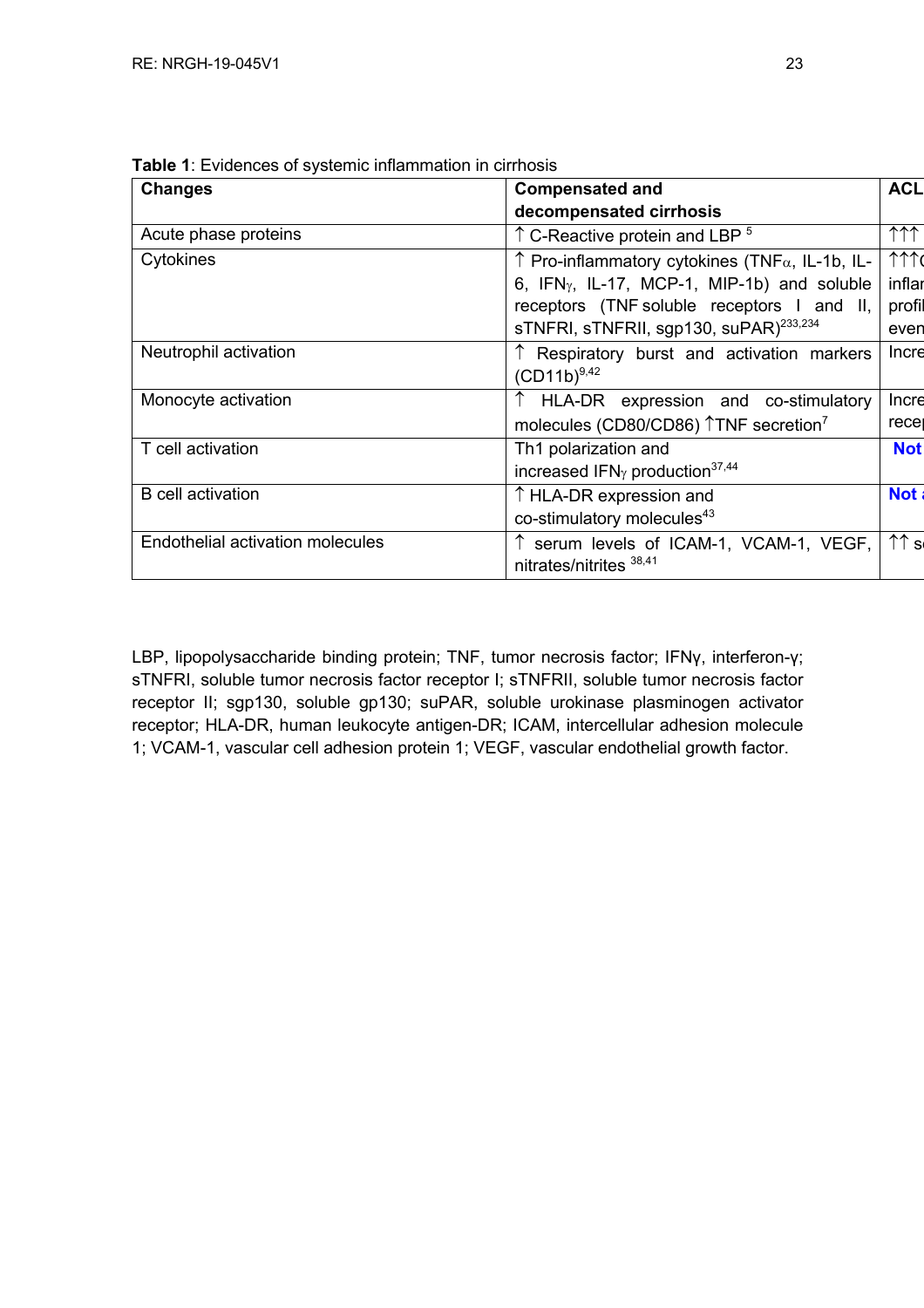| <b>Cell type</b>                      | <b>Cell/tissue</b>          | <b>Compensated and decompensated cirrhosis</b>                                                          |  |  |  |  |
|---------------------------------------|-----------------------------|---------------------------------------------------------------------------------------------------------|--|--|--|--|
| <b>Circulating</b><br>immune<br>cells | <b>Monocytes</b>            | -↑ non-classical CD14+CD16+ subset with ↑ HLA-DR express<br>and TNF production $^{7,119}$               |  |  |  |  |
|                                       |                             | t chemotaxis, superoxide generation, phagocytosis a                                                     |  |  |  |  |
|                                       |                             | lysosomal enzyme production with cirrhosis severity 120,121                                             |  |  |  |  |
|                                       |                             | - $\uparrow$ AXL-expressing subset <sup>122</sup>                                                       |  |  |  |  |
|                                       | <b>Neutrophils</b>          | - $\downarrow$ phagocytosis $9,10,132$                                                                  |  |  |  |  |
|                                       |                             | - $\downarrow$ chemotaxis to the site of infection <sup>130</sup>                                       |  |  |  |  |
|                                       |                             | - $\uparrow$ respiratory burst <sup>132</sup>                                                           |  |  |  |  |
|                                       | Lymphocytes                 | - $\downarrow$ CD4+ T helper cells <sup>139</sup>                                                       |  |  |  |  |
|                                       |                             | - $\downarrow$ MAIT cells $^{140}$                                                                      |  |  |  |  |
|                                       |                             | - $\downarrow$ NK cells cytolytic activity <sup>145</sup>                                               |  |  |  |  |
|                                       |                             | - Memory B cells: depleted, hyporesponsive, impaired product                                            |  |  |  |  |
|                                       |                             | of cytokines and immunoglobulins <sup>146</sup>                                                         |  |  |  |  |
| <b>Tissue-resident cells</b>          | Liver                       | -Kupffer cells: impaired and decreased activity <sup>113</sup>                                          |  |  |  |  |
|                                       |                             | -Hepatocytes: replaced by scar tissue, $\downarrow$ synthesis of immu                                   |  |  |  |  |
|                                       |                             | proteins and PPR 116,118                                                                                |  |  |  |  |
|                                       | <b>GALT and MLN</b>         | ↑ activated monocytes <sup>23,37,167,185</sup>                                                          |  |  |  |  |
|                                       |                             | $\uparrow$ activated T cells with a Th1 switch (TNF, IFN $\gamma$ ) <sup>23,37</sup>                    |  |  |  |  |
|                                       |                             | $\uparrow$ activated dendritic cells with $\uparrow$ phagocytosis and $\uparrow$ TNF product            |  |  |  |  |
|                                       |                             | ( $\downarrow$ phagocytosis and $\downarrow$ TNF in GBT) <sup>179</sup>                                 |  |  |  |  |
|                                       |                             | ↑ proinflammatory cytokines (TNF, IL6) <sup>23,37,167,185</sup>                                         |  |  |  |  |
|                                       | <b>Peritoneum (ascites)</b> | - Competent MAIT cells that $\uparrow$ in SBP <sup>195</sup>                                            |  |  |  |  |
|                                       |                             |                                                                                                         |  |  |  |  |
|                                       |                             | Tpro-inflammatory CD206+ large peritoneal macrophag                                                     |  |  |  |  |
|                                       |                             | subset <sup>196</sup>                                                                                   |  |  |  |  |
|                                       |                             | - $\downarrow$ macrophages with high phagocytic and antimicrobial active<br>with cirrhosis severity 197 |  |  |  |  |
|                                       |                             |                                                                                                         |  |  |  |  |
|                                       |                             | $\uparrow$ primed proinflammatory macrophages <sup>198</sup>                                            |  |  |  |  |

**Table 2**: Evidence of damage of circulating and tissue-resident immune cells in cirrhosis

MERK, MER receptor tyrosine kinase; MAIT, mucosal-associated invariant T; HLA-DR, human leukocyte antigen-DR; CXCR, chemokine receptor; MLN, mesenteric lymph nodes; GBT, gut bacterial translocation; GALT, gut-associated lymphoid tissue.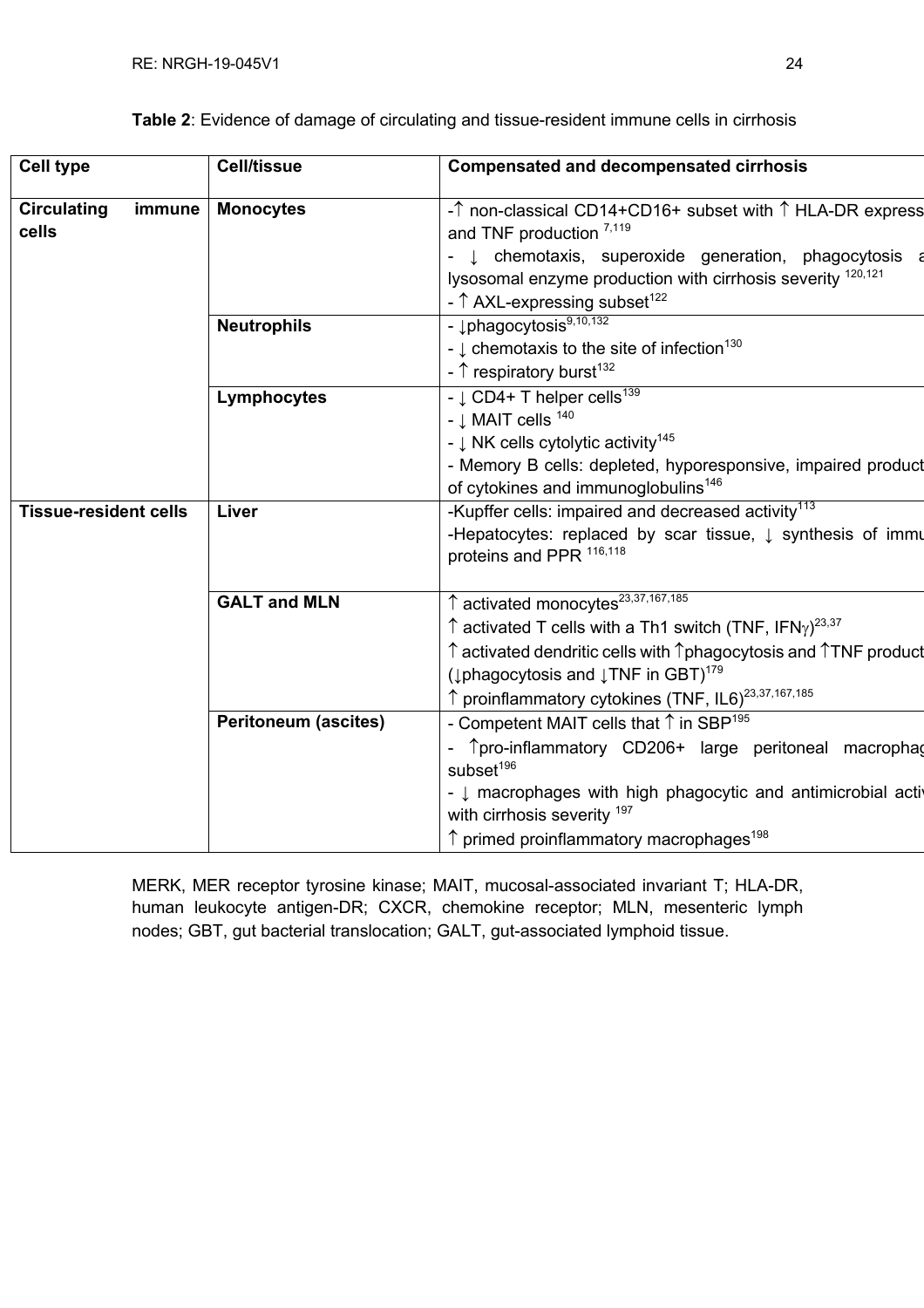| <b>Target</b>              | <b>Mechanism</b>                      | <b>Therapy</b>                            |  |
|----------------------------|---------------------------------------|-------------------------------------------|--|
| bacterial<br>Gut           | Reducing endotoxaemia and             | Clinically available: Poorly              |  |
| translocation              | priming of immune cells               | absorbed antibiotics <sup>201-203</sup>   |  |
|                            |                                       | Clinical trials:                          |  |
|                            |                                       | <b>CARBALIVE</b>                          |  |
|                            |                                       | (NCT03202498),                            |  |
|                            |                                       | probiotics <sup>205</sup>                 |  |
| <b>Circulating humoral</b> | Endotoxin                             | Clinical: Albumin <sup>208-210</sup>      |  |
| factors                    |                                       | Clinical Trials:<br><b>DIALIVE</b>        |  |
|                            |                                       | (NCT03065699), TAK242 <sup>207</sup>      |  |
|                            |                                       | (NCT04620148)                             |  |
|                            |                                       |                                           |  |
|                            | Products of cell death                | Clinical Trials:<br><b>DIALIVE</b>        |  |
|                            |                                       | (NCT03065699), TAK242 <sup>207</sup>      |  |
|                            |                                       | (NCT04620148)                             |  |
|                            |                                       |                                           |  |
|                            | Prostaglandin E2                      | Clinical: Albumin <sup>208-210</sup>      |  |
|                            |                                       | Experimental:<br>COX-2                    |  |
|                            |                                       | inhibitors <sup>157</sup>                 |  |
|                            |                                       |                                           |  |
|                            | Catecholamines                        | Clinical: Non-selective beta-             |  |
|                            |                                       | blockers <sup>226</sup>                   |  |
| <b>Bone marrow</b>         | Reduced haematopoietic stem           | Clinical Trials: Granulocyte              |  |
|                            | cell niche                            | colony stimulating factors <sup>231</sup> |  |
| Immunometabolism           | Failure of cellular bioenergetics     | Experimental: Inhibition of               |  |
|                            |                                       | glutamine synthase <sup>13</sup>          |  |
|                            |                                       |                                           |  |
|                            | Ammonia                               | Clinical: Various <sup>239</sup>          |  |
| <b>Immune</b><br>cell      | Neutrophils:<br>AKT-p38<br><b>MAP</b> | <b>TLR7/8</b><br>Experimental:            |  |
| signalling                 | kinase signalling                     | agonist, CL097232                         |  |
|                            |                                       |                                           |  |
|                            | Monocytes:<br><b>MERTK</b>            | Experimental:<br><b>MERTK</b>             |  |
|                            | overexpression                        | inhibitor UNC569127                       |  |
|                            | Lymphocytes                           |                                           |  |
|                            |                                       | Experimental: PDI and TIM-                |  |
|                            |                                       | 3 inhibitors <sup>153</sup>               |  |

| Table 3: Potential strategies to modulate cirrhosis-associated immune dysfunction |  |  |
|-----------------------------------------------------------------------------------|--|--|
|-----------------------------------------------------------------------------------|--|--|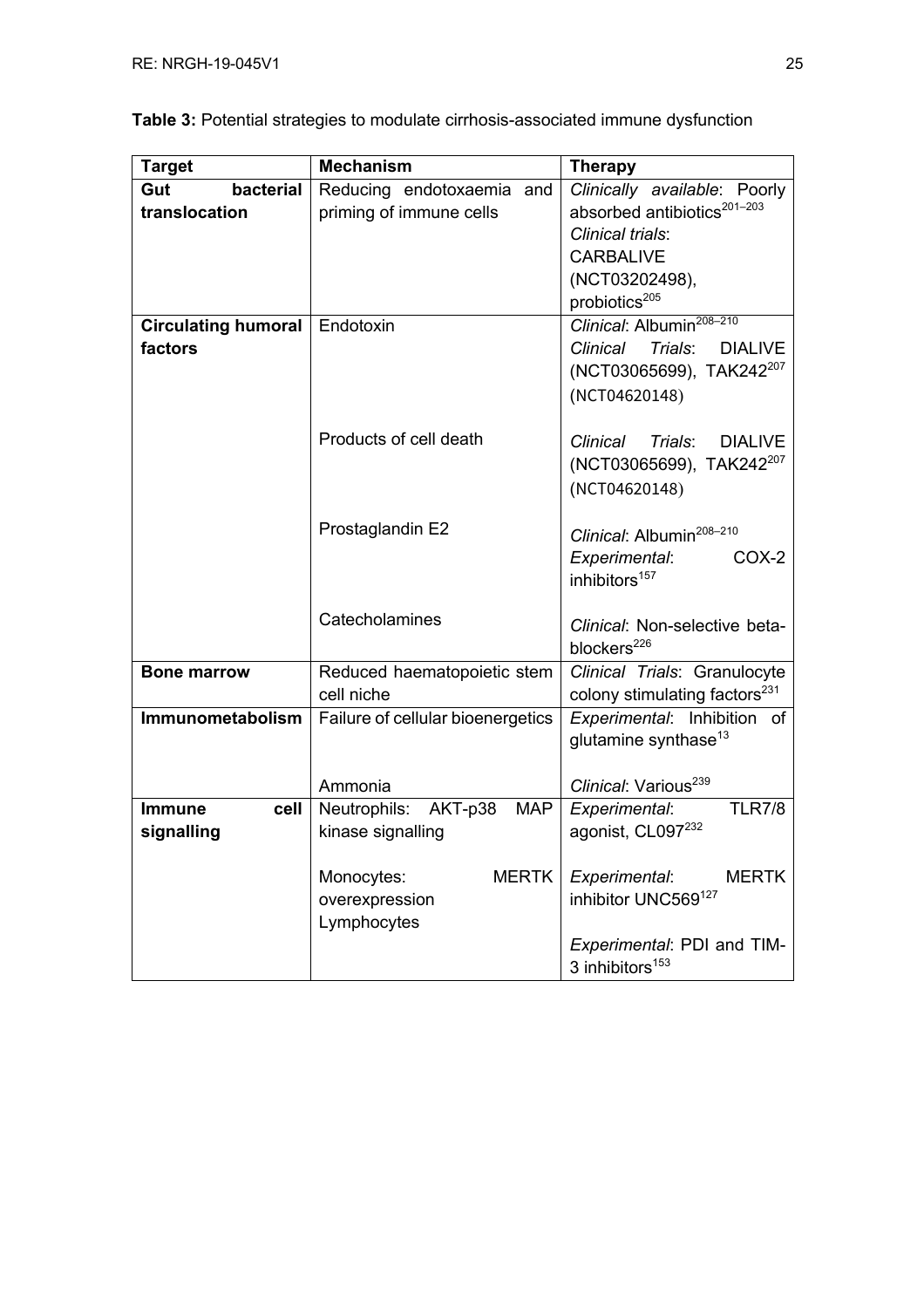# **REFERENCES**

- 1. Bonnel, A. R., Bunchorntavakul, C. & Reddy, K. R. Immune dysfunction and infections in patients with cirrhosis. *Clin Gastroenterol Hepatol* **9**, 727–38 (2011).
- 2. Albillos, A., Lario, M. & Álvarez-Mon, M. Cirrhosis-associated immune dysfunction: distinctive features and clinical relevance. *J Hepatol* **61**, 1385–96 (2014).
- 3. Moreau, R. *et al.* Acute-on-chronic liver failure is a distinct syndrome that develops in patients with acute decompensation of cirrhosis. *Gastroenterology* **144**, 1426–37 (2013).
- 4. Martin-Mateos, R., Alvarez-Mon, M. & Albillos, A. Dysfunctional Immune Response in Acute-on-Chronic Liver Failure: It Takes Two to Tango. *Front Immunol* **10**, 1–10 (2019).
- 5. Albillos, A. *et al.* Increased lipopolysaccharide binding protein in cirrhotic patients with marked immune and hemodynamic derangement. *Hepatology* **37**, 208–17 (2003).
- 6. Tilg, H. *et al.* Serum levels of cytokines in chronic liver diseases. *Gastroenterology* **103**, 264–274 (1992).
- 7. Albillos, A. *et al.* Tumour necrosis factor-alpha expression by activated monocytes and altered T-cell homeostasis in ascitic alcoholic cirrhosis: amelioration with norfloxacin. *J Hepatol* **40**, 624–631 (2004).
- 8. Trebicka, J. *et al.* The PREDICT study uncovers three clinical courses of acutely decompensated cirrhosis that have distinct pathophysiology. *J Hepatol* **73**, 842– 854 (2020).
- 9. Tritto, G. *et al.* Evidence of neutrophil functional defect despite inflammation in stable cirrhosis. *J Hepatol* **55**, 574–581 (2011).
- 10. Rajkovic, I. A. & Williams, R. Abnormalities of neutrophil phagocytosis, intracellular killing and metabolic activity in alcoholic cirrhosis and hepatitis. *Hepatology* **6**, 252–262 (1986).
- 11. Clària, J. *et al.* Systemic inflammation in decompensated cirrhosis: Characterization and role in acute-on-chronic liver failure. *Hepatology* **64**, 1249– 1264 (2016).
- 12. Wasmuth, H. E. *et al.* Patients with acute on chronic liver failure display 'sepsislike' immune paralysis. *J Hepatol* **42**, 195–201 (2005).
- 13. Korf, H. *et al.* Inhibition of glutamine synthetase in monocytes from patients with acute-on-chronic liver failure resuscitates their antibacterial and inflammatory capacity. *Gut* **68**, 1872–1883 (2019).
- 14. Albillos, A., de Gottardi, A. & Rescigno, M. The gut-liver axis in liver disease: Pathophysiological basis for therapy. *J Hepatol* **72**, 558–577 (2020).
- 15. Wiest, R., Albillos, A., Trauner, M., Bajaj, J. S. & Jalan, R. Targeting the gut-liver axis in liver disease. *J Hepatol* **67**, 1084–1103 (2017).
- 16. Wiest, R., Lawson, M. & Geuking, M. Pathological bacterial translocation in liver cirrhosis. *J Hepatol* **60**, 197–209 (2014).
- 17. Zhao, J. *et al.* Single-cell RNA sequencing reveals the heterogeneity of liverresident immune cells in human. *Cell Discov* **6**, 22 (2020).
- 18. Franco, A. *et al.* Expression of class I and class II major histocompatibility complex antigens on human hepatocytes. *Hepatology* **8**, 449–454 (1988).
- 19. Gao, B., Jeong, W.-I. & Tian, Z. Liver: An organ with predominant innate immunity. *Hepatology* **47**, 729–736 (2007).
- 20. Kubes, P., Jenne, C. & Snyder, J. Immune Responses in the Liver. *Annu Rev Immunol* **36**, 1–31 (2018).
- 21. Hossain, M. & Kubes, P. Innate immune cells orchestrate the repair of sterile injury in the liver and beyond. *Eur J Immunol* **49**, 831–841 (2019).
- 22. Knolle, P. A. Staying local-antigen presentation in the liver. *Curr Opin Immunol* **40**, 36–42 (2016).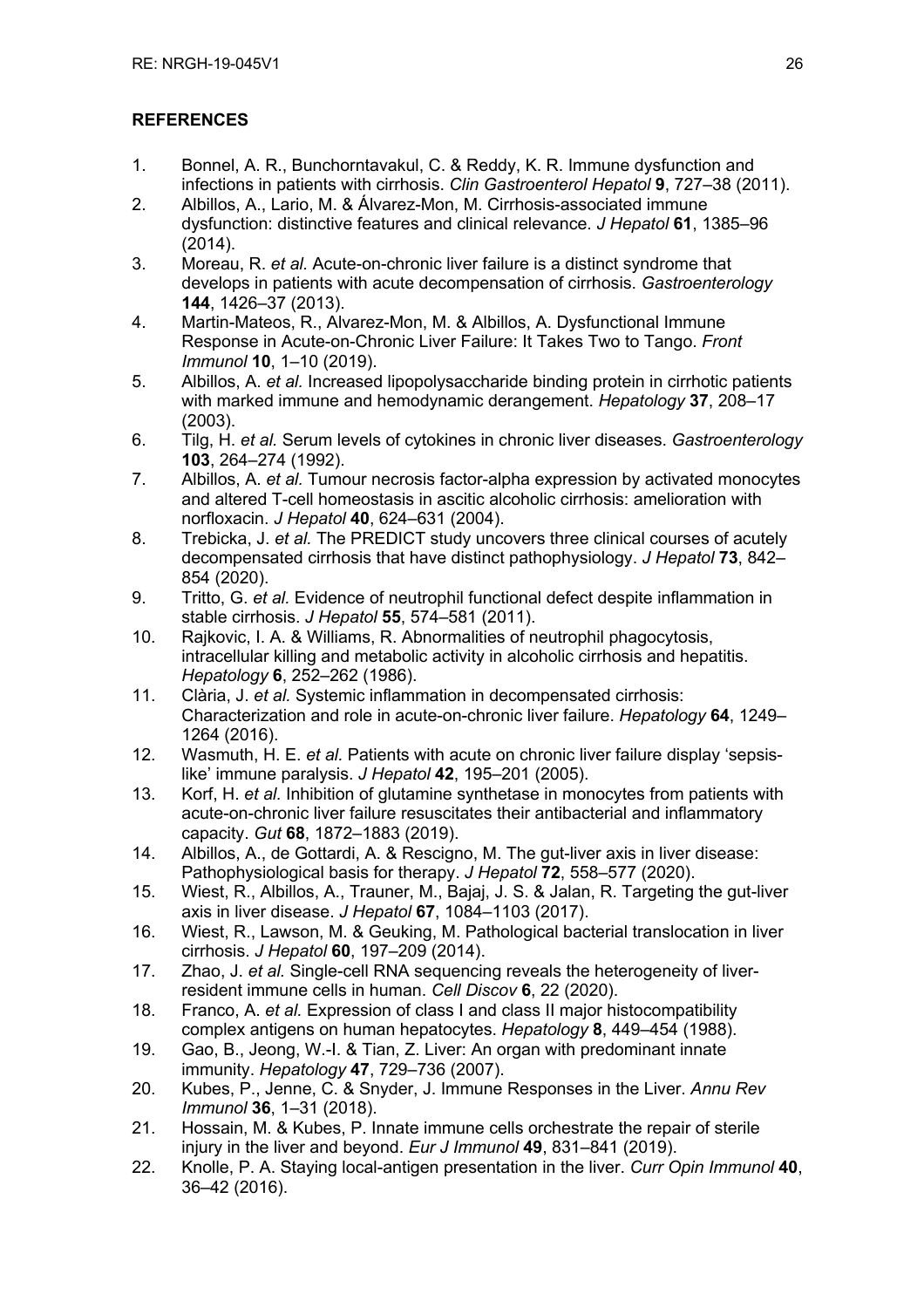- 23. Muñoz, L. *et al.* Intestinal Immune Dysregulation Driven by Dysbiosis Promotes Barrier Disruption and Bacterial Translocation in Rats With Cirrhosis. *Hepatology* **70**, 925–938 (2019).
- 24. Mörbe, U. M. *et al.* Human gut-associated lymphoid tissues (GALT); diversity, structure, and function. *Mucosal Immunol* **14**, 793–802 (2021).
- 25. Tripathi, A. *et al.* The gut–liver axis and the intersection with the microbiome. *Nat Rev Gastroenterol Hepatol* **15**, 397–411 (2018).
- 26. Mowat, A. M. Anatomical basis of tolerance and immunity to intestinal antigens. *Nat Rev Immunol* **3**, 331–341 (2003).
- 27. MacPherson, G. *et al.* Uptake of antigens from the intestine by dendritic cells. *Ann N Y Acad Sci* **1029**, 75–82 (2004).
- 28. Esplugues, E. *et al.* Control of TH17 cells occurs in the small intestine. *Nature* **475**, 514–518 (2011).
- 29. Ismail, A. S. *et al.* Gamma/Delta intraepithelial lymphocytes are essential mediators of host-microbial homeostasis at the intestinal mucosal surface. *Proc Natl Acad Sci* **108**, 8743–8748 (2011).
- 30. Slack, E., Balmer, M. L. & Macpherson, A. J. B cells as a critical node in the microbiota-host immune system network. *Immunol Rev* **260**, 50–66 (2014).
- 31. Kirkland, D. *et al.* B Cell-Intrinsic MyD88 Signaling Prevents the Lethal Dissemination of Commensal Bacteria during Colonic Damage. *Immunity* **36**, 228–238 (2012).
- 32. Medzhitov, R. Origin and physiological roles of inflammation. *Nature* **454**, 428– 435 (2008).
- 33. Kubes, P. & Mehal, W. Z. Sterile Inflammation in the Liver. *Gastroenterology* **143**, 1158–1172 (2012).
- 34. Kumar, H., Kawai, T. & Akira, S. Pathogen Recognition by the Innate Immune System. *Int Rev Immunol* **30**, 16–34 (2011).
- 35. Úbeda, M. *et al.* Critical role of the liver in the induction of systemic inflammation in rats with preascitic cirrhosis. *Hepatology* **52**, 2086–95 (2010).
- 36. Wang, H. *et al.* Hepatoprotective versus Oncogenic Functions of STAT3 in Liver Tumorigenesis. *Am J Pathol* **179**, 714–724 (2011).
- 37. Muñoz, L. *et al.* Mesenteric Th1 polarization and monocyte TNF-α production: First steps to systemic inflammation in rats with cirrhosis. *Hepatology* **42**, 411–419 (2005).
- 38. Guarner, C. *et al.* Increased serum nitrite and nitrate levels in patients with cirrhosis: Relationship to endotoxemia. *Hepatology* **18**, 1139–1143 (1993).
- 39. La Mura, V. *et al.* Von Willebrand factor levels predict clinical outcome in patients with cirrhosis and portal hypertension. *Gut* **60**, 1133–1138 (2011).
- 40. Buck, M. *et al.* Novel inflammatory biomarkers of portal pressure in compensated cirrhosis patients. *Hepatology* **59**, 1052–1059 (2014).
- 41. Grünhage, F. *et al.* Elevated Soluble Tumor Necrosis Factor Receptor 75 Concentrations Identify Patients With Liver Cirrhosis at Risk of Death. *Clin Gastroenterol Hepatol* **6**, 1255–1262 (2008).
- 42. Fiuza, C., Salcedo, M., Clemente, G. & Tellado, J. M. Granulocyte Colony-Stimulating Factor Improves Deficient In Vitro Neutrophil Transendothelial Migration in Patients with Advanced Liver Disease. *Clin Vaccine Immunol* **9**, 433– 439 (2002).
- 43. Girón, J. A. *et al.* Increased spontaneous and lymphokine-conditioned IgA and IgG synthesis by B cells from alcoholic cirrhotic patients. *Hepatology* **16**, 664–670 (1992).
- 44. Sun, H. Q. *et al.* Increased Th17 cells contribute to disease progression in patients with HBV-associated liver cirrhosis. *J Viral Hepat* **19**, 396–403 (2012).
- 45. Trebicka, J. *et al.* Addressing Profiles of Systemic Inflammation Across the Different Clinical Phenotypes of Acutely Decompensated Cirrhosis. *Front Immunol* **10**, (2019).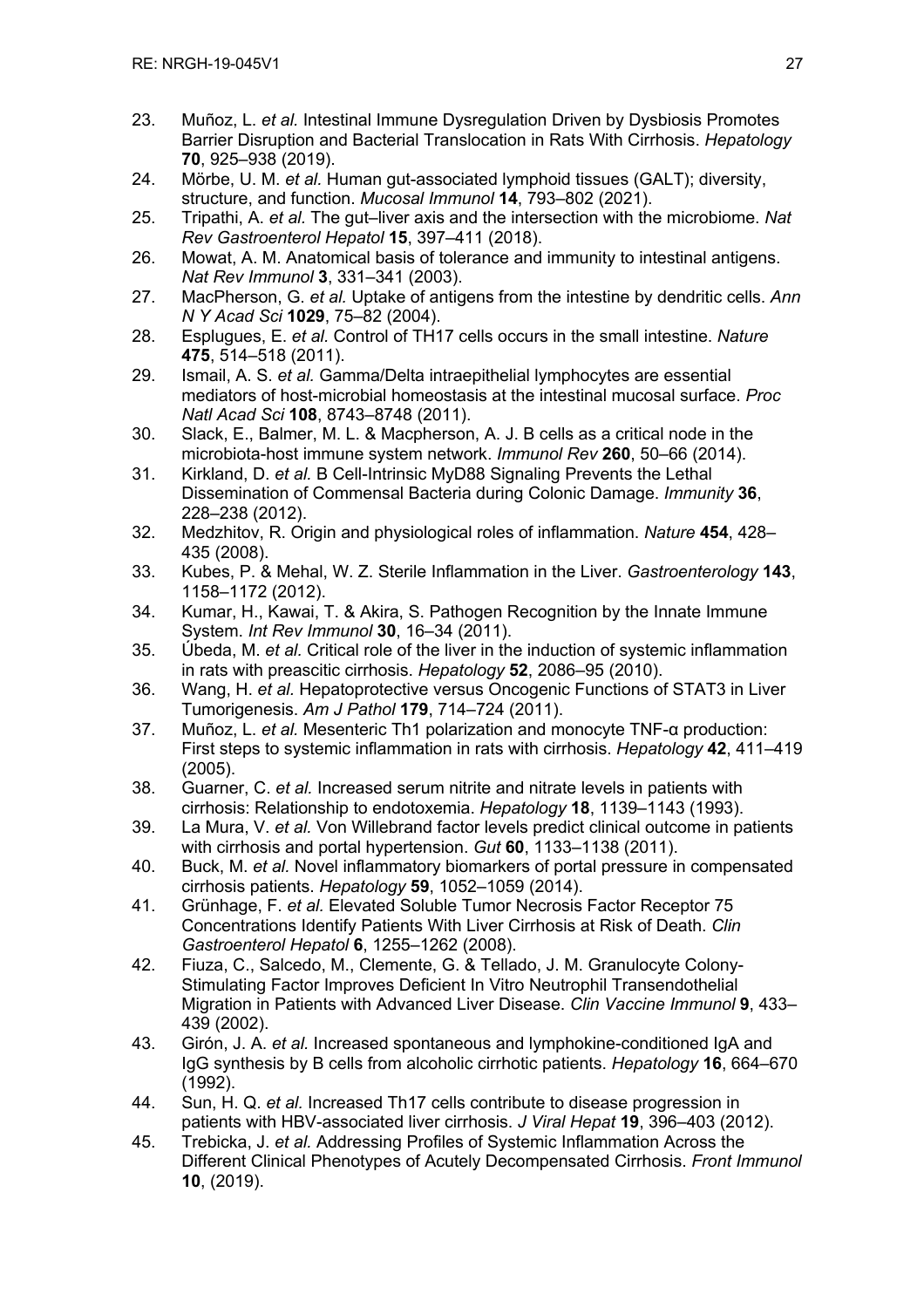- 46. Solé, C. *et al.* Characterization of Inflammatory Response in Acute-on-Chronic Liver Failure and Relationship with Prognosis. *Sci Rep* **6**, 32341 (2016).
- 47. Grønbæk, H. *et al.* The soluble macrophage activation markers sCD163 and Mannose Receptor (sMR) predict mortality in patients with liver cirrhosis without or with acute-on-chronic liver failure (ACLF). *J Hepatol* **64**, 813–822 (2016).
- 48. Chen, P., Stärkel, P., Turner, J. R., Ho, S. B. & Schnabl, B. Dysbiosis-induced intestinal inflammation activates tumor necrosis factor receptor I and mediates alcoholic liver disease in mice. *Hepatology* **61**, 883–894 (2015).
- 49. Viganò, E. *et al.* Human caspase-4 and caspase-5 regulate the one-step noncanonical inflammasome activation in monocytes. *Nat Commun* **6**, 8761 (2015).
- 50. Christgen, S., Place, D. E. & Kanneganti, T.-D. Toward targeting inflammasomes: insights into their regulation and activation. *Cell Res* **30**, 315–327 (2020).
- 51. Monteiro, S. *et al.* Differential inflammasome activation predisposes to acute-onchronic liver failure in human and experimental cirrhosis with and without previous decompensation. *Gut* **70**, 379–387 (2021).
- 52. Spadoni, I. *et al.* A gut-vascular barrier controls the systemic dissemination of bacteria. *Science (80- )* **350**, 830–834 (2015).
- 53. Jenne, C. N. & Kubes, P. Immune surveillance by the liver. *Nat Immunol* **14**, 996– 1006 (2013).
- 54. Yang, A.-M. *et al.* Intestinal fungi contribute to development of alcoholic liver disease. *J Clin Invest* **127**, 2829–2841 (2017).
- 55. Crispe, I. N. Immune tolerance in liver disease. *Hepatology* **60**, 2109–17 (2014).
- 56. Navasa, M. *et al.* Tumor necrosis factor and interleukin-6 in spontaneous bacterial peritonitis in cirrhosis: relationship with the development of renal impairment and mortality. *Hepatology* **27**, 1227–1232 (1998).
- 57. Heller, J. *et al.* Effects of lipopolysaccharide on TNF-α production, hepatic NOS2 activity, and hepatic toxicity in rats with cirrhosis. *J Hepatol* **33**, 376–381 (2000).
- 58. Tazi, K. A. *et al.* In vivo altered unfolded protein response and apoptosis in livers from lipopolysaccharide-challenged cirrhotic rats. *J Hepatol* **46**, 1075–1088 (2007).
- 59. Tazi, K. A. *et al.* Upregulation of TNF-alpha production signaling pathways in monocytes from patients with advanced cirrhosis: Possible role of Akt and IRAK-M. *J Hepatol* **45**, 280–289 (2006).
- 60. Thompson, K. *et al.* Interleukin-10 expression and function in experimental murine liver inflammation and fibrosis. *Hepatology* **28**, 1597–1606 (1998).
- 61. Coant, N. *et al.* Glycogen synthase kinase 3 involvement in the excessive proinflammatory response to LPS in patients with decompensated cirrhosis. *J Hepatol* **55**, 784–793 (2011).
- 62. Szabo, G. & Saha, B. Alcohol's Effect on Host Defense. *Alcohol Res* **37**, 159–70 (2015).
- 63. Gao, B. *et al.* Innate immunity in alcoholic liver disease. *Am J Physiol Gastrointest Liver Physiol* **300**, G516-25 (2011).
- 64. Bajaj, J. S. Alcohol, liver disease and the gut microbiota. *Nat Rev Gastroenterol Hepatol* **16**, 235–246 (2019).
- 65. Schuster, S., Cabrera, D., Arrese, M. & Feldstein, A. E. Triggering and resolution of inflammation in NASH. *Nat Rev Gastroenterol Hepatol* **15**, 349–364 (2018).
- 66. Spruss, A. *et al.* Toll-like receptor 4 is involved in the development of fructoseinduced hepatic steatosis in mice. *Hepatology* **50**, 1094–1104 (2009).
- 67. Liu, J. *et al.* Toll-like receptor-4 signalling in the progression of non-alcoholic fatty liver disease induced by high-fat and high-fructose diet in mice. *Clin Exp Pharmacol Physiol* **41**, 482–488 (2014).
- 68. Stanton, M. C. *et al.* Inflammatory signals shift from adipose to liver during high fat feeding and influence the development of steatohepatitis in mice. *J Inflamm* **8**, 8 (2011).
- 69. Guo, J. & Friedman, S. L. Toll-like receptor 4 signaling in liver injury and hepatic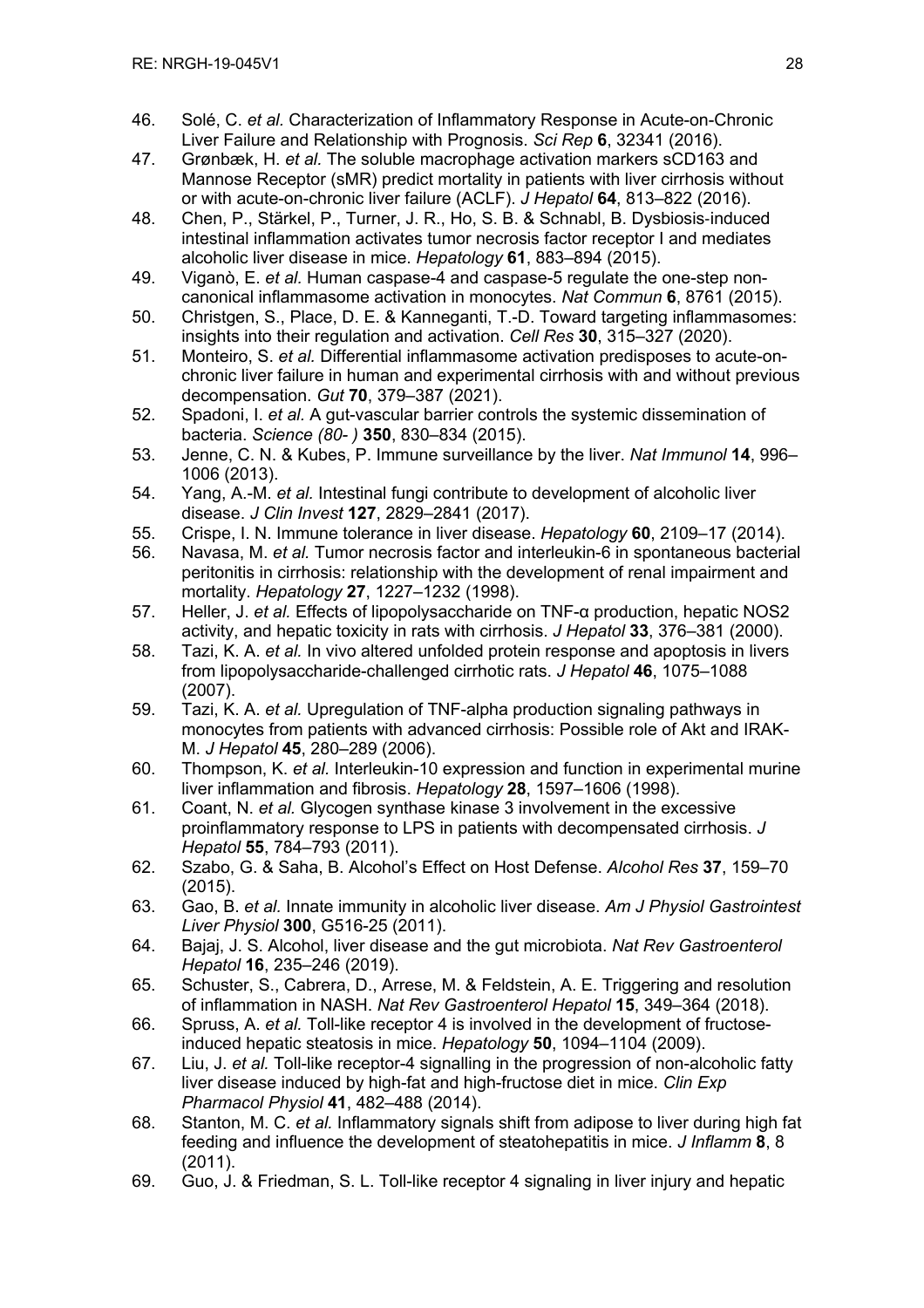fibrogenesis. *Fibrogenesis Tissue Repair* **3**, 21 (2010).

- 70. Petrasek, J. *et al.* Interferon regulatory factor 3 and type I interferons are protective in alcoholic liver injury in mice by way of crosstalk of parenchymal and myeloid cells. *Hepatology* **53**, 649–660 (2011).
- 71. Yan, A. W. *et al.* Enteric dysbiosis associated with a mouse model of alcoholic liver disease. *Hepatology* **53**, 96–105 (2011).
- 72. Mutlu, E. A. *et al.* Colonic microbiome is altered in alcoholism. *Am J Physiol Liver Physiol* **302**, G966–G978 (2012).
- 73. Parlesak, A., Schäfer, C., Schütz, T., Bode, J. C. & Bode, C. Increased intestinal permeability to macromolecules and endotoxemia in patients with chronic alcohol abuse in different stages of alcohol-induced liver disease. *J Hepatol* **32**, 742–747 (2000).
- 74. Zhou, Z., Sun, X. & Kang, Y. J. Ethanol-Induced Apoptosis in Mouse Liver. *Am J Pathol* **159**, 329–338 (2001).
- 75. Lu, Y., Zhuge, J., Wang, X., Bai, J. & Cederbaum, A. I. Cytochrome P450 2E1 contributes to ethanol-induced fatty liver in mice. *Hepatology* **47**, 1483–94 (2008).
- 76. Macdonald, S. *et al.* Cell death markers in patients with cirrhosis and acute decompensation. *Hepatology* **67**, 989–1002 (2018).
- 77. Zheng, S.-J. *et al.* Prognostic value of M30/M65 for outcome of hepatitis B virusrelated acute-on-chronic liver failure. *World J Gastroenterol* **20**, 2403–11 (2014).
- 78. Dear, J. W. *et al.* Cyclophilin A Is a Damage-Associated Molecular Pattern Molecule That Mediates Acetaminophen-Induced Liver Injury. *J Immunol* **187**, 3347–3352 (2011).
- 79. Guan, Z. *et al.* Extracellular gp96 is a crucial mediator for driving immune hyperactivation and liver damage. *Sci Rep* **10**, 12596 (2020).
- 80. Yotti, R. *et al.* Left ventricular systolic function is associated with sympathetic nervous activity and markers of inflammation in cirrhosis. *Hepatology* **65**, 2019– 2030 (2017).
- 81. Tazi, K. A. *et al.* Norfloxacin Reduces Aortic NO Synthases and Proinflammatory Cytokine Up-Regulation in Cirrhotic Rats: Role of Akt Signaling. *Gastroenterology* **129**, 303–314 (2005).
- 82. Téllez, L. *et al.* Non-selective beta-blockers impair global circulatory homeostasis and renal function in cirrhotic patients with refractory ascites. *J Hepatol* **73**, 1404– 1414 (2020).
- 83. Wiest, R. *et al.* Bacterial translocation in cirrhotic rats stimulates eNOS-derived NO production and impairs mesenteric vascular contractility. *J Clin Invest* **104**, 1223–1233 (1999).
- 84. Bellot, P. *et al.* Bacterial DNA translocation is associated with systemic circulatory abnormalities and intrahepatic endothelial dysfunction in patients with cirrhosis. *Hepatology* **52**, 2044–2052 (2010).
- 85. Waidmann, O. *et al.* Macrophage activation is a prognostic parameter for variceal bleeding and overall survival in patients with liver cirrhosis. *J Hepatol* **58**, 956–961 (2013).
- 86. Grønbæk, H. *et al.* Macrophage activation markers predict mortality in patients with liver cirrhosis without or with acute-on-chronic liver failure (ACLF). *J Hepatol* **64**, 813–822 (2016).
- 87. Arroyo, V. *et al.* The systemic inflammation hypothesis: Towards a new paradigm of acute decompensation and multiorgan failure in cirrhosis. *Journal of Hepatology* vol. 74 670–685 (2021).
- 88. Shah, N. *et al.* Increased renal expression and urinary excretion of TLR4 in acute kidney injury associated with cirrhosis. *Liver Int* **33**, 398–409 (2013).
- 89. Shawcross, D. L., Davies, N. A., Williams, R. & Jalan, R. Systemic inflammatory response exacerbates the neuropsychological effects of induced hyperammonemia in cirrhosis. *J Hepatol* **40**, 247–254 (2004).
- 90. Wright, G. *et al.* Reduction in hyperammonaemia by ornithine phenylacetate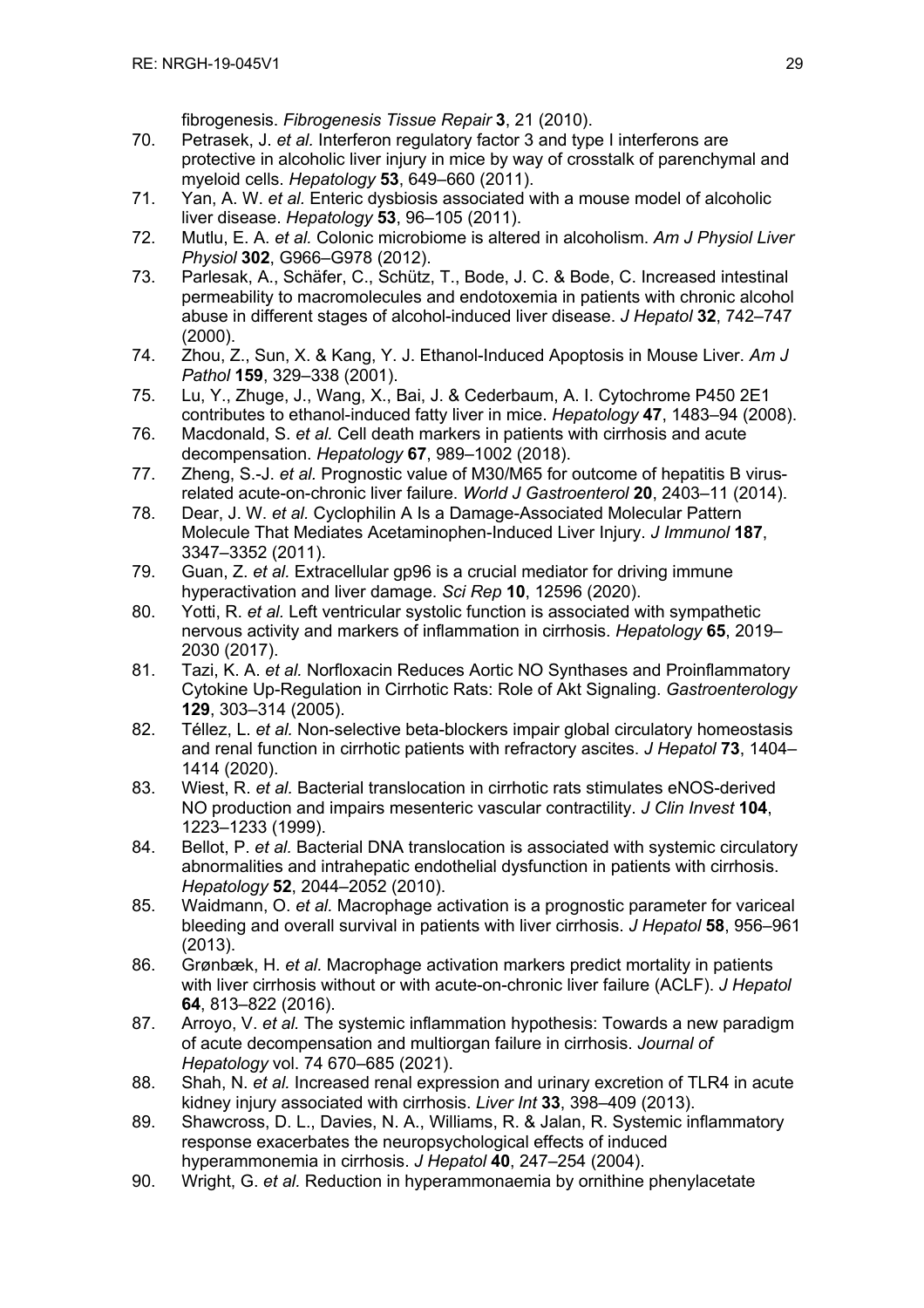prevents lipopolysaccharide-induced brain edema and coma in cirrhotic rats. *Liver Int* **32**, 410–9 (2012).

- 91. D'Mello, C., Le, T. & Swain, M. G. Cerebral microglia recruit monocytes into the brain in response to tumor necrosis factora signaling during peripheral organ inflammation. *J Neurosci* **29**, 2089–2102 (2009).
- 92. Kerfoot, S. M. *et al.* TNF-α-secreting monocytes are recruited into the brain of cholestatic mice. *Hepatology* **43**, 154–162 (2006).
- 93. Bajaj, J. S. *et al.* Linkage of gut microbiome with cognition in hepatic encephalopathy. *Am J Physiol Liver Physiol* **302**, G168–G175 (2012).
- 94. Liu, R. *et al.* Neuroinflammation in Murine Cirrhosis Is Dependent on the Gut Microbiome and Is Attenuated by Fecal Transplant. *Hepatology* **71**, 611–626 (2020).
- 95. Yang, Y. M., Kim, S. Y. & Seki, E. Inflammation and Liver Cancer: Molecular Mechanisms and Therapeutic Targets. *Semin Liver Dis* **39**, 26–42 (2019).
- 96. Naugler, W. E. *et al.* Gender Disparity in Liver Cancer Due to Sex Differences in MyD88-Dependent IL-6 Production. *Science (80- )* **317**, 121–124 (2007).
- 97. Inokuchi, S. *et al.* Disruption of TAK1 in hepatocytes causes hepatic injury, inflammation, fibrosis, and carcinogenesis. *Proc Natl Acad Sci* **107**, 844–849 (2010).
- 98. Pikarsky, E. *et al.* NF-κB functions as a tumour promoter in inflammationassociated cancer. *Nature* **431**, 461–466 (2004).
- 99. Jalan, R. *et al.* Development and validation of a prognostic score to predict mortality in patients with acute-on-chronic liver failure. *J Hepatol* **61**, 1038–1047 (2014).
- 100. Hotchkiss, R. S. *et al.* Apoptotic cell death in patients with sepsis, shock, and multiple organ dysfunction. *Crit Care Med* **27**, 1230–51 (1999).
- 101. Bernardi, M., Moreau, R., Angeli, P., Schnabl, B. & Arroyo, V. Mechanisms of decompensation and organ failure in cirrhosis: From peripheral arterial vasodilation to systemic inflammation hypothesis. *J Hepatol* **63**, 1272–1284 (2015).
- 102. Iwasaki, A. & Medzhitov, R. Control of adaptive immunity by the innate immune system. *Nat Immunol* **16**, 343–53 (2015).
- 103. Gomez, H. *et al.* A Unified Theory of Sepsis-Induced Acute Kidney Injury. *Shock* **41**, 3–11 (2014).
- 104. Alobaidi, R., Basu, R. K., Goldstein, S. L. & Bagshaw, S. M. Sepsis-Associated Acute Kidney Injury. *Semin Nephrol* **35**, 2–11 (2015).
- 105. Piano, S. *et al.* Association Between Grade of Acute on Chronic Liver Failure and Response to Terlipressin and Albumin in Patients With Hepatorenal Syndrome. *Clin Gastroenterol Hepatol* **16**, 1792–1800 (2018).
- 106. Rodrigo, R. *et al.* Hyperammonemia Induces Neuroinflammation That Contributes to Cognitive Impairment in Rats With Hepatic Encephalopathy. *Gastroenterology* **139**, 675–684 (2010).
- 107. Romero-Gómez, M., Montagnese, S. & Jalan, R. Hepatic encephalopathy in patients with acute decompensation of cirrhosis and acute-on-chronic liver failure. *J Hepatol* **62**, 437–447 (2015).
- 108. Ayres, J. S. Immunometabolism of infections. *Nat Rev Immunol* **20**, 79–80 (2020).
- 109. Chowdhury, D. *et al.* Metallothionein 3 Controls the Phenotype and Metabolic Programming of Alternatively Activated Macrophages. *Cell Rep* **27**, 3873–3886 (2019).
- 110. Moreau, R. *et al.* Blood metabolomics uncovers inflammation-associated mitochondrial dysfunction as a potential mechanism underlying ACLF. *J Hepatol* **72**, 688–701 (2020).
- 111. Badawy, A. A. B. Kynurenine Pathway of Tryptophan Metabolism: Regulatory and Functional Aspects. *Int J tryptophan Res* **10**, 1178646917691938 (2017).
- 112. Clària, J. *et al.* Orchestration of Tryptophan-Kynurenine Pathway, Acute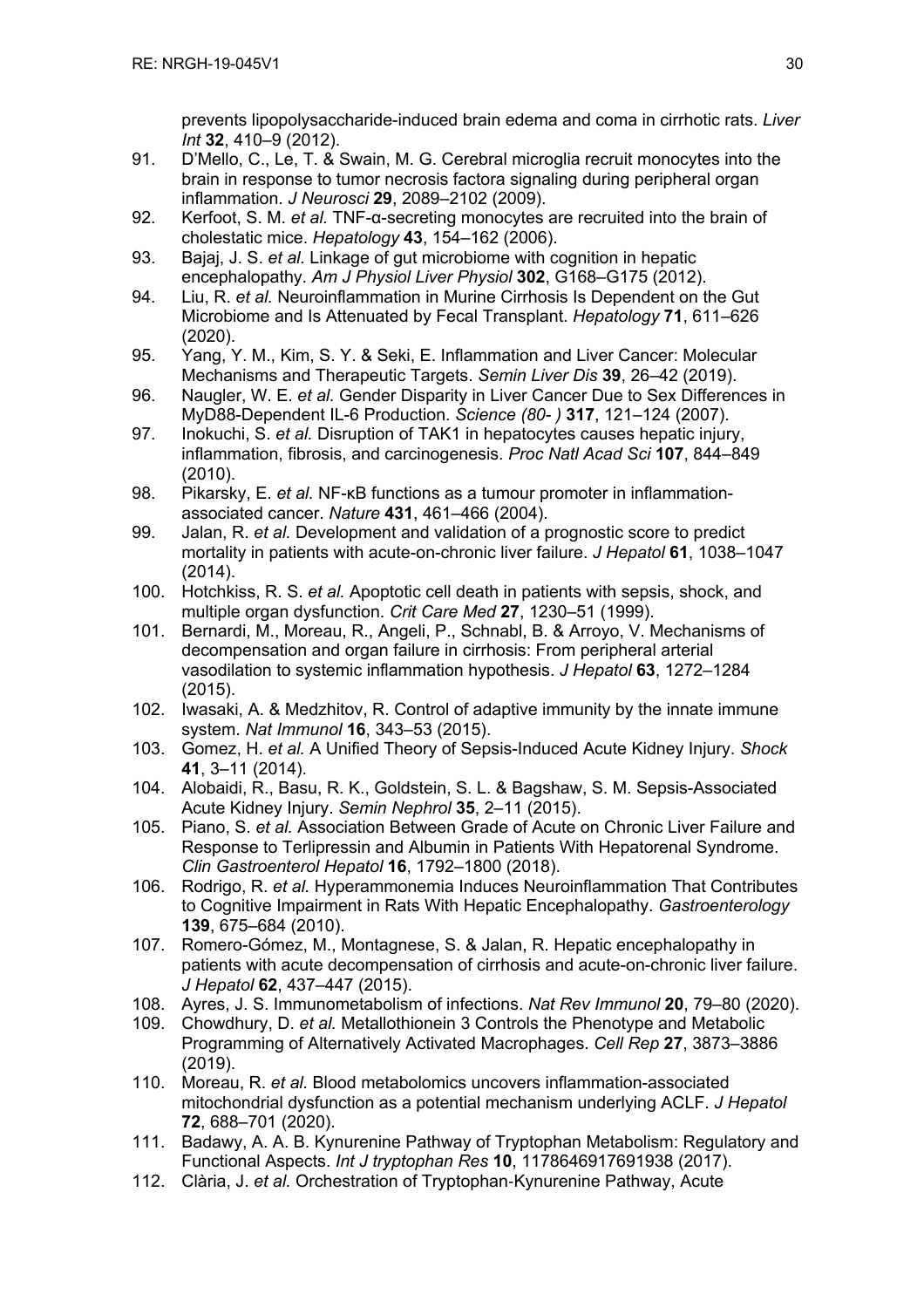Decompensation, and Acute-on-Chronic Liver Failure in Cirrhosis. *Hepatology* **69**, 1686–1701 (2019).

- 113. Rimola, A. *et al.* Reticuloendothelial system phagocytic activity in cirrhosis and its relation to bacterial infections and prognosis. *Hepatology* **4**, 53–8 (1984).
- 114. Bolognesi, M. *et al.* Clinical significance of the evaluation of hepatic reticuloendothelial removal capacity in patients with cirrhosis. *Hepatology* **19**, 628–634 (1994).
- 115. Laleman, W., Claria, J., Van der Merwe, S., Moreau, R. & Trebicka, J. Systemic Inflammation and Acute-on-Chronic Liver Failure: Too Much, Not Enough. *Can J Gastroenterol Hepatol* **2018**, 1–10 (2018).
- 116. Altorjay, I. *et al.* Mannose-binding lectin deficiency confers risk for bacterial infections in a large Hungarian cohort of patients with liver cirrhosis. *J Hepatol* **53**, 484–491 (2010).
- 117. Papp, M. *et al.* Acute phase proteins in the diagnosis and prediction of cirrhosis associated bacterial infections. *Liver Int* **32**, 603–611 (2012).
- 118. Homann, C. *et al.* Acquired C3 deficiency in patients with alcoholic cirrhosis predisposes to infection and increased mortality. *Gut* **40**, 544–549 (1997).
- 119. Zimmermann, H. W. *et al.* Functional Contribution of Elevated Circulating and Hepatic Non-Classical CD14+CD16+ Monocytes to Inflammation and Human Liver Fibrosis. *PLoS One* **5**, e11049 (2010).
- 120. Nakagawara, A., Inokuchi, K., Ikeda, K., Kumashiro, R. & Tamada, R. Decreased superoxide (O2-)-generating activity of blood monocytes from patients with hepatic cirrhosis. *Hepatogastroenterology* **31**, 201–3 (1984).
- 121. Gomez, F., Ruiz, P. & Schreiber, A. D. Impaired Function of Macrophage Fcγ Receptors and Bacterial Infection in Alcoholic Cirrhosis. *N Engl J Med* **331**, 1122– 1128 (1994).
- 122. Brenig, R. *et al.* Expression of AXL receptor tyrosine kinase relates to monocyte dysfunction and severity of cirrhosis. *Life Sci alliance* **3**, (2020).
- 123. Berres, M.-L. *et al.* Longitudinal monocyte Human leukocyte antigen-DR expression is a prognostic marker in critically ill patients with decompensated liver cirrhosis. *Liver Int* **29**, 536–543 (2009).
- 124. Berry, P. A. *et al.* Severity of the compensatory anti-inflammatory response determined by monocyte HLA-DR expression may assist outcome prediction in cirrhosis. *Intensive Care Med* **37**, 453–460 (2011).
- 125. Xing, T., Li, L., Cao, H. & Huang, J. Altered immune function of monocytes in different stages of patients with acute on chronic liver failure. *Clin Exp Immunol* **147**, 184–8 (2007).
- 126. Weichselbaum, L. *et al.* Epigenetic basis for monocyte dysfunction in patients with severe alcoholic hepatitis. *J Hepatol* **73**, 303–314 (2020).
- 127. Bernsmeier, C. *et al.* Patients With Acute-on-Chronic Liver Failure Have Increased Numbers of Regulatory Immune Cells Expressing the Receptor Tyrosine Kinase MERTK. *Gastroenterology* **148**, 603–615 (2015).
- 128. Camenisch, T. D., Koller, B. H., Earp, H. S. & Matsushima, G. K. A novel receptor tyrosine kinase, Mer, inhibits TNF-alpha production and lipopolysaccharideinduced endotoxic shock. *J Immunol* **162**, 3498–503 (1999).
- 129. Bernsmeier, C. *et al.* CD14+ CD15- HLA-DR- myeloid-derived suppressor cells impair antimicrobial responses in patients with acute-on-chronic liver failure. *Gut* **67**, 1155–1167 (2018).
- 130. Fiuza, C., Salcedo, M., Clemente, G. & Tellado, J. M. In Vivo Neutrophil Dysfunction in Cirrhotic Patients with Advanced Liver Disease. *J Infect Dis* **182**, 526–533 (2000).
- 131. Mookerjee, R. P. *et al.* Neutrophil dysfunction in alcoholic hepatitis superimposed on cirrhosis is reversible and predicts the outcome. *Hepatology* **46**, 831–840 (2007).
- 132. Shawcross, D. L. *et al.* Ammonia impairs neutrophil phagocytic function in liver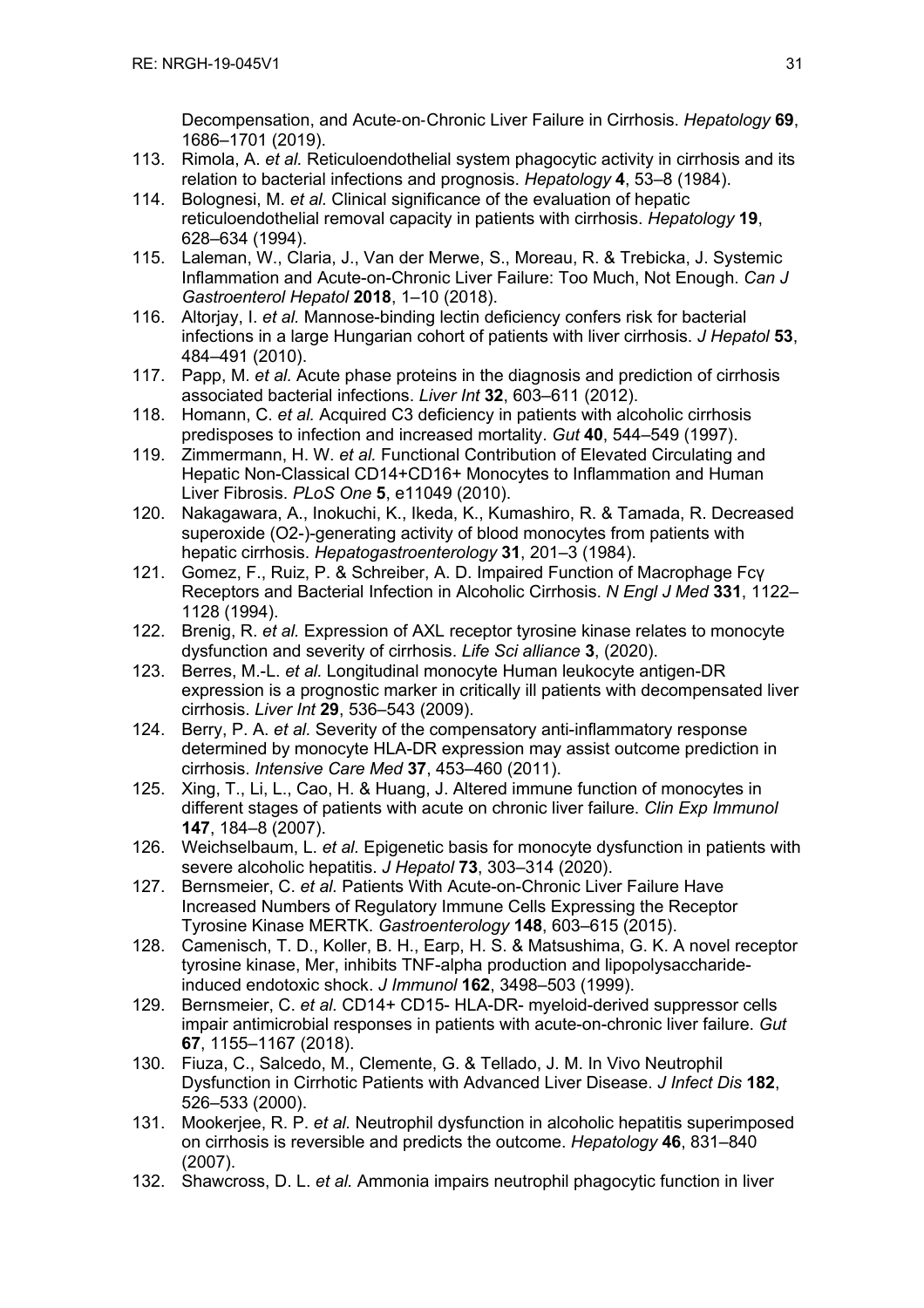disease. *Hepatology* **48**, 1202–1212 (2008).

- 133. Bruns, T., Peter, J., Hagel, S., Herrmann, A. & Stallmach, A. The augmented neutrophil respiratory burst in response to Escherichia coli is reduced in liver cirrhosis during infection§. *Clin Exp Immunol* **164**, 346–356 (2011).
- 134. Tranah, T. H. *et al.* Dysfunctional neutrophil effector organelle mobilization and microbicidal protein release in alcohol-related cirrhosis. *Am J Physiol Liver Physiol* **313**, G203–G211 (2017).
- 135. Bukong, T. N. *et al.* Abnormal neutrophil traps and impaired efferocytosis contribute to liver injury and sepsis severity after binge alcohol use. *J Hepatol* **69**, 1145–1154 (2018).
- 136. Moreau, R., Périanin, A. & Arroyo, V. Review of Defective NADPH Oxidase Activity and Myeloperoxidase Release in Neutrophils From Patients With Cirrhosis. *Front Immunol* **10**, 1–7 (2019).
- 137. Artru, F. *et al.* IL-33/ST2 pathway regulates neutrophil migration and predicts outcome in patients with severe alcoholic hepatitis. *J Hepatol* **72**, 1052–1061 (2020).
- 138. Taylor, N. J. *et al.* The severity of circulating neutrophil dysfunction in patients with cirrhosis is associated with 90-day and 1-year mortality. *Aliment Pharmacol Ther* **40**, 705–715 (2014).
- 139. Lario, M. *et al.* Defective thymopoiesis and poor peripheral homeostatic replenishment of T-helper cells cause T-cell lymphopenia in cirrhosis. *J Hepatol* **59**, 723–730 (2013).
- 140. Riva, A. *et al.* Mucosa-associated invariant T cells link intestinal immunity with antibacterial immune defects in alcoholic liver disease. *Gut* **67**, 918–930 (2018).
- 141. Arruvito, L. *et al.* Identification and Clinical Relevance of Naturally Occurring Human CD8 + HLA-DR + Regulatory T Cells. *J Immunol* **193**, 4469–4476 (2014).
- 142. Machicote, A., Belén, S., Baz, P., Billordo, L. A. & Fainboim, L. Human CD8+HLA-DR+ Regulatory T Cells, Similarly to Classical CD4+Foxp3+ Cells, Suppress Immune Responses via PD-1/PD-L1 Axis. *Front Immunol* **9**, 2788 (2018).
- 143. Lebossé, F. *et al.* CD8+ T cells from patients with cirrhosis display a phenotype that may contribute to cirrhosis-associated immune dysfunction. *EBioMedicine* **49**, 258–268 (2019).
- 144. Peter, J., Frey, O., Stallmach, A. & Bruns, T. Attenuated antigen-specific T cell responses in cirrhosis are accompanied by elevated serum interleukin-10 levels and down-regulation of HLA-DR on monocytes. *BMC Gastroenterol* **13**, 37 (2013).
- 145. Laso, F. J. *et al.* Decreased natural killer cytotoxic activity in chronic alcoholism is associated with alcohol liver disease but not active ethanol consumption. *Hepatology* **25**, 1096–100 (1997).
- 146. Doi, H. *et al.* Dysfunctional B-cell activation in cirrhosis resulting from hepatitis C infection associated with disappearance of CD27-Positive B-cell population. *Hepatology* **55**, 709–719 (2012).
- 147. Ward, N. S., Casserly, B. & Ayala, A. The Compensatory Anti-inflammatory Response Syndrome (CARS) in Critically Ill Patients. *Clin Chest Med* **29**, 617–625 (2008).
- 148. Bandyopadhyay, G. *et al.* Negative signaling contributes to T-cell anergy in trauma patients. *Crit Care Med* **35**, 794–801 (2007).
- 149. Monneret, G. *et al.* The anti-inflammatory response dominates after septic shock: Association of low monocyte HLA-DR expression and high interleukin-10 concentration. *Immunol Lett* **95**, 193–198 (2004).
- 150. Hynninen, M. *et al.* Predictive value of monocyte histocompatibility leukocyte antigen-DR expression and plasma interleukin-4 and -10 levels in critically ill patients with sepsis. *Shock* **20**, 1–4 (2003).
- 151. Oberholzer, A., Oberholzer, C. & Moldawer, L. L. Interleukin-10: A complex role in the pathogenesis of sepsis syndromes and its potential as an anti-inflammatory drug. *Crit Care Med* **30**, S58–S63 (2002).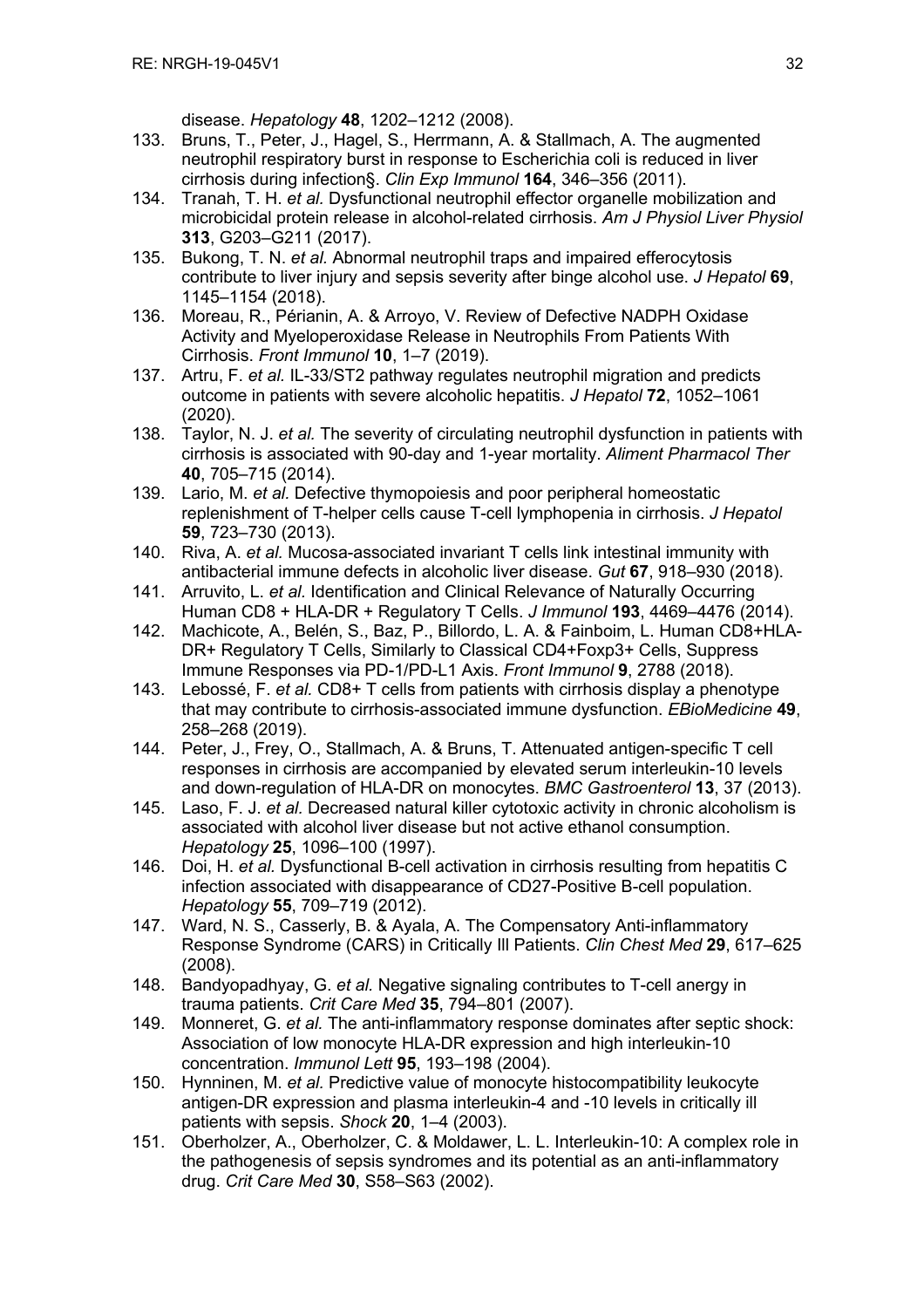- 152. Berry, P. A. *et al.* Admission levels and early changes in serum interleukin-10 are predictive of poor outcome in acute liver failure and decompensated cirrhosis. *Liver Int* **30**, 733–740 (2010).
- 153. Markwick, L. J. L. *et al.* Blockade of PD1 and TIM3 Restores Innate and Adaptive Immunity in Patients With Acute Alcoholic Hepatitis. *Gastroenterology* **148**, 590- 602.e10 (2015).
- 154. Hackstein, C.-P. *et al.* Gut microbial translocation corrupts myeloid cell function to control bacterial infection during liver cirrhosis. *Gut* **66**, 507–518 (2017).
- 155. Jalan, R. *et al.* Alterations in the functional capacity of albumin in patients with decompensated cirrhosis is associated with increased mortality. *Hepatology* **50**, 555–564 (2009).
- 156. Arroyo, V., García-Martinez, R. & Salvatella, X. Human serum albumin, systemic inflammation, and cirrhosis. *J Hepatol* **61**, 396–407 (2014).
- 157. O'Brien, A. J. *et al.* Immunosuppression in acutely decompensated cirrhosis is mediated by prostaglandin E2. *Nat Med* **20**, 518–523 (2014).
- 158. Serezani, C. H. *et al.* Prostaglandin E2 suppresses bacterial killing in alveolar macrophages by inhibiting NADPH oxidase. *Am J Respir Cell Mol Biol* **37**, 562– 570 (2007).
- 159. Aronoff, D. M., Canetti, C. & Peters-Golden, M. Prostaglandin E 2 Inhibits Alveolar Macrophage Phagocytosis through an E-Prostanoid 2 Receptor-Mediated Increase in Intracellular Cyclic AMP . *J Immunol* **173**, 559–565 (2004).
- 160. Schmidl, C. *et al.* Transcription and enhancer profiling in human monocyte subsets. *Blood* **123**, 90–9 (2014).
- 161. Davies, L. C. *et al.* Peritoneal tissue-resident macrophages are metabolically poised to engage microbes using tissue-niche fuels. *Nat Commun* **8**, 2074 (2017).
- 162. Villanueva, C. *et al.* Bacterial infections in patients with compensated cirrhosis and clinically significant portal hypertension: implications on the risk of developing decompensation and on survival. *Hepatology* **70**, 36A-37A (2019).
- 163. Arvaniti, V. *et al.* Infections in patients with cirrhosis increase mortality four-fold and should be used in determining prognosis. *Gastroenterology* **139**, 1246–56 (2010).
- 164. Gustot, T. *et al.* Impact of infection on the prognosis of critically ill cirrhotic patients: Results from a large worldwide study. *Liver Int* **34**, 1496–1503 (2014).
- 165. Fernández, J. *et al.* Bacterial and fungal infections in acute-on-chronic liver failure: Prevalence, characteristics and impact on prognosis. *Gut* **67**, 1870–1880 (2018).
- 166. Rao, R. K. Acetaldehyde-Induced Increase in Paracellular Permeability in Caco-2 Cell Monolayer. *Alcohol Clin Exp Res* **22**, 1724–1730 (1998).
- 167. Du Plessis, J. *et al.* Activated intestinal macrophages in patients with cirrhosis release NO and IL-6 that may disrupt intestinal barrier function. *J Hepatol* **58**, 1125–32 (2013).
- 168. Assimakopoulos, S. F. *et al.* Altered intestinal tight junctions' expression in patients with liver cirrhosis: a pathogenetic mechanism of intestinal hyperpermeability. *Eur J Clin Invest* **42**, 439–446 (2012).
- 169. Pijls, K. E., Jonkers, D. M. A. E., Elamin, E. E., Masclee, A. A. M. & Koek, G. H. Intestinal epithelial barrier function in liver cirrhosis: an extensive review of the literature. *Liver Int* **33**, 1457–1469 (2013).
- 170. Shah, A. *et al.* Systematic Review and Meta-Analysis: Prevalence of Small Intestinal Bacterial Overgrowth in Chronic Liver Disease. *Semin Liver Dis* **37**, 388–400 (2017).
- 171. Chen, Y. *et al.* Characterization of fecal microbial communities in patients with liver cirrhosis. *Hepatology* **54**, 562–72 (2011).
- 172. Qin, N. *et al.* Alterations of the human gut microbiome in liver cirrhosis. *Nature* **513**, 59–64 (2014).
- 173. Bajaj, J. S. *et al.* Altered profile of human gut microbiome is associated with cirrhosis and its complications. *J Hepatol* **60**, 940–947 (2014).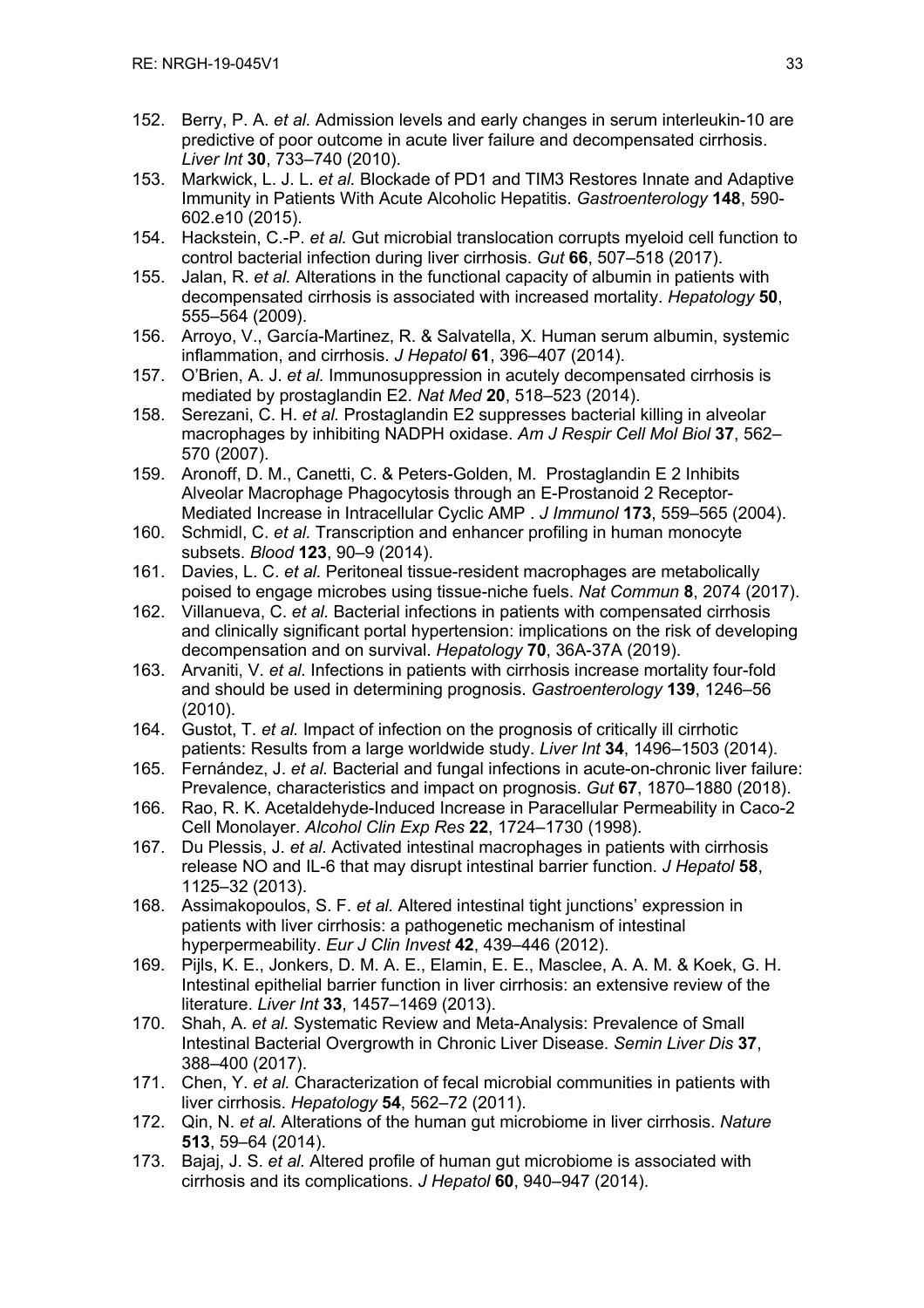- 174. Solé, C. *et al.* Alterations in Gut Microbiome in Cirrhosis as Assessed by Quantitative Metagenomics: Relationship With Acute-on-Chronic Liver Failure and Prognosis. *Gastroenterology* **160**, 206–218 (2021).
- 175. Bajaj, J. S. *et al.* Diet affects gut microbiota and modulates hospitalization risk differentially in an international cirrhosis cohort. *Hepatology* **68**, 234–247 (2018).
- 176. Garcia-Tsao, G., Lee, F.-Y., Barden, G. E., Cartun, R. & Brian West, A. Bacterial translocation to mesenteric lymph nodes is increased in cirrhotic rats with ascites. *Gastroenterology* **108**, 1835–1841 (1995).
- 177. Sorribas, M. *et al.* FXR modulates the gut-vascular barrier by regulating the entry sites for bacterial translocation in experimental cirrhosis. *J Hepatol* **71**, 1126–1140 (2019).
- 178. Úbeda, M. *et al.* Obeticholic acid reduces bacterial translocation and inhibits intestinal inflammation in cirrhotic rats. *J Hepatol* **64**, 1049–57 (2016).
- 179. Muñoz, L. *et al.* Interaction between intestinal dendritic cells and bacteria translocated from the gut in rats with cirrhosis. *Hepatology* **56**, 1861–1869 (2012).
- 180. Inamura, T. *et al.* Alteration of intestinal intraepithelial lymphocytes and increased bacterial translocation in a murine model of cirrhosis. *Immunol Lett* **90**, 3–11 (2003).
- 181. Tanoue, S., Chang, L.-Y., Li, Y. & Kaplan, D. E. Monocyte-derived dendritic cells from cirrhotic patients retain similar capacity for maturation/activation and antigen presentation as those from healthy subjects. *Cell Immunol* **295**, 36–45 (2015).
- 182. Kaliannan, K. Compromise of α-Defensin Function in Liver Cirrhosis Facilitates the Toxic Relationship Between Gut Permeability and Endotoxemia. *Dig Dis Sci* **63**, 2492–2494 (2018).
- 183. Teltschik, Z. *et al.* Intestinal bacterial translocation in rats with cirrhosis is related to compromised paneth cell antimicrobial host defense. *Hepatology* **55**, 1154– 1163 (2012).
- 184. Hassan, M. *et al.* Paneth cells promote angiogenesis and regulate portal hypertension in response to microbial signals. *J Hepatol* **73**, 628–639 (2020).
- 185. Genescà, J. *et al.* Increased tumour necrosis factor alpha production in mesenteric lymph nodes of cirrhotic patients with ascites. *Gut* **52**, 1054–9 (2003).
- 186. Schierwagen, R. *et al.* Circulating microbiome in blood of different circulatory compartments. *Gut* **68**, 578–580 (2019).
- 187. Alvarez-Silva, C. *et al.* Compartmentalization of Immune Response and Microbial Translocation in Decompensated Cirrhosis. *Front Immunol* **10**, 1–11 (2019).
- 188. Qin, N. *et al.* Alterations of the human gut microbiome in liver cirrhosis. *Nature* **513**, 59–64 (2014).
- 189. Bajaj, J. S. *et al.* Salivary microbiota reflects changes in gut microbiota in cirrhosis with hepatic encephalopathy. *Hepatology* **62**, 1260–1271 (2015).
- 190. Bajaj, J. S. *et al.* Periodontal therapy favorably modulates the oral-gut-hepatic axis in cirrhosis. *Am J Physiol Liver Physiol* **315**, G824–G837 (2018).
- 191. Grønkjær, L. L. *et al.* Periodontitis in patients with cirrhosis: a cross-sectional study. *BMC Oral Health* **18**, 22 (2018).
- 192. Grønkjær, L. L. & Vilstrup, H. Oral health in patients with liver cirrhosis. *Eur J Gastroenterol Hepatol* **27**, 834–839 (2015).
- 193. Kubicka, U. *et al.* Normal human immune peritoneal cells: Subpopulations and functional characteristics. *Scand J Immunol* **44**, 157–163 (1996).
- 194. Ruiz-Alcaraz, A. J. *et al.* Characterization of human peritoneal monocyte/macrophage subsets in homeostasis: Phenotype, GATA6, phagocytic/oxidative activities and cytokines expression. *Sci Rep* **8**, (2018).
- 195. Ibidapo-Obe, O. *et al.* Mucosal-Associated Invariant T Cells Redistribute to the Peritoneal Cavity During Spontaneous Bacterial Peritonitis and Contribute to Peritoneal Inflammation. *Cell Mol Gastroenterol Hepatol* **9**, 661–677 (2020).
- 196. Stengel, S. *et al.* Peritoneal Level of CD206 Associates With Mortality and an Inflammatory Macrophage Phenotype in Patients With Decompensated Cirrhosis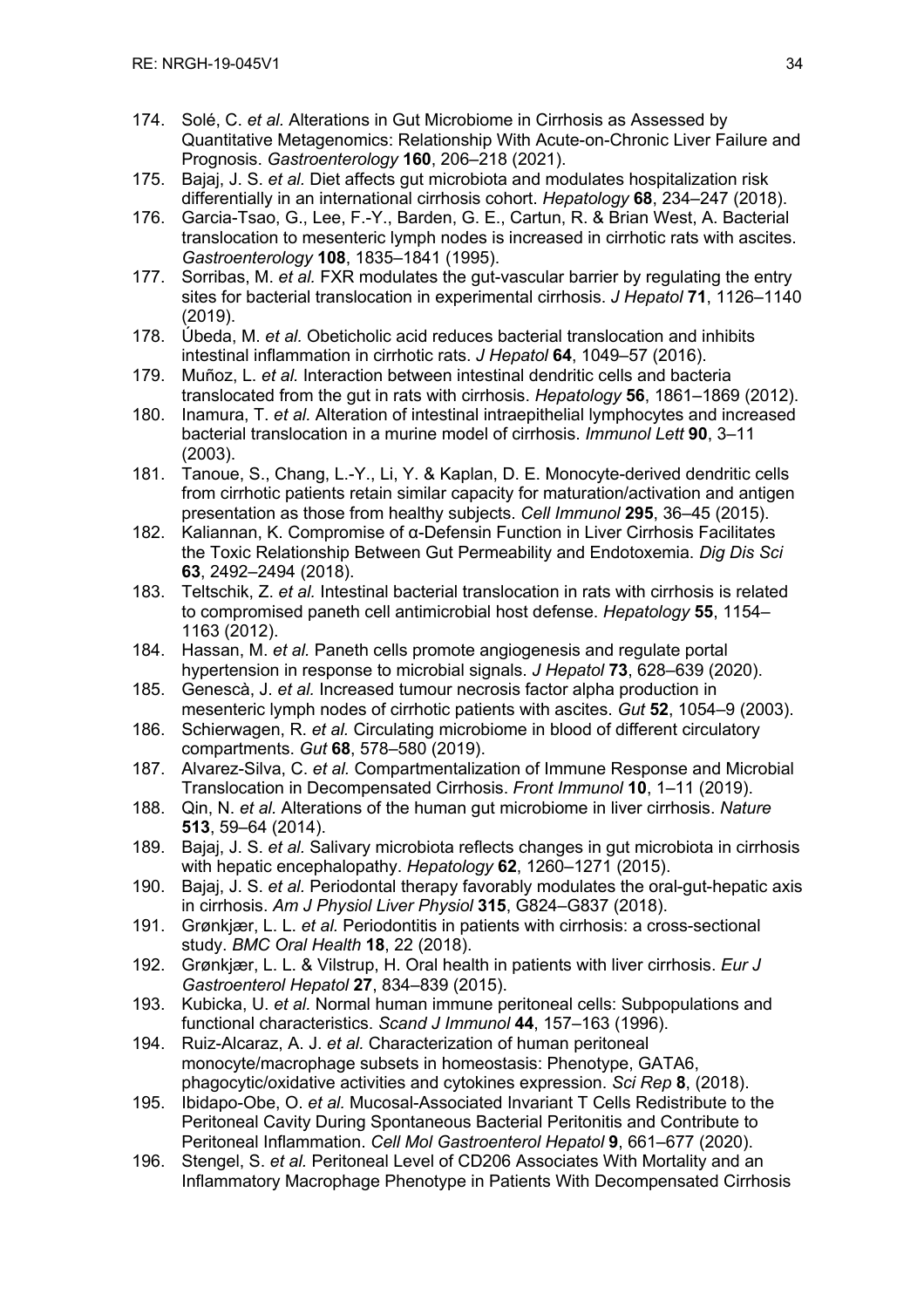and Spontaneous Bacterial Peritonitis. *Gastroenterology* **158**, 1745–1761 (2020). 197. Irvine, K. M. *et al.* CRIg-expressing peritoneal macrophages are associated with

- disease severity in patients with cirrhosis and ascites. *JCI Insight* **1**, 1–15 (2016).
- 198. Lozano-Ruiz, B. *et al.* Absent in melanoma 2 triggers a heightened inflammasome response in ascitic fluid macrophages of patients with cirrhosis. *J Hepatol* **62**, 64– 71 (2015).
- 199. Rasaratnam, B., Kaye, D., Jennings, G., Dudley, F. & Chin-Dusting, J. The Effect of Selective Intestinal Decontamination on the Hyperdynamic Circulatory State in Cirrhosis. *Ann Intern Med* **139**, 186 (2003).
- 200. Chin-Dusting, J. P. F., Rasaratnam, B., Jennings, G. L. R. & Dudley, F. J. Effect of fluoroquinolone on the enhanced nitric oxide-induced peripheral vasodilation seen in cirrhosis. *Ann Intern Med* **127**, 985–988 (1997).
- 201. Ginés, P. *et al.* Norfloxacin prevents spontaneous bacterial peritonitis recurrence in cirrhosis: Results of a double-blind, placebo-controlled trial. *Hepatology* **12**, 716–724 (1990).
- 202. Moreau, R. *et al.* Effects of Long-term Norfloxacin Therapy in Patients with Advanced Cirrhosis. *Gastroenterology* **155**, 1816–1827 (2018).
- 203. Bajaj, J. S. *et al.* Modulation of the Metabiome by Rifaximin in Patients with Cirrhosis and Minimal Hepatic Encephalopathy. *PLoS One* **8**, e60042 (2013).
- 204. Fernández, J. *et al.* Prevalence and risk factors of infections by multiresistant bacteria in cirrhosis: A prospective study. *Hepatology* **55**, 1551–1561 (2012).
- 205. Horvath, A. *et al.* Randomised clinical trial: the effects of a multispecies probiotic vs. placebo on innate immune function, bacterial translocation and gut permeability in patients with cirrhosis. *Aliment Pharmacol Ther* **44**, 926–935 (2016).
- 206. Macnaughtan, J. *et al.* Oral therapy with non-absorbable carbons of controlled porosity (YAQ-001) selectively modulates stool microbiome and its function and this is associated with restoration of immune function and inflammasome activation. *J Hepatol* **62**, S240 (2015).
- 207. Rice, T. W. *et al.* A randomized, double-blind, placebo-controlled trial of TAK-242 for the treatment of severe sepsis. *Crit Care Med* **38**, 1685–1694 (2010).
- 208. Sort, P. *et al.* Effect of Intravenous Albumin on Renal Impairment and Mortality in Patients with Cirrhosis and Spontaneous Bacterial Peritonitis. *N Engl J Med* **341**, 403–409 (1999).
- 209. Caraceni, P. *et al.* Long-term albumin administration in decompensated cirrhosis (ANSWER): an open-label randomised trial. *Lancet* **391**, 2417–2429 (2018).
- 210. Fernández, J. *et al.* Efficacy of Albumin Treatment for Patients with Cirrhosis and Infections Unrelated to Spontaneous Bacterial Peritonitis. *Clin Gastroenterol Hepatol* **18**, 963-973.e14 (2020).
- 211. Lee, K. C. L. *et al.* Extracorporeal liver assist device to exchange albumin and remove endotoxin in acute liver failure: Results of a pivotal pre-clinical study. *J Hepatol* **63**, 634–642 (2015).
- 212. Casulleras, M. *et al.* Albumin internalizes and inhibits endosomal TLR signaling in leukocytes from patients with decompensated cirrhosis. *Sci Transl Med* **12**, (2020).
- 213. Dietrich, P. *et al.* Dysbalance in sympathetic neurotransmitter release and action in cirrhotic rats: impact of exogenous neuropeptide Y. *J Hepatol* **58**, 254–61 (2013).
- 214. Brinkman, D. J., ten Hove, A. S., Vervoordeldonk, M. J., Luyer, M. D. & de Jonge, W. J. Neuroimmune Interactions in the Gut and Their Significance for Intestinal Immunity. *Cells* **8**, 670 (2019).
- 215. Felten, D. L., Felten, S. Y., Carlson, S. L., Olschowka, J. A. & Livnat, S. Noradrenergic and peptidergic innervation of lymphoid tissue. *J Immunol* **135**, 755s-765s (1985).
- 216. Henriksen, J. H., Ring-Larsen, H., Kanstrup, I. L. & Christensen, N. J. Splanchnic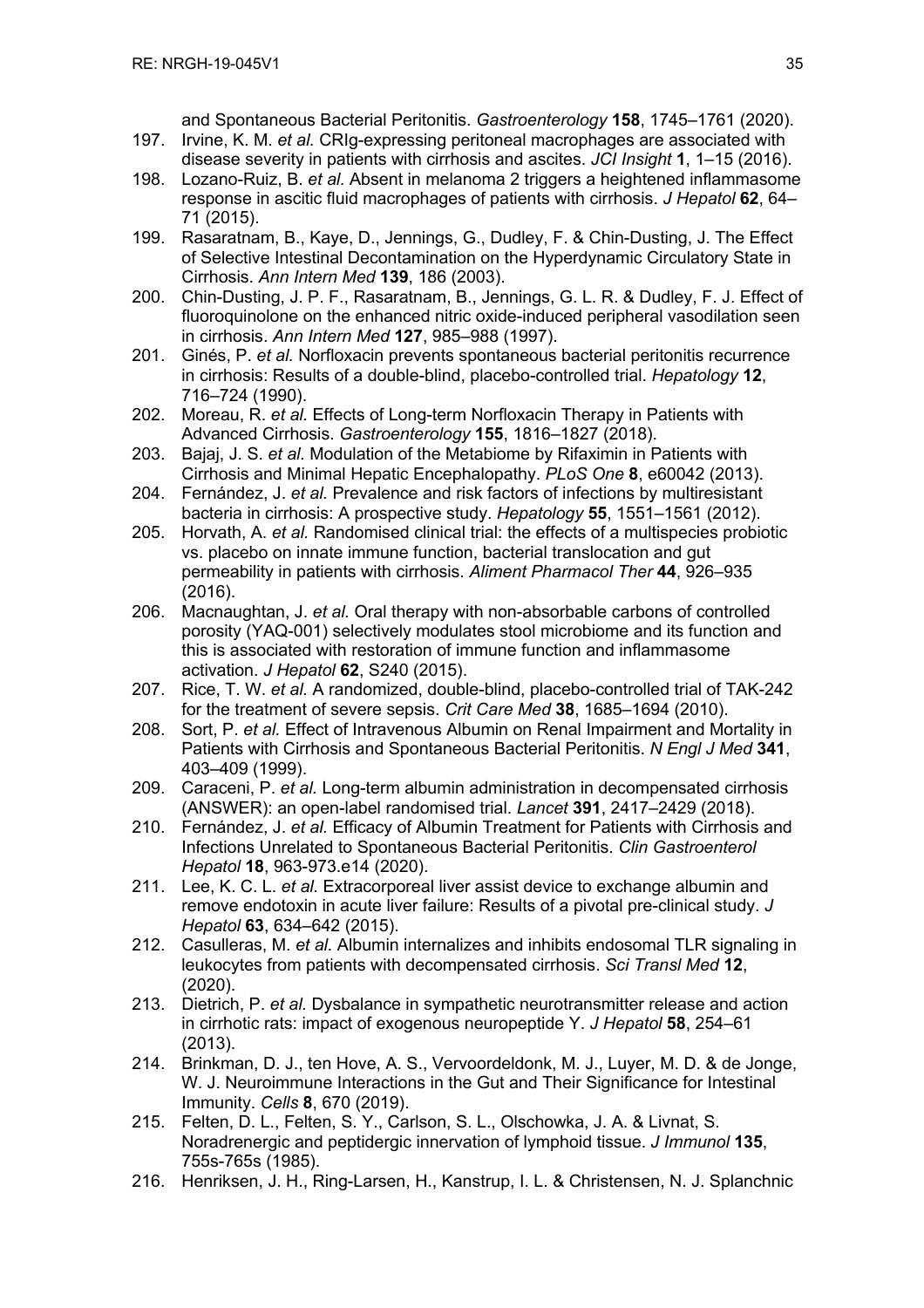and renal elimination and release of catecholamines in cirrhosis. Evidence of enhanced sympathetic nervous activity in patients with decompensated cirrhosis. *Gut* **25**, 1034–43 (1984).

- 217. Freestone, P. P. *et al.* Growth Stimulation of Intestinal Commensal Escherichia coli by Catecholamines: A Possible Contributory Factor in Trauma-Induced Sepsis. *Shock* **18**, 465–470 (2002).
- 218. Chen, C., Brown, D. R., Xie, Y., Green, B. T. & Lyte, M. Catecholamines Modulate Escherichia coli O157:H7 Adherence to Murine Cecal Mucosa. *Shock* **20**, 183– 188 (2003).
- 219. Piton, G. *et al.* Catecholamine Use is Associated With Enterocyte Damage in Critically Ill Patients. *Shock* **43**, 437–442 (2015).
- 220. Habes, Q. L. M., van Ede, L., Gerretsen, J., Kox, M. & Pickkers, P. Norepinephrine Contributes to Enterocyte Damage in Septic Shock Patients. *Shock* **49**, 137–143 (2018).
- 221. Green, B. T., Lyte, M., Kulkarni-Narla, A. & Brown, D. R. Neuromodulation of enteropathogen internalization in Peyer's patches from porcine jejunum. *J Neuroimmunol* **141**, 74–82 (2003).
- 222. Hart, A. & Kamm, M. A. Review article: mechanisms of initiation and perpetuation of gut inflammation by stress. *Aliment Pharmacol Ther* **16**, 2017–28 (2002).
- 223. Straub, R. H., Wiest, R., Strauch, U. G., Harle, P. & Scholmerich, J. The role of the sympathetic nervous system in intestinal inflammation. *Gut* **55**, 1640–1649 (2006).
- 224. Worlicek, M. *et al.* Splanchnic sympathectomy prevents translocation and spreading of E coli but not S aureus in liver cirrhosis. *Gut* **59**, 1127–1134 (2010).
- 225. Mehta, G., Mookerjee, R. P., Sharma, V. & Jalan, R. Systemic inflammation is associated with increased intrahepatic resistance and mortality in alcohol-related acute-on-chronic liver failure. *Liver Int* **35**, 724–34 (2015).
- 226. Mookerjee, R. P. *et al.* Treatment with non-selective beta blockers is associated with reduced severity of systemic inflammation and improved survival of patients with acute-on-chronic liver failure. *J Hepatol* **64**, 574–82 (2016).
- 227. Forrest, E. H. *et al.* Baseline neutrophil-to-lymphocyte ratio predicts response to corticosteroids and is associated with infection and renal dysfunction in alcoholic hepatitis. *Aliment Pharmacol Ther* **50**, 442–453 (2019).
- 228. Bihari, C. *et al.* Bone marrow stem cells and their niche components are adversely affected in advanced cirrhosis of the liver. *Hepatology* **64**, 1273–1288 (2016).
- 229. Garg, V. *et al.* Granulocyte Colony–Stimulating Factor Mobilizes CD34+ Cells and Improves Survival of Patients With Acute-on-Chronic Liver Failure. *Gastroenterology* **142**, 505–512 (2012).
- 230. Verma, N. *et al.* Outcomes after multiple courses of granulocyte colonystimulating factor and growth hormone in decompensated cirrhosis: A randomized trial. *Hepatology* **68**, 1559–1573 (2018).
- 231. Engelmann, C. *et al.* Granulocyte-Colony Stimulating Factor (G-CSF) to Treat Acute-on-Chronic Liver Failure (Graft Trial): Interim Analysis of the First Randomised European Multicentre Trial. *Hepatology* **70**, 17 (2019).
- 232. Boussif, A. *et al.* Impaired intracellular signaling, myeloperoxidase release and bactericidal activity of neutrophils from patients with alcoholic cirrhosis. *J Hepatol* **64**, 1041–1048 (2016).
- 233. Lemmers, A. *et al.* An inhibitor of interleukin-6 trans-signalling, sgp130, contributes to impaired acute phase response in human chronic liver disease. *Clin Exp Immunol* **156**, 518–527 (2009).
- 234. Zimmermann, H. W. *et al.* Soluble urokinase plasminogen activator receptor is compartmentally regulated in decompensated cirrhosis and indicates immune activation and short-term mortality. *J Intern Med* **274**, 86–100 (2013).
- 235. Lehmann, J. M. *et al.* Circulating CXCL10 in cirrhotic portal hypertension might reflect systemic inflammation and predict ACLF and mortality. *Liver Int* **38**, 875–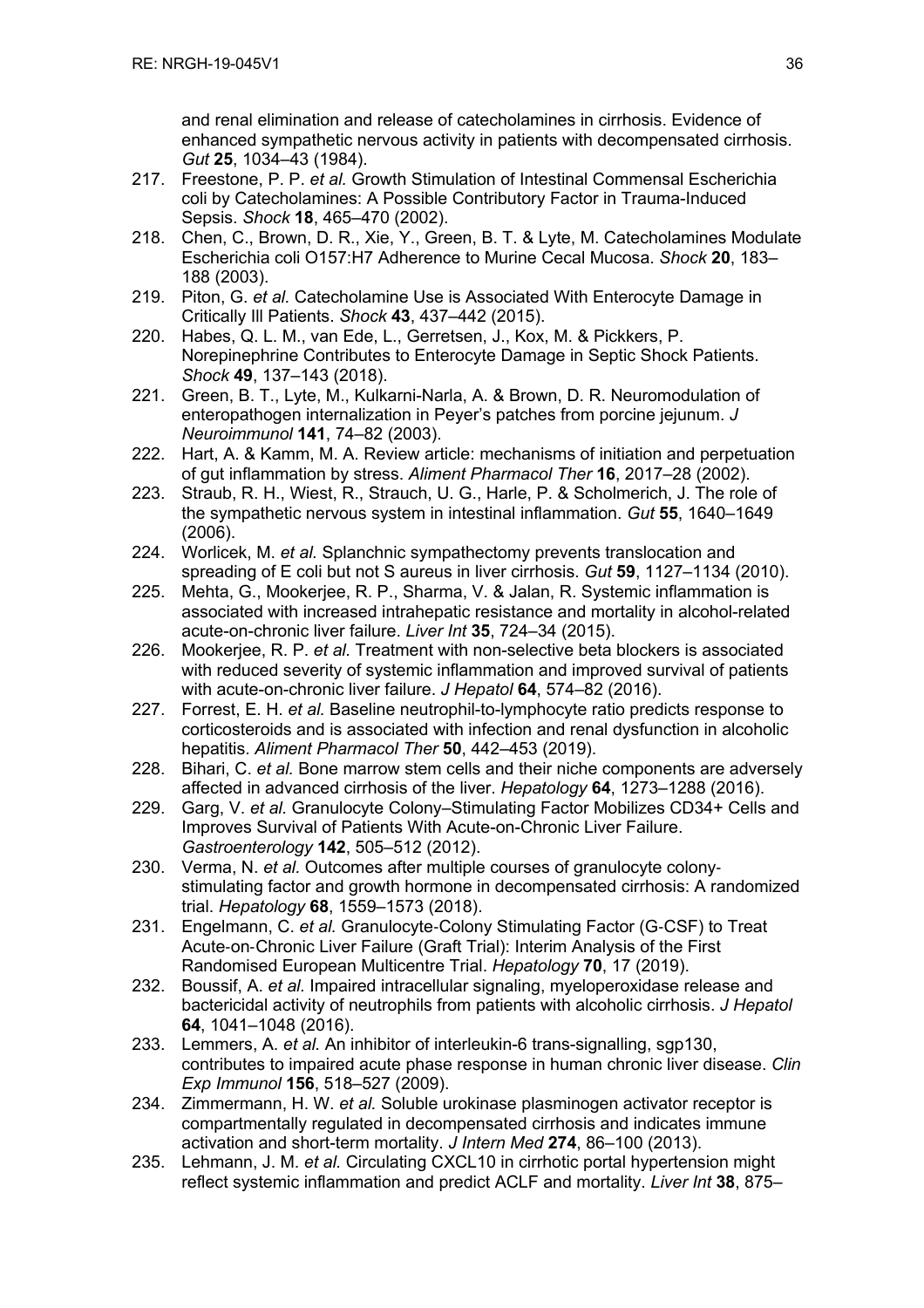884 (2018).

- 236. Khanam, A. *et al.* Blockade of Neutrophil's Chemokine Receptors CXCR1/2 Abrogate Liver Damage in Acute-on-Chronic Liver Failure. *Front Immunol* **8**, 464 (2017).
- 237. Xiang, X. *et al.* Interleukin-22 ameliorates acute-on-chronic liver failure by reprogramming impaired regeneration pathways in mice. *J Hepatol* **72**, 736–745 (2020).
- 238. Shubham, S. *et al.* Cellular and functional loss of liver endothelial cells correlates with poor hepatocyte regeneration in acute-on-chronic liver failure. *Hepatol Int* **13**, 777–787 (2019).
- 239. Rose, C. F. *et al.* Hepatic encephalopathy: Novel insights into classification, pathophysiology and therapy. *J Hepatol* **73**, 1526–1547 (2020).
- 240. Lee, W.-Y. *et al.* An intravascular immune response to Borrelia burgdorferi involves Kupffer cells and iNKT cells. *Nat Immunol* **11**, 295–302 (2010).
- 241. Diehl, L. *et al.* Tolerogenic maturation of liver sinusoidal endothelial cells promotes B7-homolog 1-dependent CD8+ T cell tolerance. *Hepatology* **47**, 296– 305 (2007).
- 242. Wang, Y. & Zhang, C. The Roles of Liver-Resident Lymphocytes in Liver Diseases. *Front Immunol* **10**, 1582 (2019).
- 243. McNamara, H. A. *et al.* Up-regulation of LFA-1 allows liver-resident memory T cells to patrol and remain in the hepatic sinusoids. *Sci Immunol* **2**, 1996 (2017).
- 244. Shoukry, N. H. *et al.* Memory CD8+ T Cells Are Required for Protection from Persistent Hepatitis C Virus Infection. *J Exp Med* **197**, 1645–1655 (2003).
- 245. Pallett, L. J. *et al.* IL-2high tissue-resident T cells in the human liver: Sentinels for hepatotropic infection. *J Exp Med* **214**, 1567–1580 (2017).
- 246. Artis, D. & Spits, H. The biology of innate lymphoid cells. *Nature* **517**, 293–301 (2015).
- 247. Jeffery, H. C. *et al.* Biliary epithelium and liver B cells exposed to bacteria activate intrahepatic MAIT cells through MR1. *J Hepatol* **64**, 1118–1127 (2016).
- 248. Clarembeau, F., Bale, G. & Lanthier, N. Cirrhosis and insulin resistance: current knowledge, pathophysiological mechanisms, complications and potential treatments. *Clin Sci* **134**, 2117–2135 (2020).
- 249. Bhanji, R. A., Montano-Loza, A. J. & Watt, K. D. Sarcopenia in Cirrhosis: Looking Beyond the Skeletal Muscle Loss to See the Systemic Disease. *Hepatology* **70**, 2193–2203 (2019).
- 250. Angeli, P., Garcia-Tsao, G., Nadim, M. K. & Parikh, C. R. News in pathophysiology, definition and classification of hepatorenal syndrome: A step beyond the International Club of Ascites (ICA) consensus document. *J Hepatol* **71**, 811–822 (2019).
- 251. Yin, M. *et al.* Essential role of tumor necrosis factor alpha in alcohol-induced liver injury in mice. *Gastroenterology* **117**, 942–952 (1999).

# **Acknowledgements**

Authors are supported by grant from the Spanish Ministry of Science and Innovation (SAF 2017-86343-R, and Instituto de Salud Carlos III PI20/01302). CIBEREHD is funded by the Instituto de Salud Carlos III with grants co-financed by the European Development Regional Fund "A way to achieve Europe" (EDRF).

# **Author contributions**

A.A. researched data for article, made a substantial contribution to discussion of content, wrote the article, and reviewed/edited the manuscript before submission. R.M.-M. made a substantial contribution to discussion of content, wrote the article, and reviewed/edited the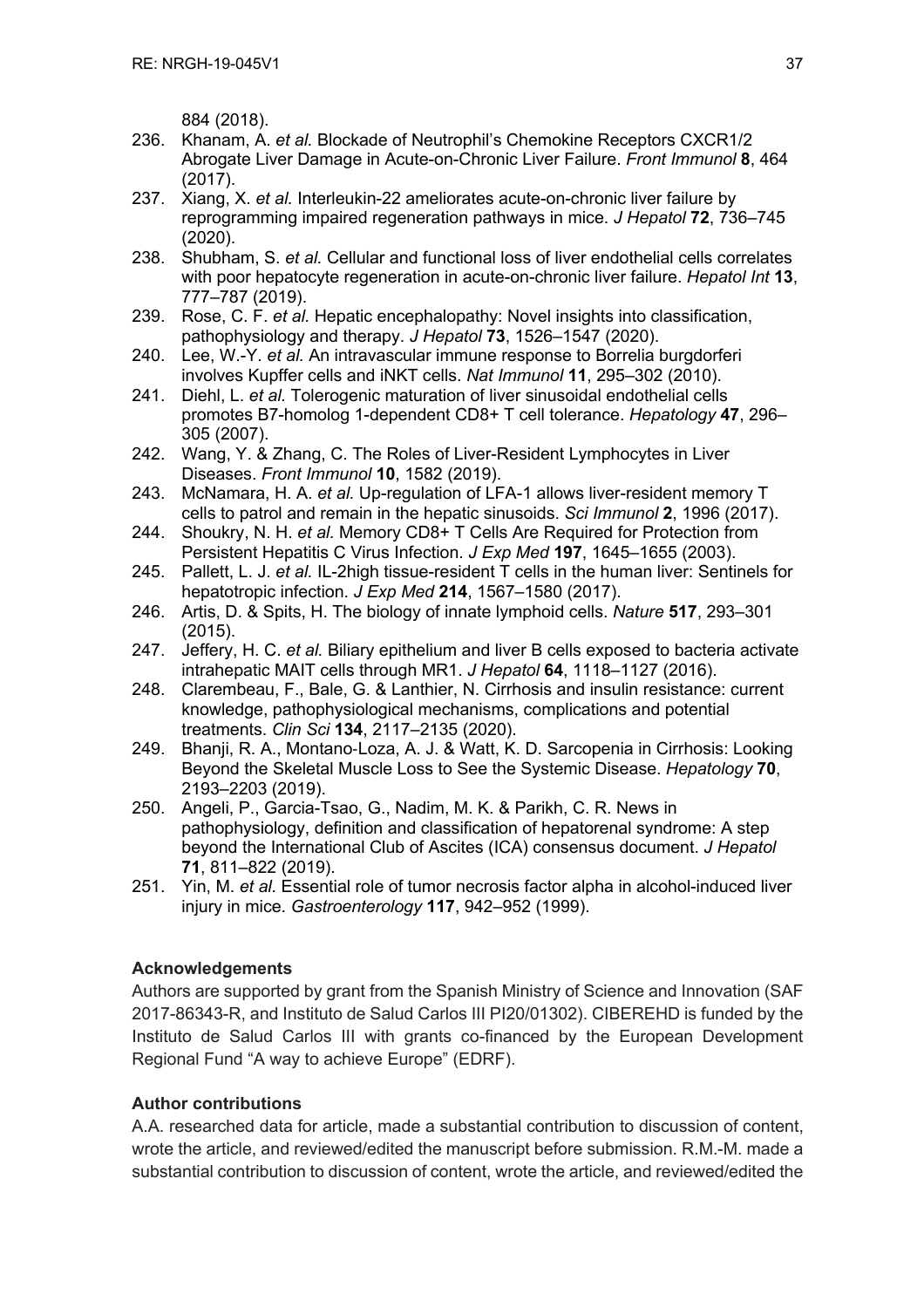manuscript before submission. S.V.d.M., R.W. and R.J. researched data for article, made a substantial contribution to discussion of content, and wrote the article. M.A.-M. researched data for article and made a substantial contribution to discussion of content.

#### **Competing interests**

The authors declare no competing interests.

#### **Peer review information**

*Nature Reviews Gastroenterology & Hepatology* thanks [Referee#1 name], [Referee#2 name] and the other, anonymous, reviewer(s) for their contribution to the peer review of this work.

#### **Publisher's note**

Springer Nature remains neutral with regard to jurisdictional claims in published maps and institutional affiliations.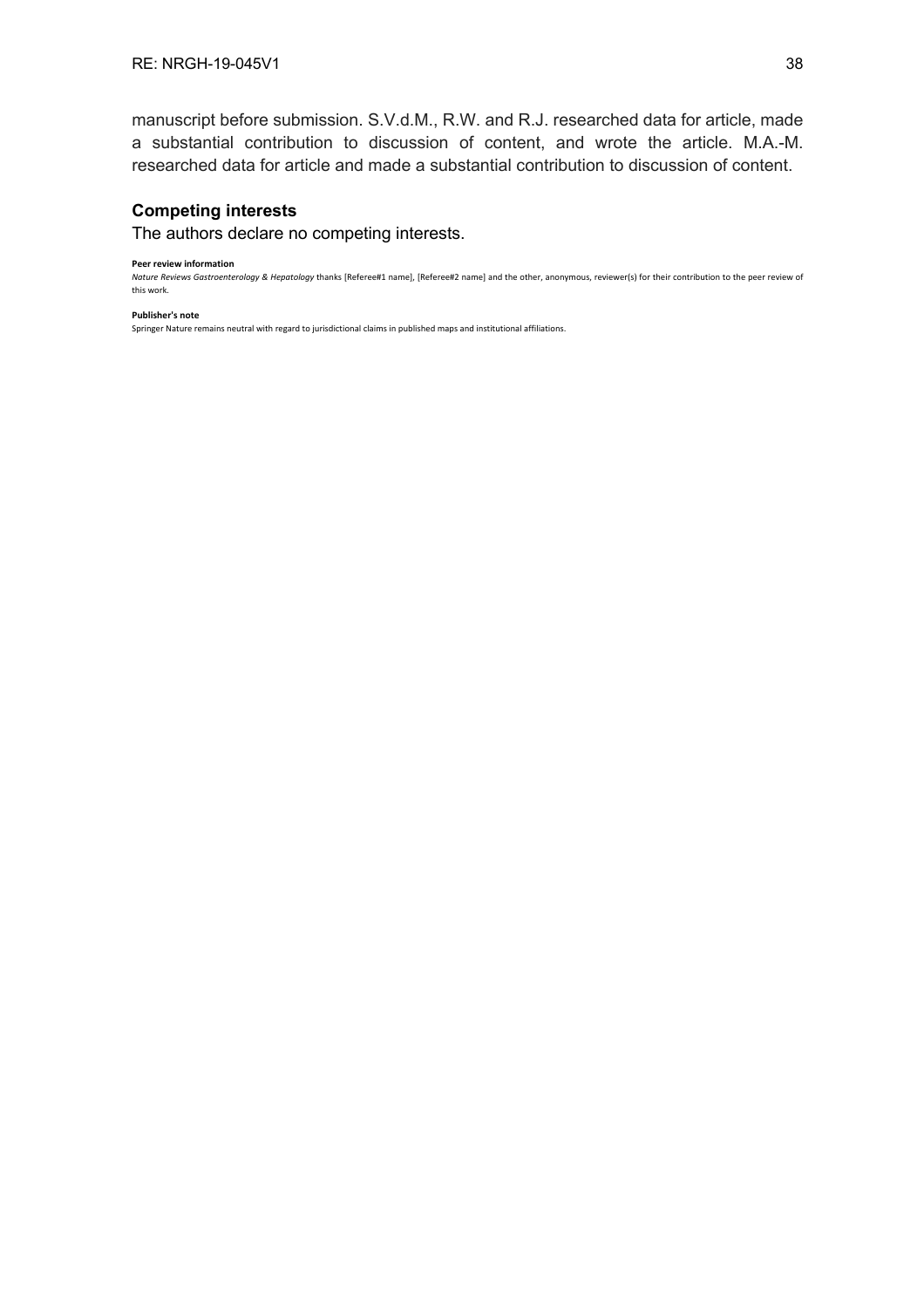**Figure 1. Immune cells in the liver.** Kupffer cells are highly specialized tissue-resident macrophages that can detect, bind and internalize apoptotic neutrophils and pathogens. Activation of Kupffer cells might also lead to the production of cytokines involved in the inflammatory response. As antigen-presenting cells (APCs), Kupffer cells express MHC-I, MHC-II, and costimulatory molecules needed for activation of T and invariant natural killer (NK) T cells<sup>240</sup>. Liver sinusoidal endothelial cells (LSECs) line the sinusoidal capillary channels and are endowed with fenestrations that allow them to filter the blood in search of pathogens. Similarly to Kupffer cells, LSECs act as scavengers and APCs and contribute to maintaining immunotolerance by expressing inhibitory molecules<sup>241</sup>. Dendritic cells enter the liver as immature cells, and mature as they move from the portal to the systemic circulation. Dendritic cells are poor activators of T cells in the liver in contrast to other tissues. Hepatocytes also display surveillance roles, acting as APCs by expressing MHC-I and II and costimulatory molecules<sup>18</sup>. Finally, multiple types of lymphocytes can be found within the liver $242$ : CD8<sup>+</sup> liver-resident memory T cells patrol and reside within the hepatic sinusoids<sup>243</sup>. They can activate stronger anti-viral immune responses than circulating memory CD8+ T cells in chronic viral hepatitis<sup>244,245</sup>. Innate lymphoid cells (ILCs) present a classic lymphoid cell morphology, but lack the expression of antigen-specific receptors. This subgroup of lymphocytes includes classic cytotoxic NK cells, lymphoid tissue-inducer cells, and other non-cytotoxic ILC populations<sup>246</sup>. Mucosalassociated invariant T (MAIT) cells are unconventional T cells that can be found not only in the liver but also in the intestinal mucosa and peripheral blood. They recognize riboflavin metabolites of bacterial or fungal origin, and perform antibacterial functions by secreting interferon-γ (IFNγ), tumor necrosis factor (TNF) and IL-17, and killing infected cells<sup>247</sup>. Invariant NKT cells patrol the sinusoids by displaying a T cell receptor that recognizes glycolipid antigens (mainly α-galactosylceramide)<sup>242</sup>. Upon activation, they produce both pro-inflammatory and anti-inflammatory cytokines and further activate other immune effectors such as dendritic cells, NK, B, and T cells.

**Figure 2. Low-grade systemic inflammation in cirrhosis.** Several factors contribute to low-grade systemic inflammation. **A)** Increased translocation of bacteria and pathogenassociated molecular patterns (PAMPs) due to intestinal dysbiosis, bacterial overgrowth and altered tight junction proteins. This also activates pattern recognition receptors, contributing to the overproduction of cytokines<sup>2,5,14,23,37,185</sup>. **B)** Increased damageassociated molecular patterns (DAMPs) released from injured hepatocytes bind to pattern recognition receptors, activating pro-inflammatory sterile signaling pathways. **C)** Dysfunctional and decreased levels of albumin also contribute to systemic inflammation because, under physiological conditions, albumin has anti-inflammatory properties by binding and neutralizing PAMPs<sup>155</sup>. **D**) The loss of tolerance is related to an altered unfolded protein response at the endoplasmic reticulum and to an increased production of tumor necrosis factor (TNF) upon lipopolysaccharide (LPS) stimulation<sup>58,59</sup>. Although LPS is the most characteristic ligand of Toll-like receptor 4 (TLR4), other PAMPs and DAMPs can bind and activate this receptor. TLR4 is mainly expressed in sentinel cells such as macrophages and dendritic cells, but it has been also identified in other cell subtypes such as hepatic stellate cells and endothelial cells. Depending on the specific ligand and the target cell expressing TLR4, two downstream signaling pathways can be activated. The MYD88-dependent pathway involves the nuclear translocation of the transcription factor nuclear factor κB (NF-kB), which induces the release of pro-inflammatory cytokines. On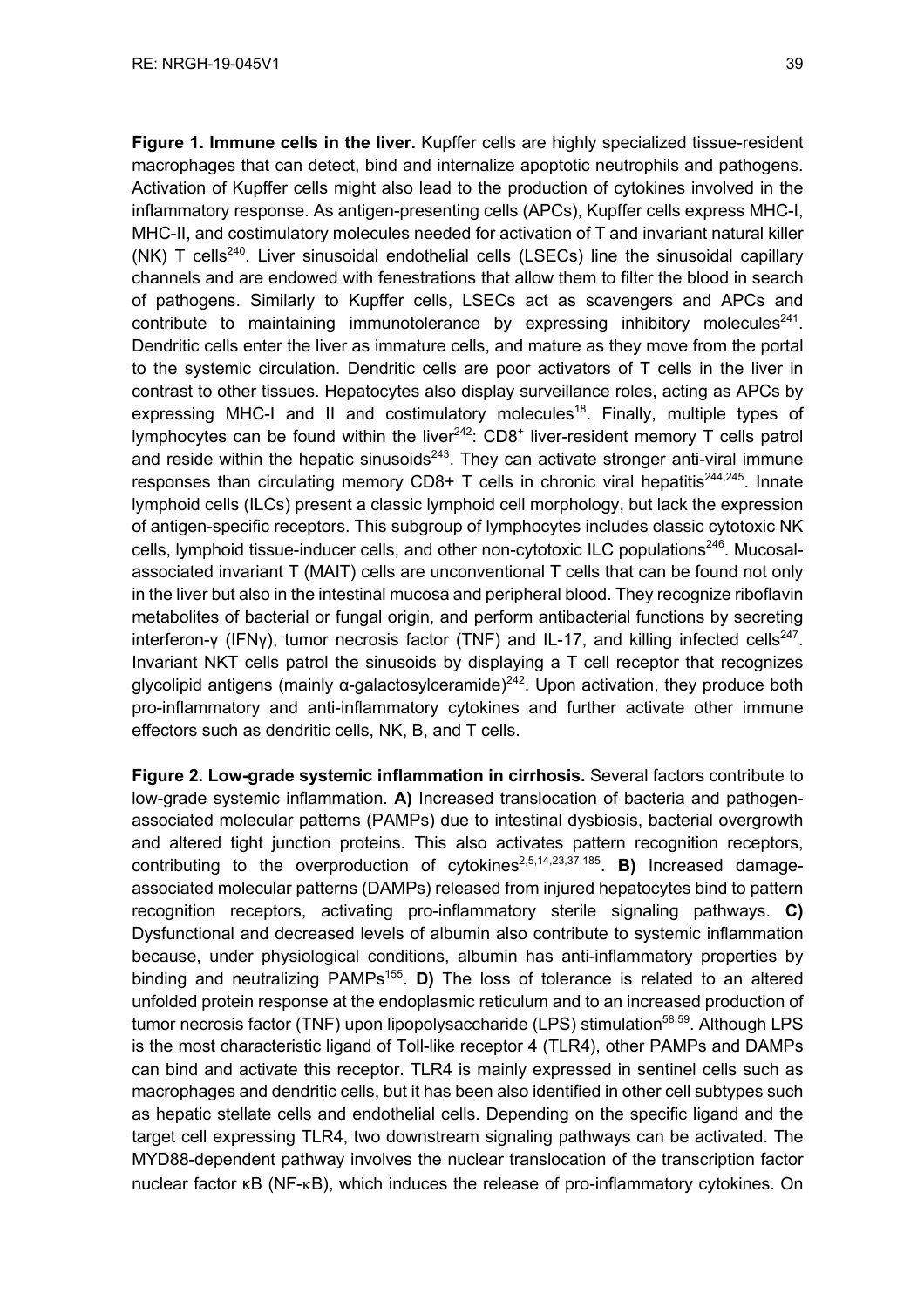the other hand, the MYD88-independent pathway involves the nuclear translocation of interleukin regulatory factor 3 (IRF3) and leads to the induction of type 1 interferons.

**Figure 3. Pathogenesis and consequences of low-grade systemic inflammation in cirrhosis.** Low-grade systemic inflammation is a distinctive feature of compensated and stable decompensated cirrhosis<sup>2,5,8,35,37</sup>. (A) Systemic inflammation is characterized by an increased production of proinflammatory cytokines and the upregulation of cell activation markers in circulating immune cells. Systemic inflammation mainly results from the chronic and episodic passage of bacterial products (that is, pathogen-associated molecular patterns (PAMPs)) from a leaky gut to the internal milieu, and to a minor extent from the release of damage-associated molecular patterns (DAMPs) from damaged hepatocytes undergoing necroptosis or apoptosis<sup>5,8,35,37</sup>. Circulating activated immune cells can be recruited by peripheral tissues and, in addition, the pro-inflammatory cytokines can alter the function of somatic cells. Via these two mechanisms, the chronic low-grade inflammation contributes to the clinical expression of cirrhosis. (**B**) Pro-inflammatory cytokines activate endothelial nitric oxide synthase and endothelial cells that release tissue factor increasing von Willebrand factor, which worsen peripheral vasodilation and promote portal vein thrombosis $5,39,80-84$ . Chronic inflammation is also accompanied by sarcopenia, frailty, insulin resistance and osteopenia<sup>248,249</sup>. IL-6 and other cytokines stimulate the hepatic synthesis of hepcidin leading to anemia, and of C-reactive protein and other acute phase reactants. Fatigue and depression are related to inflammationinduced tryptophan metabolism via the kynurenine pathway. Pro-inflammatory cytokines and immune system cells recruited by the brain lead to microglial activation, which alters neurotransmission, behavior and encephalopathy<sup>89–94</sup>.

**Figure 4. Pathogenetic contribution of low-grade and high-grade systemic inflammation to hepatorenal syndrome.** Acute kidney injury (AKI), which is one of the most frequent complications of cirrhosis, exemplifies the different pathogenic roles of lowgrade and high-grade systemic inflammation. (**A**) Peripheral arterial vasodilatation related to portal hypertension leads to effective hypovolemia, which is the pathogenic driver of classical hepatorenal syndrome (HRS), a functional form of AKI<sup>250</sup>. In this context. lowgrade systemic inflammation contributes to worsen peripheral vasodilation by further increasing nitric oxide overproduction. (**B**) Kidney is the most frequent failing organ in acute-on-chronic liver failure (ACLF). High-grade inflammation is the pathogenic driver of kidney failure in ACLF, having a lesser role in hemodynamic changes<sup>11,105</sup> In this setting, kidney tubular and parenchymal (and other organs) failure are the consequence of apoptotic and non-apoptotic cell death mechanisms, mitochondrial dysfunction and microthrombosis<sup>88,110</sup>. Additionally, further tissue injury is the consequence of 1) immunopathology, that stands for the collateral damage secondary to the massive cytokine release and immune tissue infiltration by activated immune system cells, and 2) immunometabolic alterations, specifically an energetic switch aiming to counteract the nutrient shortage by diminishing mitochondrial oxidative phosphorylation and ATP production. **C**) Progression of cirrhosis from the compensated to the decompensated stage and to ACLF is characterized by the development of acute complications, such as ascites, variceal bleeding or bacterial infections, and by tissue injury leading to organ failure, respectively. Portal hypertension and systemic cardiocirculatory dysfunction are the drivers of the transition from compensated to decompensated cirrhosis, whereas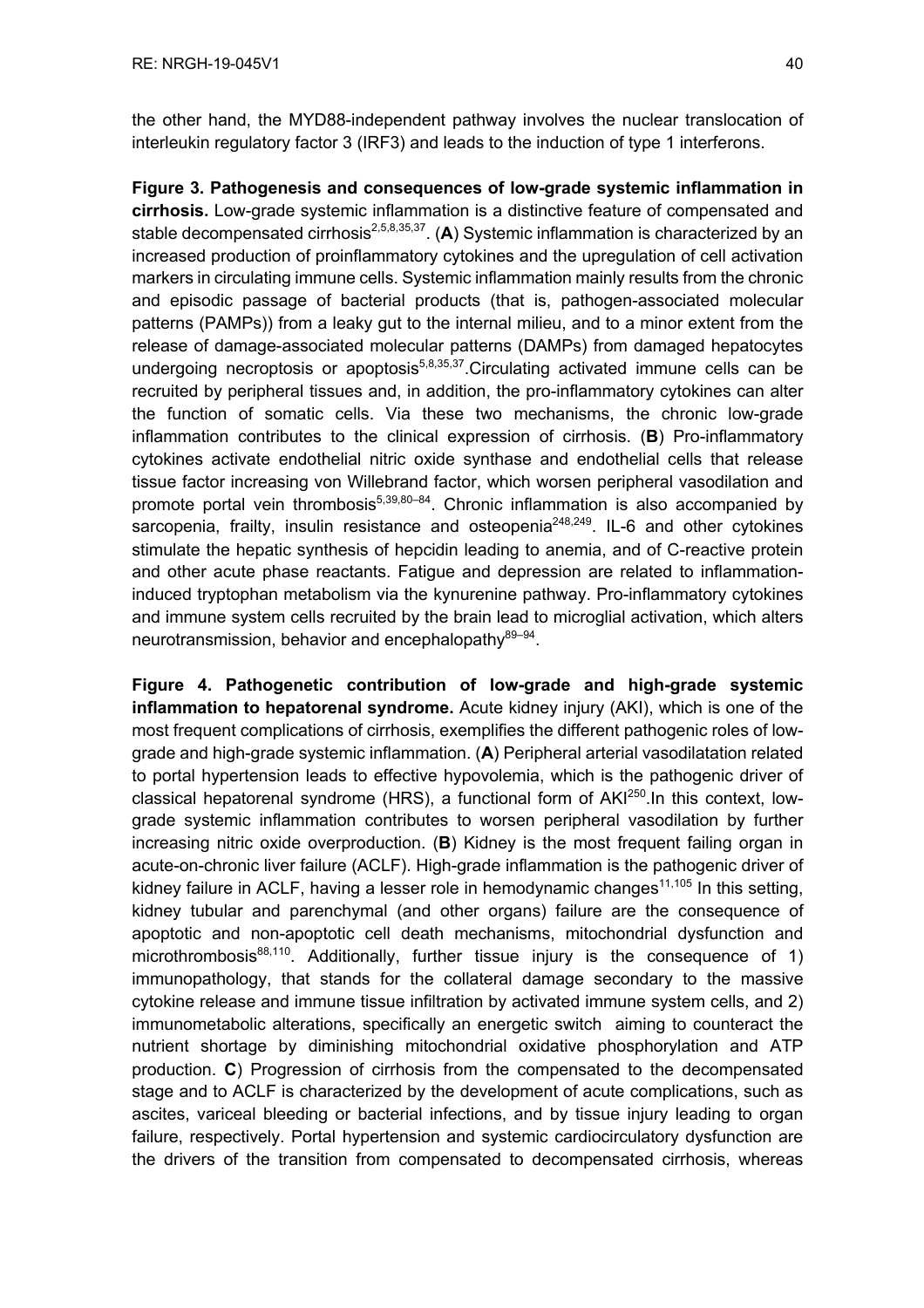systemic inflammation drives the tissue injury that leads to extrahepatic organ failure and results in acute-on-chronic liver failure.

**Figure 5. Cirrhosis-associated immune dysfunction in ACLF.** High-grade systemic inflammation and immune cell paralysis characterize the dysfunctional immune response in acute-on-chronic liver failure (ACLF). A) High-grade systemic inflammation. The overproduction of pro- and anti-inflammatory cytokines as well as activation and recruitment of neutrophils to the site of organ failure are a consequence of the activation of Toll- and Nod-like receptors in peripheral monocytes and dendritic cells, as a consequence of the increased levels of damage-associated molecular patterns (DAMPs) and pathogen-associated molecular patterns (PAMPs). <sup>11,73,76,78,79,251</sup>. **B)** Immune cell paralysis. In ACLF, there is an acquired paralysis of the immune system that affects innate and acquired immune responses and is secondary to an excessive compensatory anti-inflammatory response, exhaustion of immune effectors, and metabolic and neuroendocrine disturbances [such as increased prostaglandin E2 (PGE2), hyperammonemia and hyponatremial  $12,13,123-129$ . Increased IL-10 is involved in the paralysis of cells of the immune system, since it inhibits nuclear factor-κB (NFkB) activity, which results in a reduction in monocyte secretion of tumor necrosis factor (TNF), IL-1, IL-6, IL-8 and IL-12. IL10 levels inversely correlate with the expression of inhibitory receptors in monocytes (MERTK) and lymphocytes [programmed cell death 1 (PD1) and T cell immunoglobulin and mucin domain-containing 3 (TIM3)]. IL10 expression also correlates with decreased interferon-γ (INFg) production, which contribute to immune cell dysfunction. Monocyte antigen presentation ability and TNF production in response to LPS are compromised due to decreased monocyte HLA-DR expression. The augmented expression of CXCR1 and CXCR2 receptors by neutrophils contributes to hepatocyte death through early apoptosis and necrosis. In addition, they show an impaired phagocytic activity, reduced chemotaxis to the site of infection and an increased respiratory burst, which generates reactive oxygen species (ROS) that contribute to tissue damage and to the exhaustion of phagocytic cells. MERTK: tyrosine-protein kinase MER.

**Figure 6. Dynamics of cirrhosis-associated immune dysfunction**. Systemic inflammation and immune deficiency are the two components of the cirrhosis-associated immune dysfunction (CAID). CAID should be viewed as a continuum of immunological abnormalities thorough the spectrum of cirrhosis severity. CAID can be arbitrarily divided into two phenotypes according to the intensity of inflammation: low-grade and high-grade systemic inflammation. The severity of systemic inflammation parallels the course of cirrhosis, beginning in the compensated stage, becoming more intense in the stable decompensated stage, peaking during episodes of acute decompensation, and culminating in acute decompensation with acute-on-chronic liver failure (ACLF). Peaks of inflammation due to infectious (such as bacterial infections) or non-infectious (such as alcohol) triggers worsen systemic circulatory dysfunction and contribute to the precipitation of episodes of acute decompensation (such as ascites, acute kidney injury, and encephalopathy) in stable decompensated cirrhosis. Immunodeficiency is characteristically present in ACLF, where it contributes to the extremely high susceptibility to bacterial infections. However, it is already present in patients with stable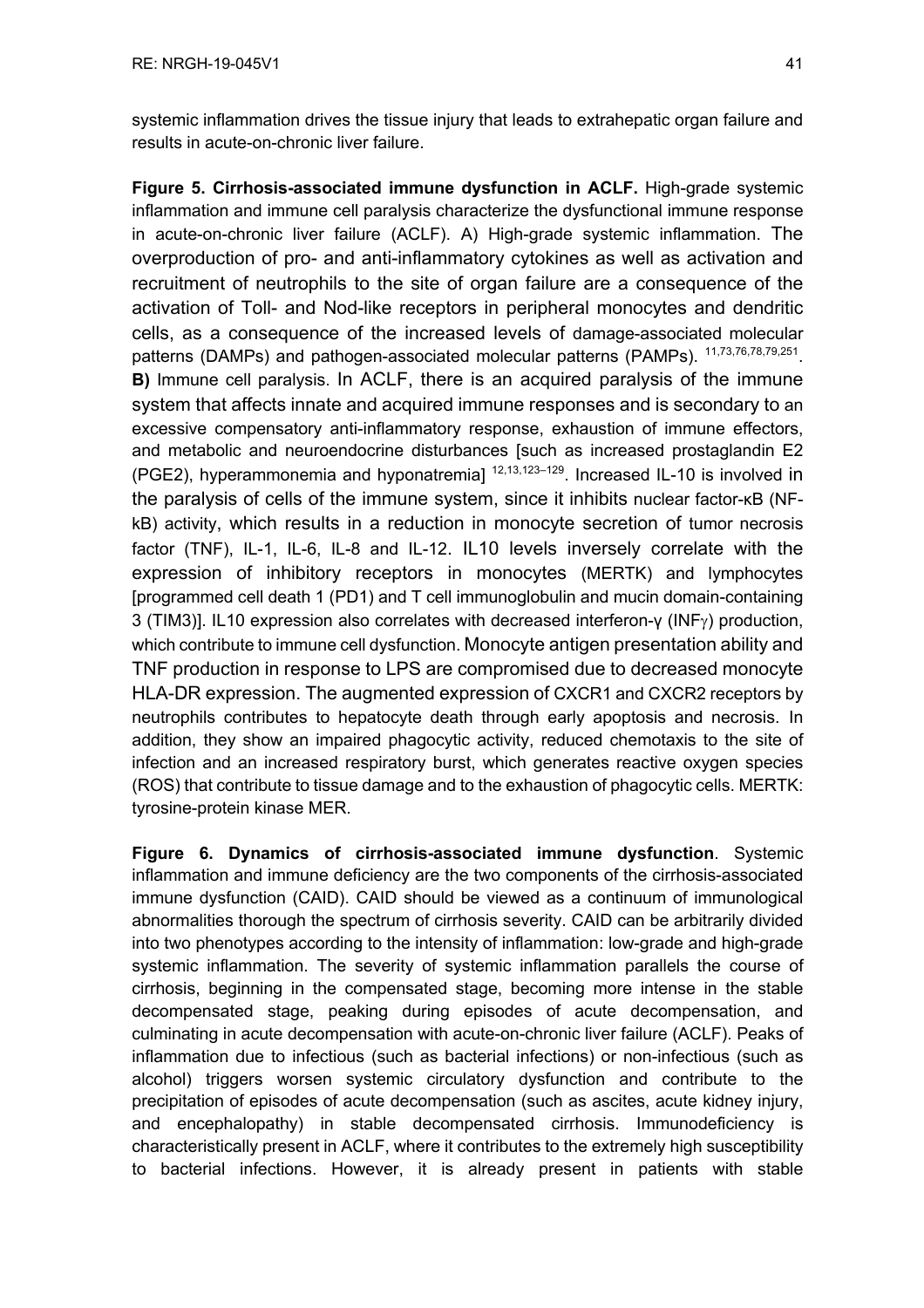decompensated cirrhosis, contributing to episodes of acute decompensation triggered by bacterial infection.

**Figure 7. Disruption of the gut-liver axis in cirrhosis: contribution to cirrhosisassociated immune dysfunction.** Intestinal dysbiosis sets the stage for the disruption of the gut-liver axis in patients with cirrhosis<sup>14</sup>. Dysbiosis in cirrhosis is the consequence of intestinal hypomotility and reduced bile acid flow with decreased luminal levels of bile acids. Dysbiosis and overabundance of 7-α-dehydroxylating bacteria increase secondary bile acids in the intestinal lumen. This leads to reduced intestinal farnesoid X receptor (FXR) signaling, which compromises the synthesis of mucous and antimicrobial peptides and damage of the integrity of the gut vascular barrier. The final consequence is loosening of the epithelial tight junctions, mucous layer thinning and reduced innate defenses, which facilitate penetrability of bacteria and the interaction of pathobionts with mucosal immune system cells. The persistent stimulation of intestinal immune cells by an abnormal gut microbiome leads to a state of subclinical inflammation, which is evidenced by a higher number of activated monocytes, dendritic cells and T lymphocytes in the intestine and mesenteric lymph nodes. Intraepithelial, lamina propria and mesenteric lymph node inflammation features a Th1 regulatory pattern of immune cell activation along with an increased synthesis of interferon-γ (INF-g) and tumor necrosis factor (TNF), which further contributes to an increase in intestinal permeability. Additionally, activated immune system cells convert gut-associated lymphoid tissue into a cytokine-releasing organ that majorly contributes to systemic inflammation in cirrhosis. Disruption of the intestinal barrier is extreme in patients with advanced decompensated cirrhosis with the concurrence of profound dysbiosis and an overabundance of Enterobacteriaceae on top of markedly damaged epithelial, immune and vascular intestinal barriers. The result is the massive passage to the circulation of PAMPs and viable bacteria, causing systemic and liver inflammation as well as spontaneous bacterial infections.